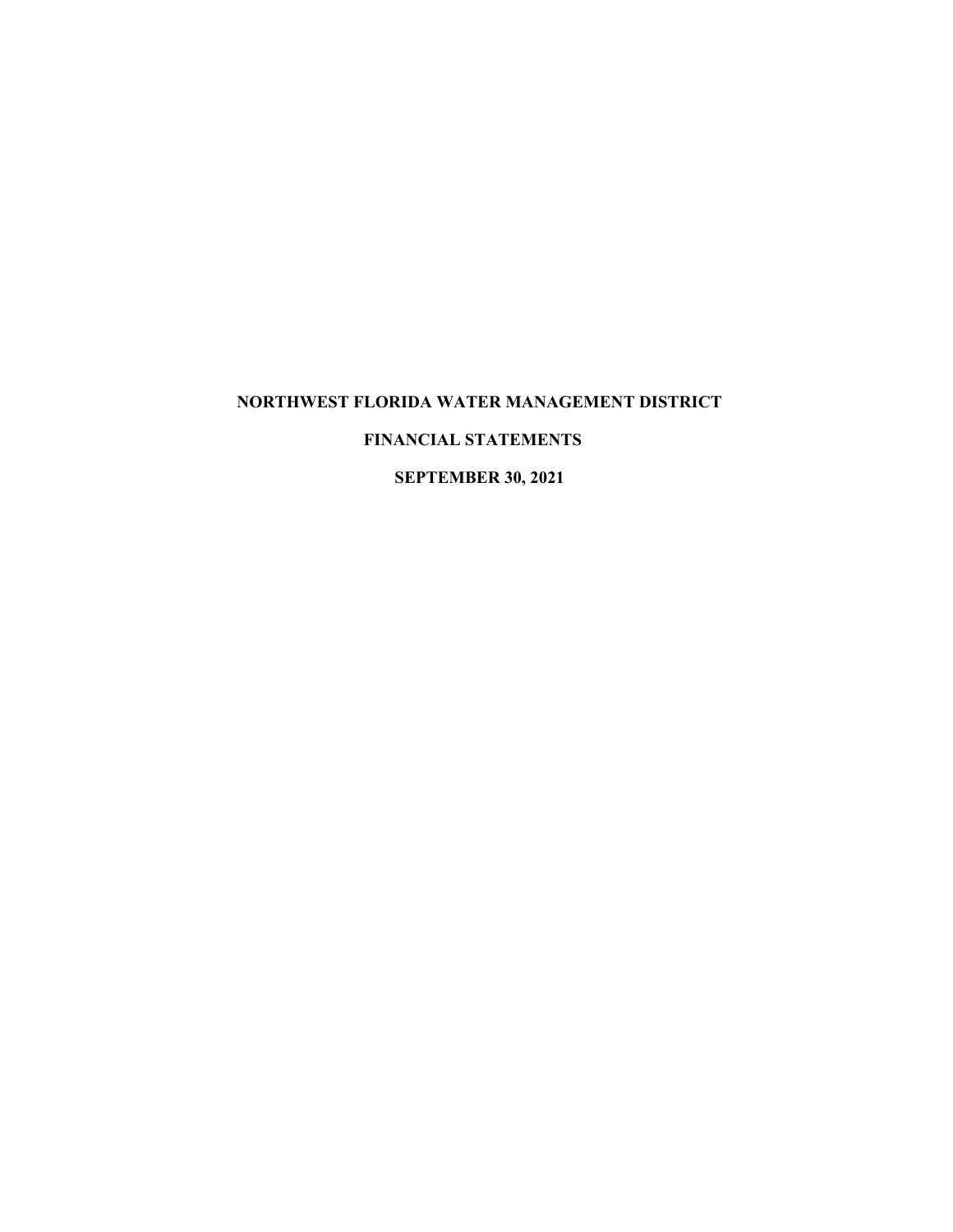#### **NORTHWEST FLORIDA WATER MANAGEMENT DISTRICT OFFICIALS SEPTEMBER 30, 2021**

# **GOVERNING BOARD MEMBERS**

George Roberts, Chairman

Jerry Pate, Vice Chairman

John Alter

Gus Andrews

Nick Patronis

Kellie Ralston

Anna Upton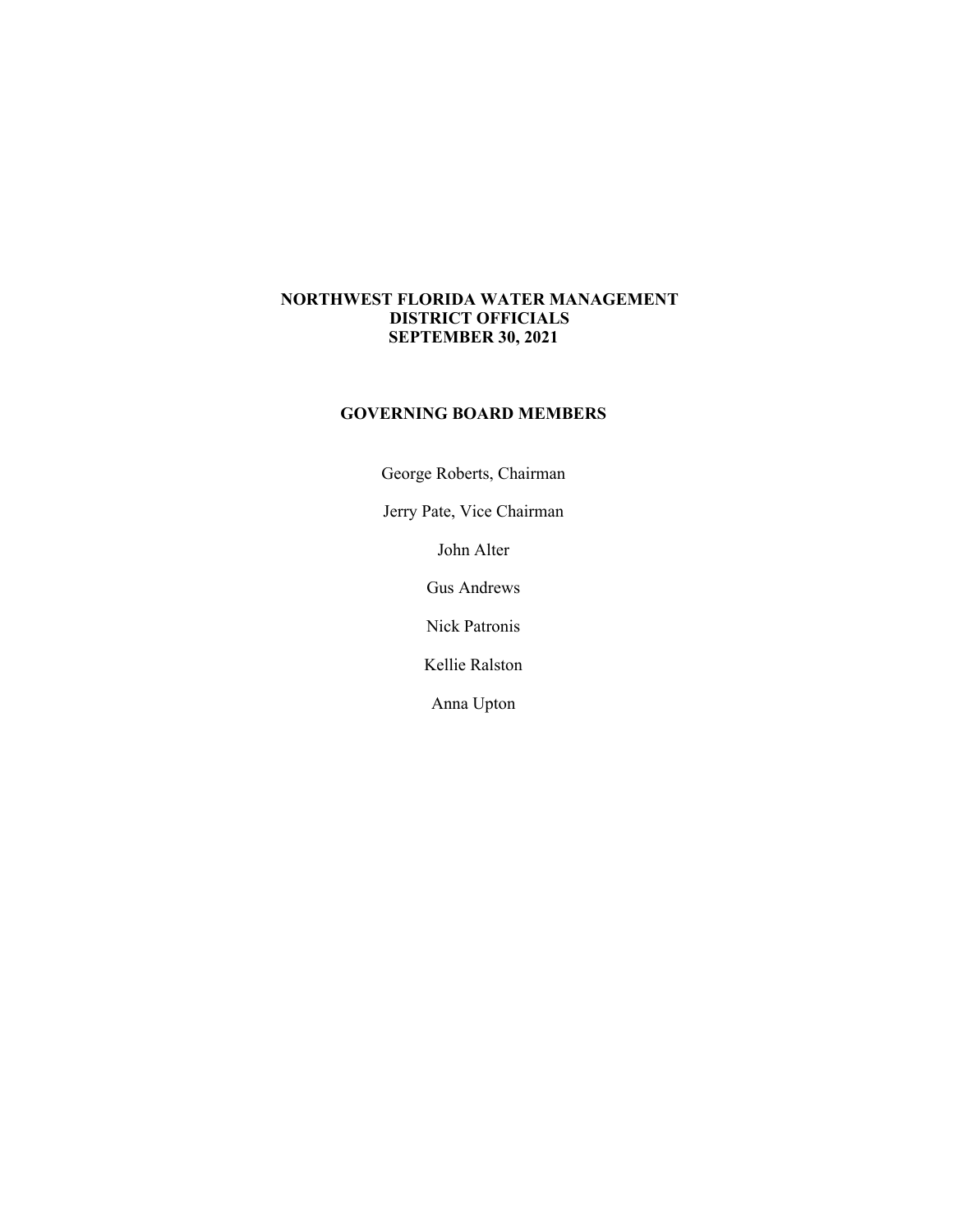#### **NORTHWEST FLORIDA WATER MANAGEMENT DISTRICT TABLE OF CONTENTS SEPTEMBER 30, 2021**

| <b>Basic Financial Statements</b>                                                            |
|----------------------------------------------------------------------------------------------|
| Government-wide Financial Statements                                                         |
|                                                                                              |
|                                                                                              |
| <b>Fund Financial Statements</b>                                                             |
|                                                                                              |
| Reconciliation of the Balance Sheet – Governmental Funds to the Statement of Net Position 13 |
| Statement of Revenues, Expenditures and Changes in Fund                                      |
|                                                                                              |
| Reconciliation of the Statement of Revenues, Expenditures and                                |
| Changes in Fund Balances of Governmental Funds to the Statement of Activities 15             |
|                                                                                              |

# **Required Supplementary Information**

| Schedules of Revenues, Expenditures and Changes in Fund Balances – Budget and Actual              |  |
|---------------------------------------------------------------------------------------------------|--|
|                                                                                                   |  |
|                                                                                                   |  |
|                                                                                                   |  |
|                                                                                                   |  |
|                                                                                                   |  |
| Notes to Schedules of Revenues, Expenditures and Changes in Fund Balances - Budget and Actual .41 |  |
|                                                                                                   |  |
|                                                                                                   |  |
|                                                                                                   |  |

# **Other Reports and Schedule**

| Notes to Schedule of Expenditures of Federal Awards and State Financial Assistance  47      |  |
|---------------------------------------------------------------------------------------------|--|
|                                                                                             |  |
| Independent Auditors' Report on Compliance for Each Major Federal Program and State Project |  |
| and Report on Internal Control over Compliance in Accordance with Chapter 10.550,           |  |
|                                                                                             |  |
| Independent Auditors' Report on Internal Control over Financial Reporting and On Compliance |  |
| and Other Matters Based on an Audit of Financial Statements in Accordance with              |  |
|                                                                                             |  |
| Independent Auditors' Management Letter Required by Chapter 10.550,                         |  |
|                                                                                             |  |
|                                                                                             |  |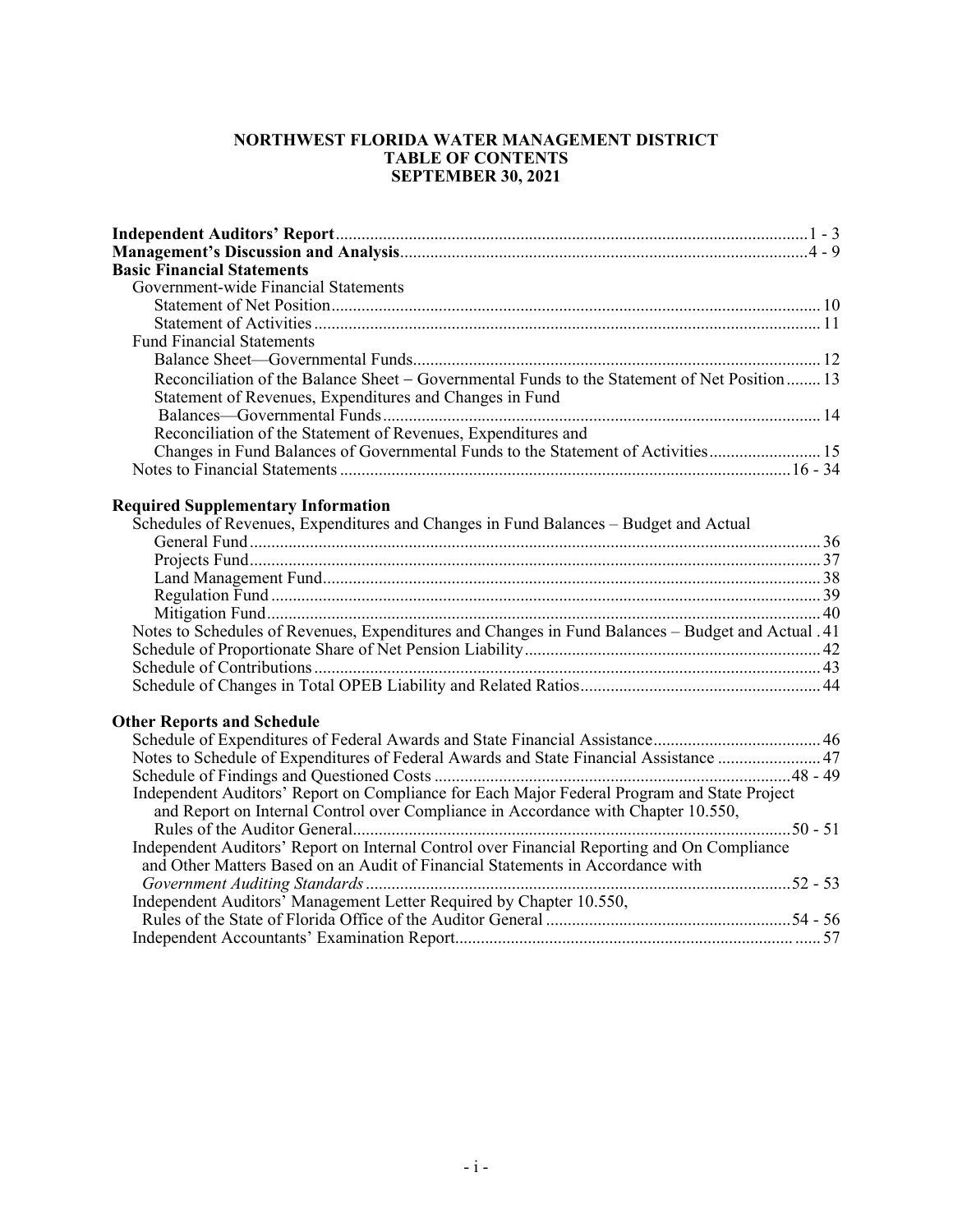

#### **INDEPENDENT AUDITORS' REPORT**

The Honorable Governing Board, Northwest Florida Water Management District:

#### **Report on the Financial Statements**

We have audited the accompanying financial statements of the governmental activities and each major fund of Northwest Florida Water Management District (the District), as of and for the year ended September 30, 2021, and the related notes to the financial statements, which collectively comprise the District's basic financial statements as listed in the table of contents.

#### *Management's Responsibility for the Financial Statements*

The District's management is responsible for the preparation and fair presentation of these financial statements in accordance with accounting principles generally accepted in the United States of America; this includes the design, implementation, and maintenance of internal control relevant to the preparation and fair presentation of financial statements that are free from material misstatement, whether due to fraud or error.

#### *Auditors' Responsibility*

Our responsibility is to express opinions on these financial statements based on our audit. We conducted our audit in accordance with auditing standards generally accepted in the United States of America and the standards applicable to financial audits contained in *Government Auditing Standards*, issued by the Comptroller General of the United States. Those standards require that we plan and perform the audit to obtain reasonable assurance about whether the financial statements are free from material misstatement.

An audit involves performing procedures to obtain audit evidence about the amounts and disclosures in the financial statements. The procedures selected depend on the auditor's judgment, including the assessment of the risks of material misstatement of the financial statements, whether due to fraud or error. In making those risk assessments, the auditor considers internal control relevant to the District's preparation and fair presentation of the financial statements in order to design audit procedures that are appropriate in the circumstances, but not for the purpose of expressing an opinion on the effectiveness of the District's internal control. Accordingly, we express no such opinion. An audit also includes evaluating the appropriateness of accounting policies used and the reasonableness of significant accounting estimates made by management, as well as evaluating the overall presentation of the financial statements.

We believe that the audit evidence we have obtained is sufficient and appropriate to provide a basis for our audit opinions.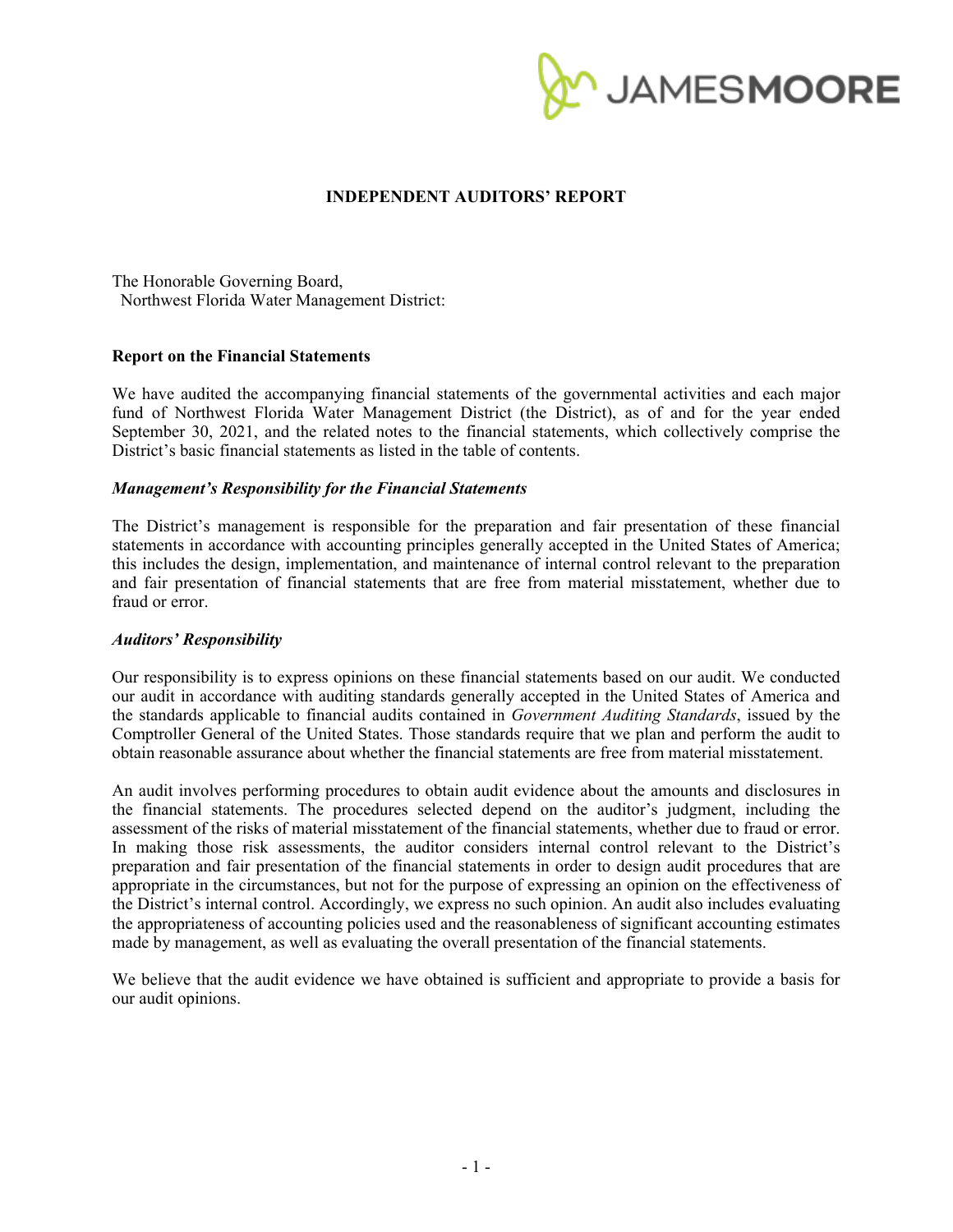#### *Opinions*

In our opinion, the financial statements referred to above present fairly, in all material respects, the respective financial position of the governmental activities and each major fund of the District, as of September 30, 2021, and the respective changes in financial position thereof for the year then ended in accordance with accounting principles generally accepted in the United States of America.

#### *Emphasis of Matter – Implementation of New Accounting Standard*

The District adopted the provisions of the Governmental Accounting Standards Board (GASB) Statement No. 87, *Leases*, (GASB 87), no restatement of the beginning fund balance or net position was required as a result of the implementation of GASB 87, as described further in Note 7 and Note 13 to the financial statements.

#### *Other Matters*

#### *Required Supplementary Information*

Accounting principles generally accepted in the United States of America require that the management's discussion and analysis and other required supplementary information as listed in the table of contents, be presented to supplement the basic financial statements. Such information, although not a part of the basic financial statements, is required by the Governmental Accounting Standards Board, who considers it to be an essential part of financial reporting for placing the basic financial statements in an appropriate operational, economic, or historical context. We have applied certain limited procedures to the required supplementary information in accordance with auditing standards generally accepted in the United States of America, which consisted of inquiries of management about the methods of preparing the information and comparing the information for consistency with management's responses to our inquiries, the basic financial statements, and other knowledge we obtained during our audit of the basic financial statements. We do not express an opinion or provide any assurance on the information because the limited procedures do not provide us with sufficient evidence to express an opinion or provide any assurance.

#### *Other Information*

Our audit was conducted for the purpose of forming opinions on the financial statements that collectively comprise the District's basic financial statements. The accompanying schedule of expenditures of federal awards and state financial assistance, as required by the audit requirements of Title 2 U.S. Code of Federal Regulations (CFR) Part 200, *Uniform Administrative Requirements, Cost Principles, and Audit Requirements for Federal Awards* (Uniform Guidance), and Section 215.97, Florida Statutes, *Florida Single Audit Act*; and Chapter 10.550, Rules of the State of Florida, Office of the Auditor General, as listed in the table of contents, is presented for purposes of additional analysis and is not a required part of the basic financial statements.

The schedule of expenditures of federal awards and state financial assistance is the responsibility of management and was derived from and relates directly to the underlying accounting and other records used to prepare the basic financial statements. Such information has been subjected to the auditing procedures applied in the audit of the basic financial statements and certain additional procedures, including comparing and reconciling such information directly to the underlying accounting and other records used to prepare the basic financial statements or to the basic financial statements themselves, and other additional procedures in accordance with auditing standards generally accepted in the United States of America. In our opinion, the schedule of expenditures of federal awards and state financial assistance is fairly stated, in all material respects, in relation to the basic financial statements as a whole.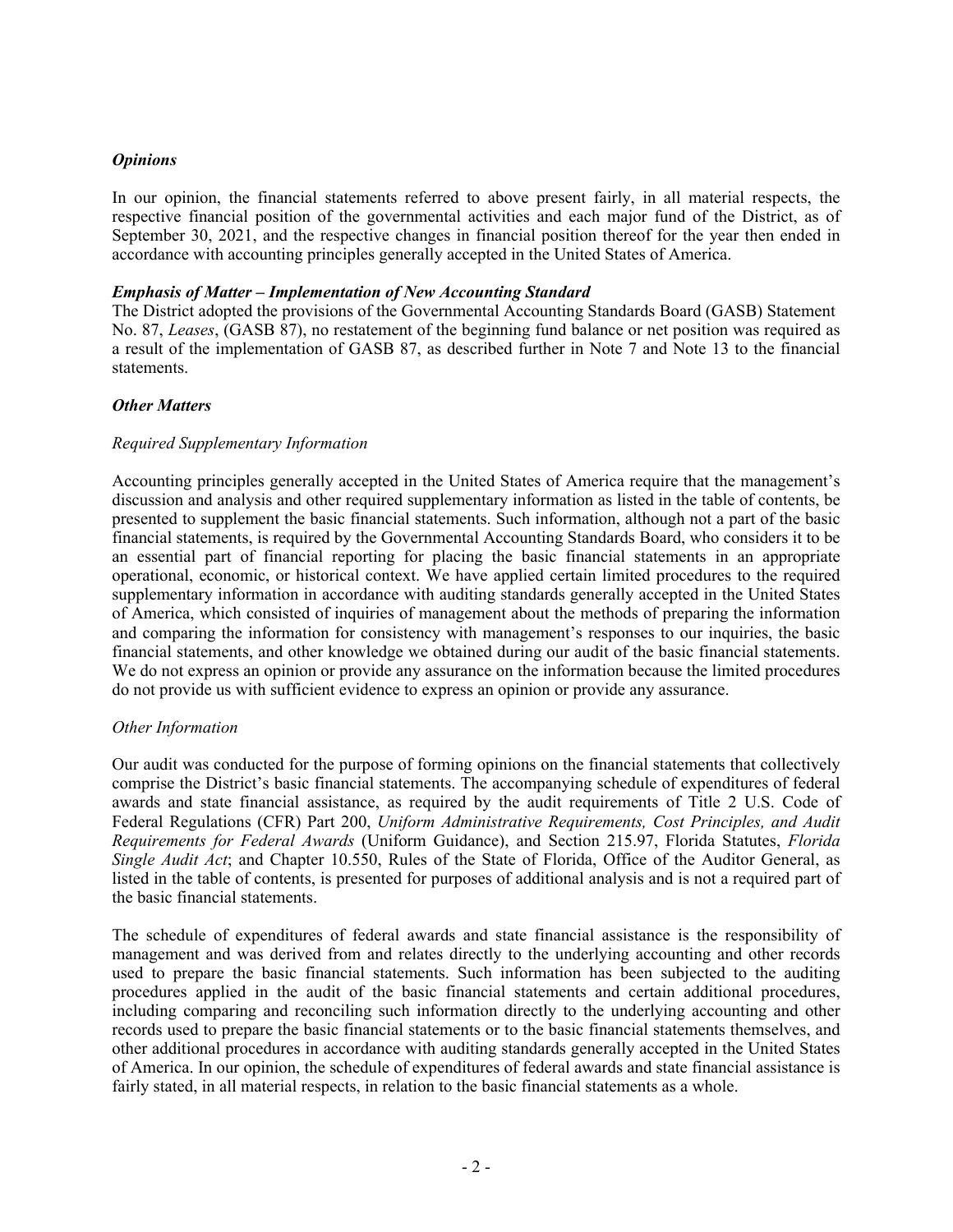#### **Other Reporting Required by** *Government Auditing Standards*

In accordance with *Government Auditing Standards*, we have also issued our report dated May 2, 2022, on our consideration of the District's internal control over financial reporting and on our tests of its compliance with certain provisions of laws, regulations, contracts, and grant agreements and other matters. The purpose of that report is to describe the scope of our testing of internal control over financial reporting and compliance and the results of that testing, and not to provide an opinion on internal control over financial reporting or on compliance. That report is an integral part of an audit performed in accordance with *Government Auditing Standards* in considering the District's internal control over financial reporting and compliance.

James Marre : 6., P.L.

Tallahassee, Florida May 2, 2022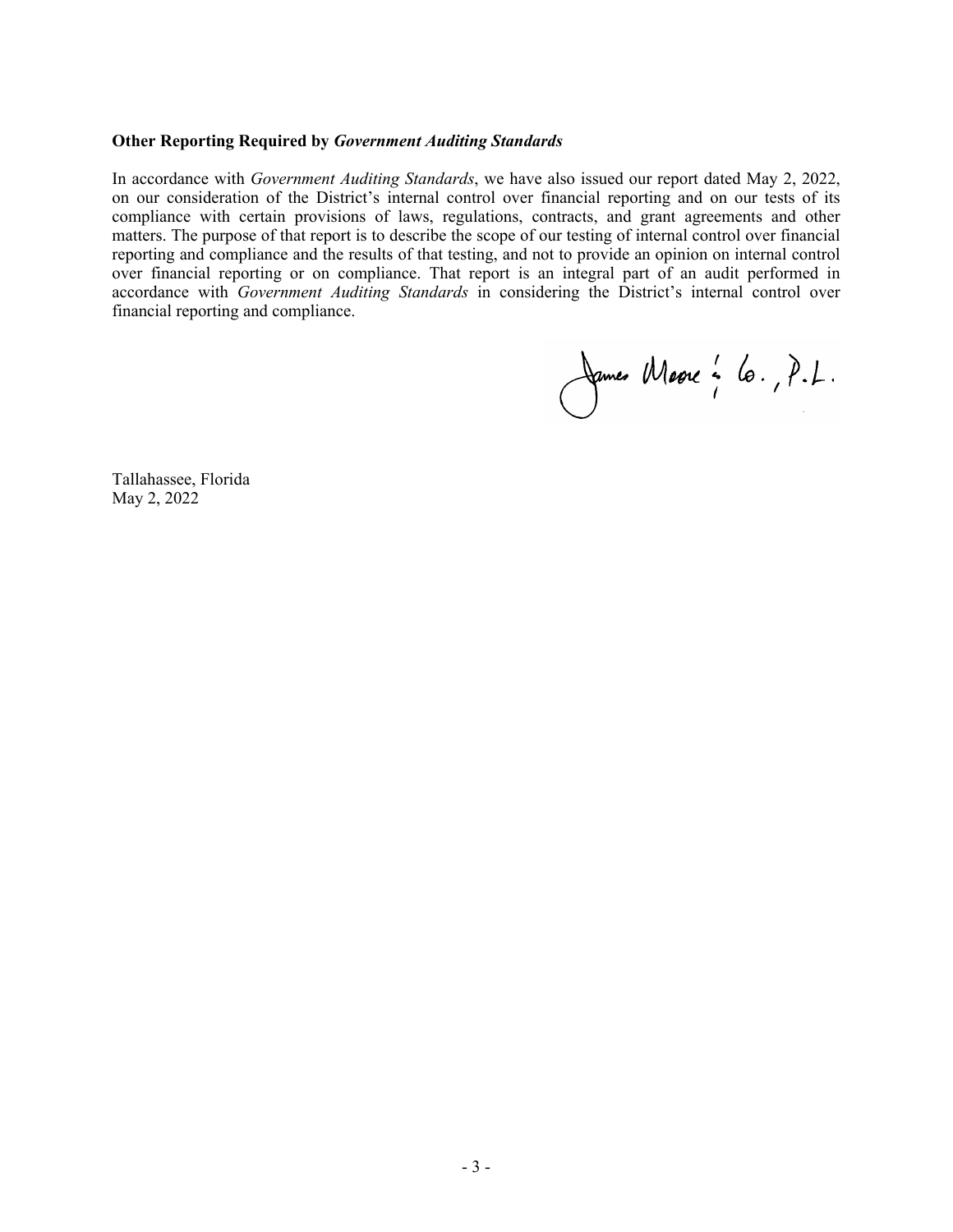As management of the Northwest Florida Water Management District, we offer readers of the Northwest Florida Water Management District's financial statements this narrative overview and analysis of the financial activities of the Northwest Florida Water Management District for the fiscal year ended September 30, 2021.

#### **Financial Highlights**

At the end of the most recent fiscal year, the Northwest Florida Water Management District's:

- Assets exceeded its liabilities by \$207,089,152 (*net position*). Of this amount, \$8,719,003 (*unrestricted net position*) may be used to meet the government's ongoing obligations to citizens and creditors.
- Governmental funds reported combined ending fund balances of \$33,157,692, an increase of \$2,871,997 from the previous year.
- Unassigned fund balance for the general fund was \$0 and assigned fund balance was \$11,535,011 for all funds.

#### **Overview of the Financial Statements**

This discussion and analysis is intended to serve as an introduction to the Northwest Florida Water Management District's basic financial statements. The Northwest Florida Water Management District's basic financial statements are comprised of three components: 1) government-wide financial statements, 2) fund financial statements, and 3) notes to the financial statements. This report also contains other supplementary information in addition to the basic financial statements.

**Government-wide financial statements**―The government-wide financial statements are designed to provide readers with a broad overview of the Northwest Florida Water Management District's finances, in a manner similar to a private-sector business.

The statement of net position presents information on all of the Northwest Florida Water Management District's assets and liabilities, with the difference between the two reported as net position. Over time, increases or decreases in net position may serve as a useful indicator of whether the financial position of the Northwest Florida Water Management District is improving or declining.

The statement of activities presents information showing how the government's net position changed during the most recent fiscal year. All changes in net position are reported as soon as the underlying event giving rise to the change occurs, regardless of the timing of related cash flows. Thus, revenues and expenses are reported in this statement for some items that will only result in cash flows in future fiscal periods (e.g., earned but unused vacation leave).

The government-wide financial statements distinguish functions of the Northwest Florida Water Management District that are principally supported by taxes and intergovernmental revenues (governmental activities). The governmental activities of the Northwest Florida Water Management District include: water resources planning and monitoring; land acquisition, restoration and public works; operation and maintenance of lands and works; regulation; outreach; and management and administration**.**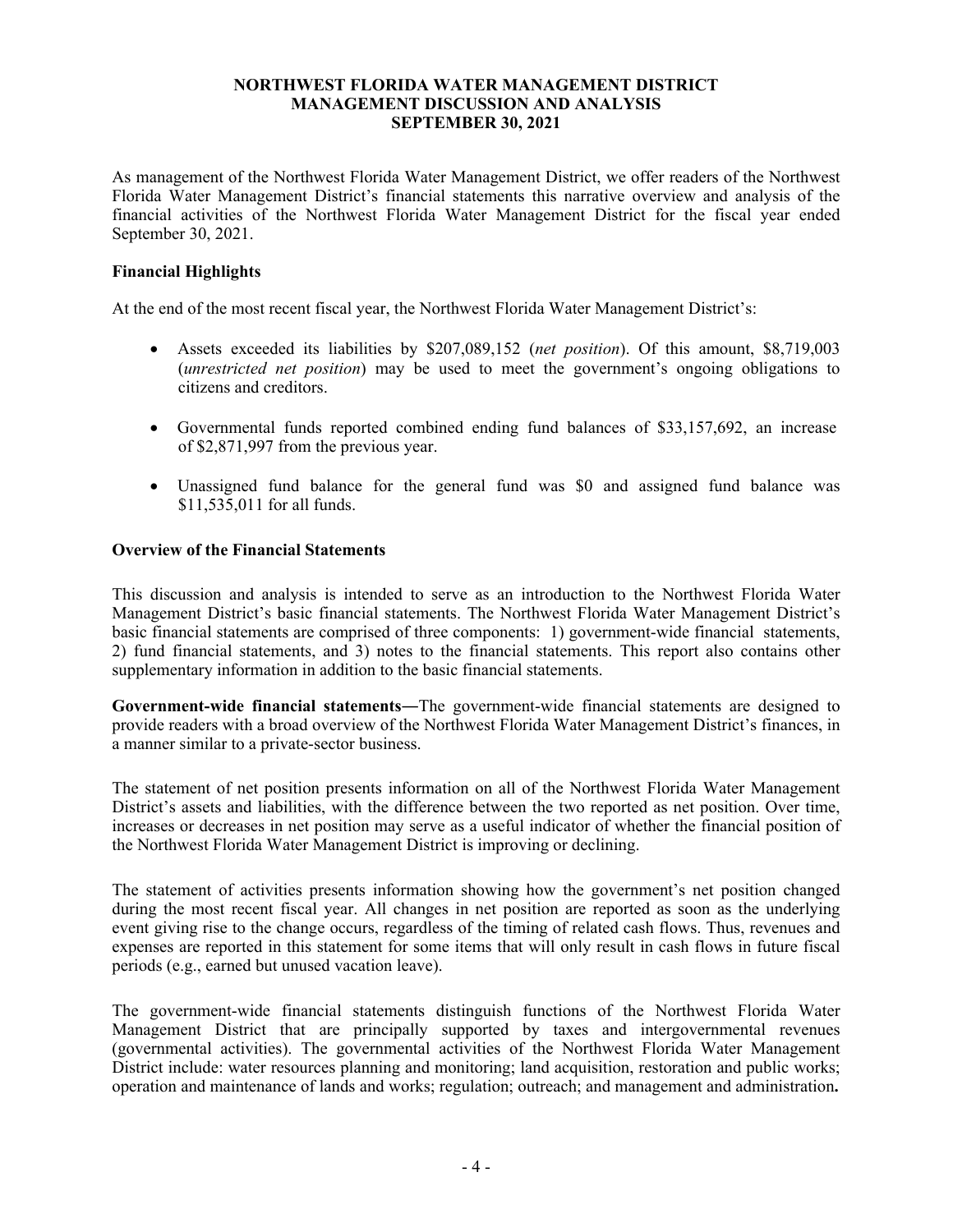#### **Overview of the Financial Statements** *(Continued)*

**Government-wide financial statements―***(Concluded)* The government-wide financial statements include only the Northwest Florida Water Management District, a component unit of the State of Florida.

**Fund financial statements―**A fund is a grouping of related accounts that is used to maintain control over resources that have been segregated for specific activities or objectives. The Northwest Florida Water Management District, like other state and local governments, uses fund accounting to ensure and demonstrate compliance with finance-related legal requirements. All of the funds of the Northwest Florida Water Management District are in one category: governmental funds.

**Governmental funds**―Governmental funds are used to account for essentially the same functions reported as governmental activities in the government-wide financial statements. However, unlike the government-wide financial statements, governmental fund financial statements focus on *near-term*  inflows and outflows of spendable resources, as well as on balances of spendable resources available at the end of the fiscal year. Such information may be useful in evaluating a government's *near-term*  financing requirements.

Because the focus of governmental funds is narrower than that of the government-wide financial statements, it is useful to compare the information presented for governmental funds with similar information presented for governmental activities in the government-wide financial statements. By doing so, readers may better understand the long-term impact of the government's *near-term* financing decisions. Both the governmental fund balance sheet and the governmental fund statement of revenues, expenditures, and changes in fund balances provide a reconciliation to facilitate this comparison between governmental funds and governmental activities.

The Northwest Florida Water Management District maintains six individual governmental funds. Information is presented separately in the governmental fund balance sheet and in the governmental fund statement of revenues, expenditures and changes in fund balances for the General Fund, Projects Fund, Capital Projects Fund, Land Management Fund, Regulation Fund, and Mitigation Fund, all of which are considered to be major funds.

**Notes to the financial statements―**The notes provide additional information that is essential to a full understanding of the data provided in the government-wide and fund financial statements.

**Other information―**In addition to the basic financial statements and accompanying notes, this report also presents required supplementary information concerning Northwest Florida Water Management District's budgetary comparison for its major funds as well as the other post-employment benefits retirement healthcare plan schedule of funding progress and schedule of employer contributions. The Northwest Florida Water Management District adopts an annual appropriated budget for all funds. A budgetary comparison schedule has been provided for the general fund and each major fund to demonstrate compliance with this budget as noted in the table of contents.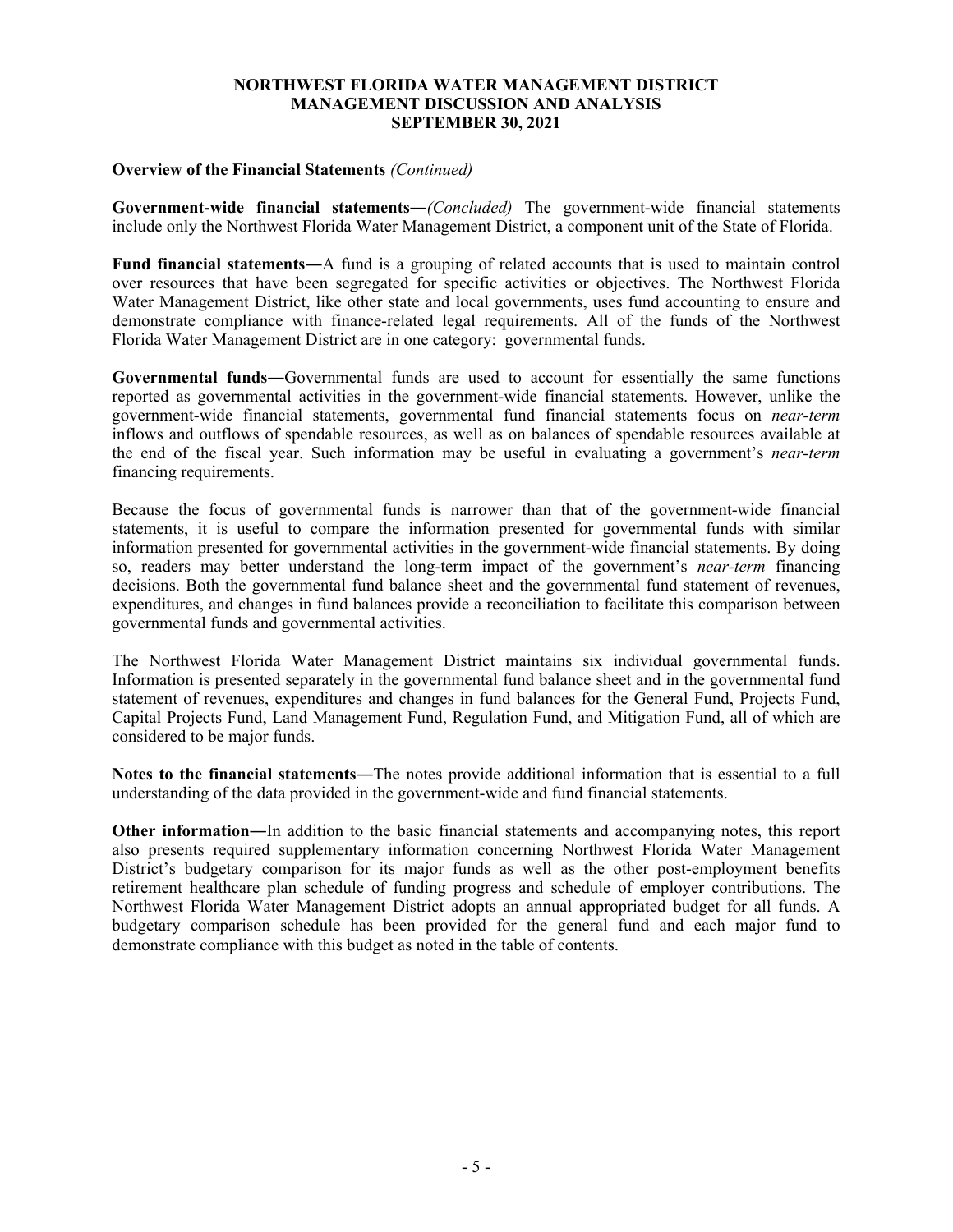#### **Government-wide Financial Analysis**

As noted earlier, net position may serve over time as a useful indicator of a government's financial position. In the case of the Northwest Florida Water Management District, assets exceeded liabilities by \$207,089,152 at the close of the most recent fiscal year. See notes for numbers below.

|                                   | <b>STATEMENT OF NET POSITION</b> |    |              |
|-----------------------------------|----------------------------------|----|--------------|
|                                   | 2021                             |    | 2020         |
| Assets:                           |                                  |    |              |
| Current and other assets          | \$<br>49,669,508                 | \$ | 50,479,515   |
| Capital assets                    | 183,891,452                      |    | 182,762,544  |
| <b>Total assets</b>               | 233,560,960                      |    | 233,242,059  |
| Deferred outflow of resources     | 2,279,588                        |    | 2,751,103    |
| Liabilities:                      |                                  |    |              |
| Long-term liabilities outstanding | 1,987,786                        |    | 791,916      |
| Net pension liability             | 2,998,256                        |    | 7,623,039    |
| Net OPEB liability                | 2,273,019                        |    | 2,328,419    |
| Other liabilities                 | 16,511,816                       |    | 20,193,820   |
| <b>Total liabilities</b>          | 23,770,877                       |    | 30,937,194   |
| Deferred inflow of resources      | 4,980,519                        |    | 1,312,979    |
| Net position:                     |                                  |    |              |
| Net investment in capital assets  | 182,767,436                      |    | 182,762,544  |
| Restricted                        | 15,602,713                       |    | 14, 191, 264 |
| Unrestricted                      | 8,719,003                        |    | 6,789,181    |
| <b>Total net position</b>         | \$<br>207,089,152                | \$ | 203,742,989  |

By far the largest portion of the Northwest Florida Water Management District's net position (88 percent) reflects its investment in capital assets (e.g., land, buildings, machinery, and equipment). The Northwest Florida Water Management District uses these capital assets to protect environmentally sensitive lands and to provide services to citizens; consequently, these assets are not available for future spending. As part of GASB 87 implementation, the District recorded a right to use lease in capital assets and related long term liability. As of September 30, 2021, the value of the lease liability was \$1,124,016.

An additional portion of the Northwest Florida Water Management District's net position (7.5 percent) represents resources that are subject to external restrictions on how they may be used. The remaining balance of unrestricted net position \$8,719,003 may be used to meet the government's ongoing obligations to citizens and creditors.

At the end of the current fiscal year, the Northwest Florida Water Management District is able to report positive balances in all three categories of net position.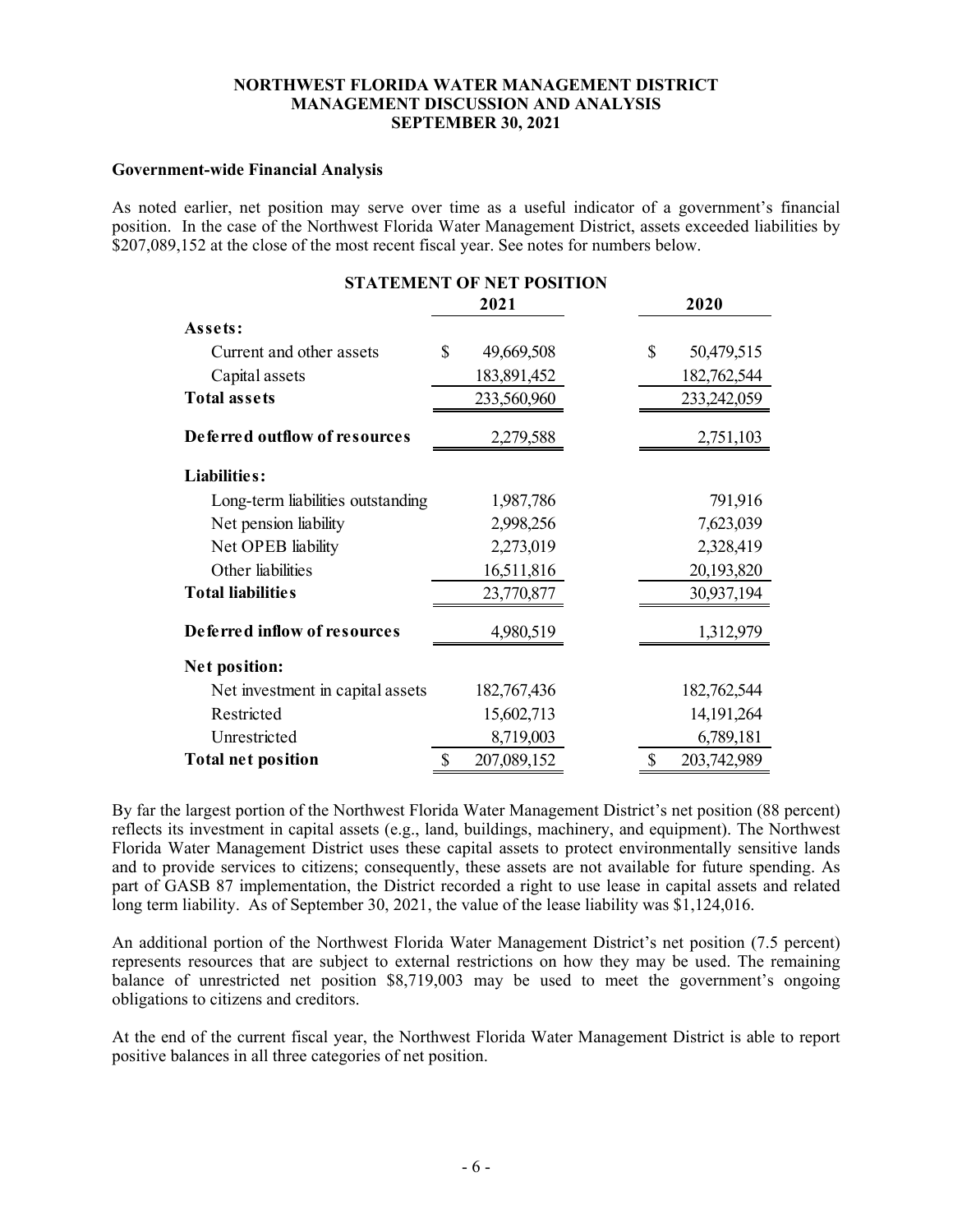#### **CHANGE IN NET POSITION**

|                                              | 2021                      | 2020                      |
|----------------------------------------------|---------------------------|---------------------------|
| <b>Revenues:</b>                             |                           |                           |
| Program revenues:                            |                           |                           |
| Charges for services                         | $\mathbb{S}$<br>1,821,974 | $\mathbb{S}$<br>1,447,770 |
| Operating grants and contributions           | 19,257,268                | 14,742,692                |
| Capital grants and contributions             | 497,060                   | 1,589,913                 |
| General revenues:                            |                           |                           |
| Property taxes                               | 3,606,253                 | 3,471,830                 |
| Investment earnings                          | 47,519                    | 464,471                   |
| Other revenues                               | 17,320                    | 125,846                   |
| <b>Total revenues</b>                        | 25,247,394                | 21,842,522                |
|                                              |                           |                           |
| <b>Expenses:</b>                             |                           |                           |
| Water Resources Planning and Monitoring      | 4,413,630                 | 5,167,755                 |
| Acquisition, Restoration, and Public Works   | 5,995,325                 | 4,258,815                 |
| Operation and Maintenance of Lands and Works | 6,029,114                 | 4,238,266                 |
| Regulation                                   | 3,292,521                 | 3,450,867                 |
| Outreach                                     | 120,747                   | 134,776                   |
| Administration                               | 2,049,894                 | 2,117,376                 |
| <b>Total expenses</b>                        | 21,901,231                | 19,367,855                |
|                                              |                           |                           |
| <b>Changes in net position</b>               | 3,346,163                 | 2,474,667                 |
|                                              |                           |                           |
| Net position - beginning of year             | 203,742,989               | 201,268,322               |
|                                              |                           |                           |
| Net position - end of year                   | \$207,089,152             | \$203,742,989             |

**Governmental activities**―Governmental activities at the end of the most recent fiscal year increased Northwest Florida Water Management District's net position by \$3,346,163. The increase is largely attributed to residual revenues received through District and State sources. The increase in Charges for Services is due to the timing and amount of timber ready for harvesting. Timber revenue collected exceeded the amount budgeted and spent in FY 2020-2021 compared to FY 2019-2020. Additionally, revenues in Operating Grants and Contributions were much higher in FY 2020-2021 than FY 2019-2020 due to several public works projects entering construction and implementation phases, generating more reimbursement of state revenues that support these projects. Also beginning in FY 2020-2021, a new state appropriation of \$4 million was provided to the District's land management operations bureau to assist with hurricane recovery efforts. More costly project phases and new state funding resulted in expenses also being higher in Acquisition, Restoration, and Public Works as well as Operation and Maintenance of Lands and Works.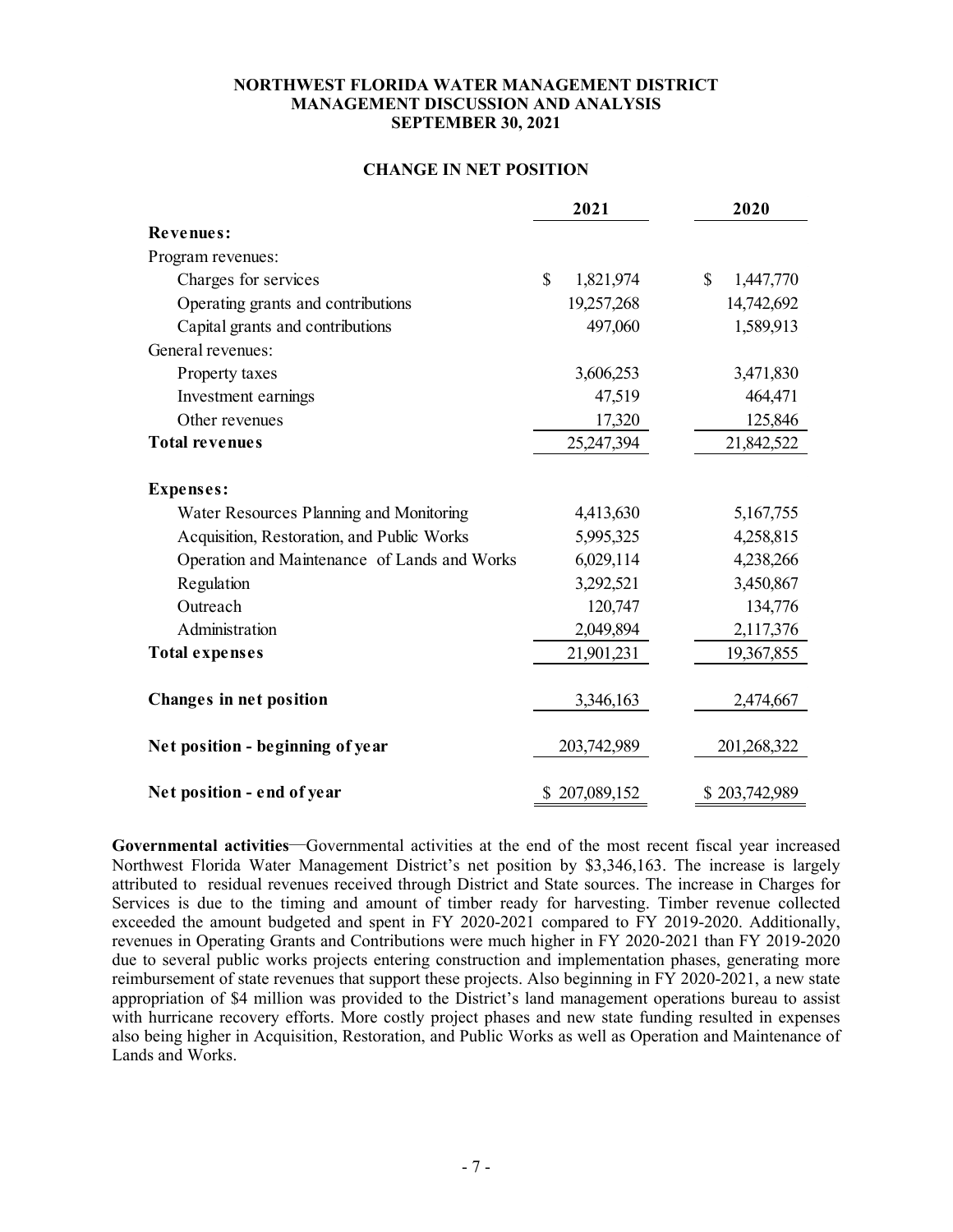#### **Financial Analysis of the Government's Funds**

As noted earlier, the Northwest Florida Water Management District uses fund accounting to ensure and demonstrate compliance with finance-related legal requirements.

**Governmental funds**― The focus of the Northwest Florida Water Management District's governmental funds is to provide information on near-term inflows, outflows, and balances of spendable resources.

Such information is useful in assessing the Northwest Florida Water Management District's financing requirements. In particular, unassigned fund balance may serve as a useful measure of a government's net resources available for spending at the end of the fiscal year.

As of the end of the most recent fiscal year, the Northwest Florida Water Management District's governmental funds reported combined ending fund balances of \$33,157,692 an increase of \$2,871,997 in comparison with the prior year. Currently, there is \$0 unassigned fund balance. The District's fund balance is in restricted, committed, or assigned form to indicate that it is not available for new spending because it has already been committed to activities associated with the general fund, various special revenue funds, and the capital projects fund.

The general fund is the chief operating fund of the Northwest Florida Water Management District. At the end of the most recent fiscal year, unassigned fund balance was \$0 and total fund balance of the general fund was \$17,554,979, an increase of \$1,460,548 from FY 2019-2020. The increase is largely attributed to residual revenue, some of which was budgeted but unspent. The District's other fund balances also increased by a combined total of \$1,411,449 for the same reason.

#### **General Fund Budgetary Highlights**

The Northwest Florida Water Management District's final adopted budget included a use of General Fund reserves for several projects that totaled \$1,433,075, mainly for water supply development assistance grants, a Bay County wastewater reuse grant, and a Gulf County hydrogeologic study for potential water supply sources. During the fiscal year, the District amended the budget to use less General Fund Reserves by \$44,455 due to changes in which revenue sources personnel charges were being made.

#### **Capital Asset and Debt Administration**

**Capital assets**―The Northwest Florida Water Management District's investment in capital assets for its governmental activities as of September 30, 2021, amounts to \$183,891,452 (net of accumulated depreciation), an increase of \$1,128,909 over the prior year. This investment in capital assets includes land, easements, building, infrastructure, vehicles, office equipment, field equipment, and computer equipment.

The increase is driven by the District having implemented GASB Statement Number 87, Leases, effective for the District's fiscal year beginning October 1, 2020. As such, a right-to-use leased building was recorded in district capital assets for \$1,209,719.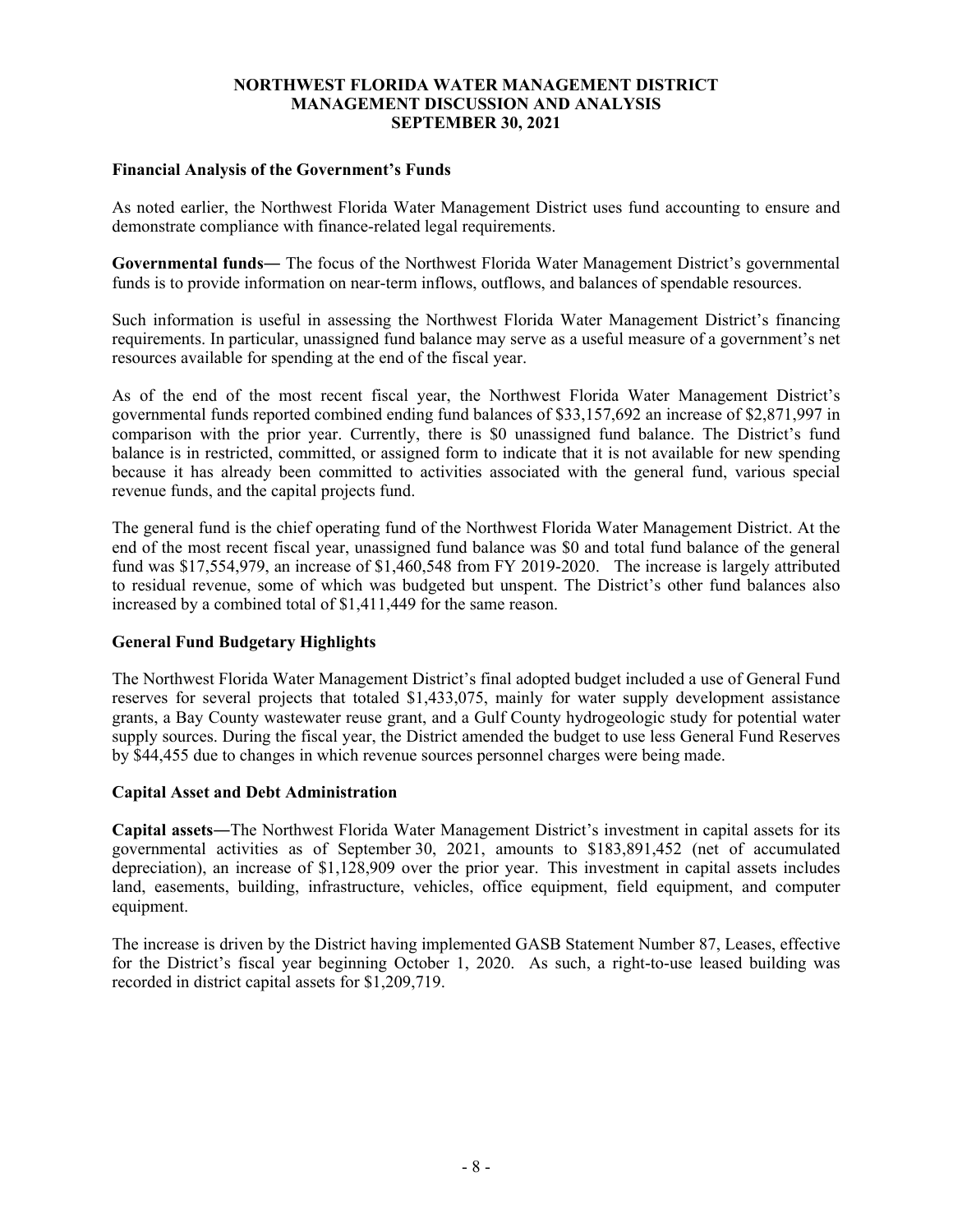#### **Economic Factors and Next Year's Budgets and Rates**

The District's primary revenue sources for recurring operations are state appropriations and ad valorem (property) taxes. State appropriations are provided for each of the following activities: the Environmental Resource Permitting Program, Minimum Flows and Minimum Water Levels, Land Management, and general District operations. Ad valorem is levied using the rolled-back rate and is collected from the 16 counties encompassed by the District. Additional recurring revenue has been derived from the sale of timber on District lands used to support land management operations and permitting fees and fines used for ongoing costs of the District's regulatory program.

The FY 2020-2021 Adopted Budget was \$89.6 million, an increase of \$6.9 million or 8.3 percent above the FY 2019-2020 Amended Budget. The adopted millage rate was 0.0311 which is 37.8 percent below the constitutional and statutory cap of 0.05 mills. The increase in the budget was primarily attributable to additional legislative funds to help communities implement alternative water supply and water resource development projects, in addition to funds for springs restoration and protection efforts. Total funding consisted of \$32.5 million in new revenue, \$54.0 million in revenue received and/or appropriated in prior years, and \$3.1 million in fund balance. One-fifth (20.6 percent) of the \$89.6 million represented recurring needs.

The District plans to continue to develop future budgets using annual state appropriations and ad valorem as the primary revenue sources for supporting recurring operations. However, less reliance has been placed on the collection of timber sales revenue since 2018. Prior to Hurricane Michael's impact in October 2018 and starting in FY 2021-2022, annual timber revenues were projected to decline from \$2.0 million to \$750,000, due to the make-up and nature of the District's timber inventory. After Hurricane Michael however, timber revenues have fluctuated greatly ranging from \$200,000 in FY 2019-2020 to just over \$1.0 million in FY 2020-2021. Less than \$50,000 is estimated in FY 2021-2022. Beginning in FY 2020-2021, additional state appropriations of \$4.0 million have been provided annually to the District's land management operations bureau to assist with hurricane recovery efforts. As such, the District will continue to seek recurring revenue sources from appropriations to address the ongoing shortfall in land management operations from timber revenues.

Additionally, recent changes to the method of invoicing for recurring operational state appropriations may have an impact on fund balances ending September 30, 2022. In prior years, the District invoiced for the appropriated amounts based on a spend plan applicable to the District's fiscal year, October 1 to September 30. The method of invoicing for the FY 2021-2022 state appropriations are for reimbursement of expenses based on the state's fiscal year, July 1, 2021 to June 30, 2022. District expenses for July 1 through September 30,2022 will not be eligible for reimbursement from the FY 2021-2022 state appropriations. The same state appropriations for FY 2022-23 are expected to become available and cover the District's last quarter expenses through September  $30<sup>th</sup>$ , but the District may instead consider using existing fund balance reserves. This invoicing method also applies to the FY 2021-2022 and FY 2022- 2023 nonrecurring state appropriations for hurricane recover efforts.

#### **Requests for Information**

This financial report is designed to provide a general overview of the Northwest Florida Water Management District's finances for all those with an interest in the government's finances. Questions concerning any of the information provided in this report or requests for additional financial information should be addressed to the Northwest Florida Water Management District, Bureau of Accounting, 81 Water Management Drive, Havana, Florida 32333.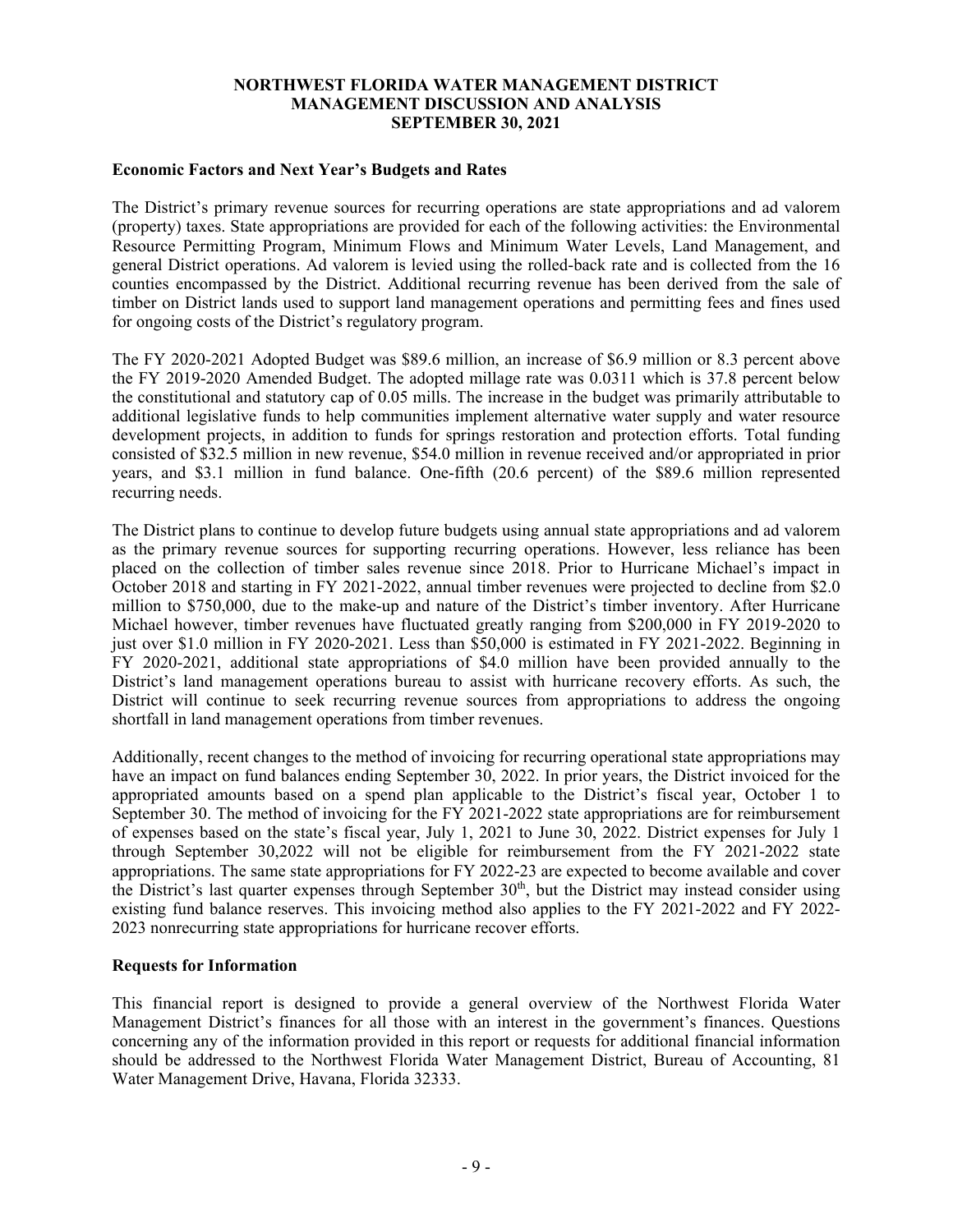#### **NORTHWEST FLORIDA WATER MANAGEMENT DISTRICT STATEMENT OF NET POSITION SEPTEMBER 30, 2021**

|                                                               | Governmental<br><b>Activities</b> |
|---------------------------------------------------------------|-----------------------------------|
| <b>ASSETS</b>                                                 |                                   |
| Cash and cash equivalents                                     | \$<br>776,678                     |
| Investments                                                   | 45,649,505                        |
| Accounts receivable                                           | 56,392                            |
| Due from other governments                                    | 3,180,786                         |
| Prepaids                                                      | 4,038                             |
| Deposits                                                      | 2,109                             |
| Capital assets:                                               |                                   |
| Non-depreciable                                               | 176, 149, 302                     |
| Depreciable, net                                              | 7,742,150                         |
| <b>Total</b> assets                                           | 233,560,960                       |
| <b>DEFERRED OUTFLOWS OF RESOURCES</b>                         |                                   |
| Deferred outflows related to pensions                         | 1,647,671                         |
| Deferred outflows related to OPEB                             | 631,917                           |
| Total deferred outflows of resources                          | 2,279,588                         |
| <b>LIABILITIES</b>                                            |                                   |
| Accounts payable and accrued expenses                         | 1,924,534                         |
| Due to other governments                                      | 39,544                            |
| Deposits                                                      | 442,772                           |
| Unearned revenue                                              | 14, 104, 966                      |
| Noncurrent liabilities:                                       |                                   |
| Due within one year:                                          |                                   |
| Compensated absences, current portion                         | 551,861                           |
| Lease liability, current portion                              | 85,567                            |
| Due in more than one year:                                    |                                   |
| Compensated absences, noncurrent portion                      | 311,909                           |
| Net pension liability                                         | 2,998,256                         |
| Total OPEB liability                                          | 2,273,019                         |
| Lease liability                                               | 1,038,449                         |
| <b>Total liabilities</b>                                      | 23,770,877                        |
| <b>DEFERRED INFLOWS OF RESOURCES</b>                          |                                   |
| Deferred inflows related to pensions                          | 4,244,084                         |
| Deferred inflows related to OPEB                              | 736,435                           |
| Total deferred inflows of resources                           | 4,980,519                         |
| <b>NET POSITION</b>                                           |                                   |
| Net investment in capital assets                              | 182,767,436                       |
| Restricted for:                                               |                                   |
| Regulatory, permitting, licensing, and enforcement activities | 3,918,193                         |
| Mitigation projects                                           | 2,641,029                         |
| Minimum flow and minimum levels                               | 3,938,127                         |
| Operation & maintenance of lands & works                      | 4,805,019                         |
| Capital improvement and land acquisition and restoration      | 300,345                           |
| Unrestricted                                                  | 8,719,003                         |
| <b>Total net position</b>                                     | \$207,089,152                     |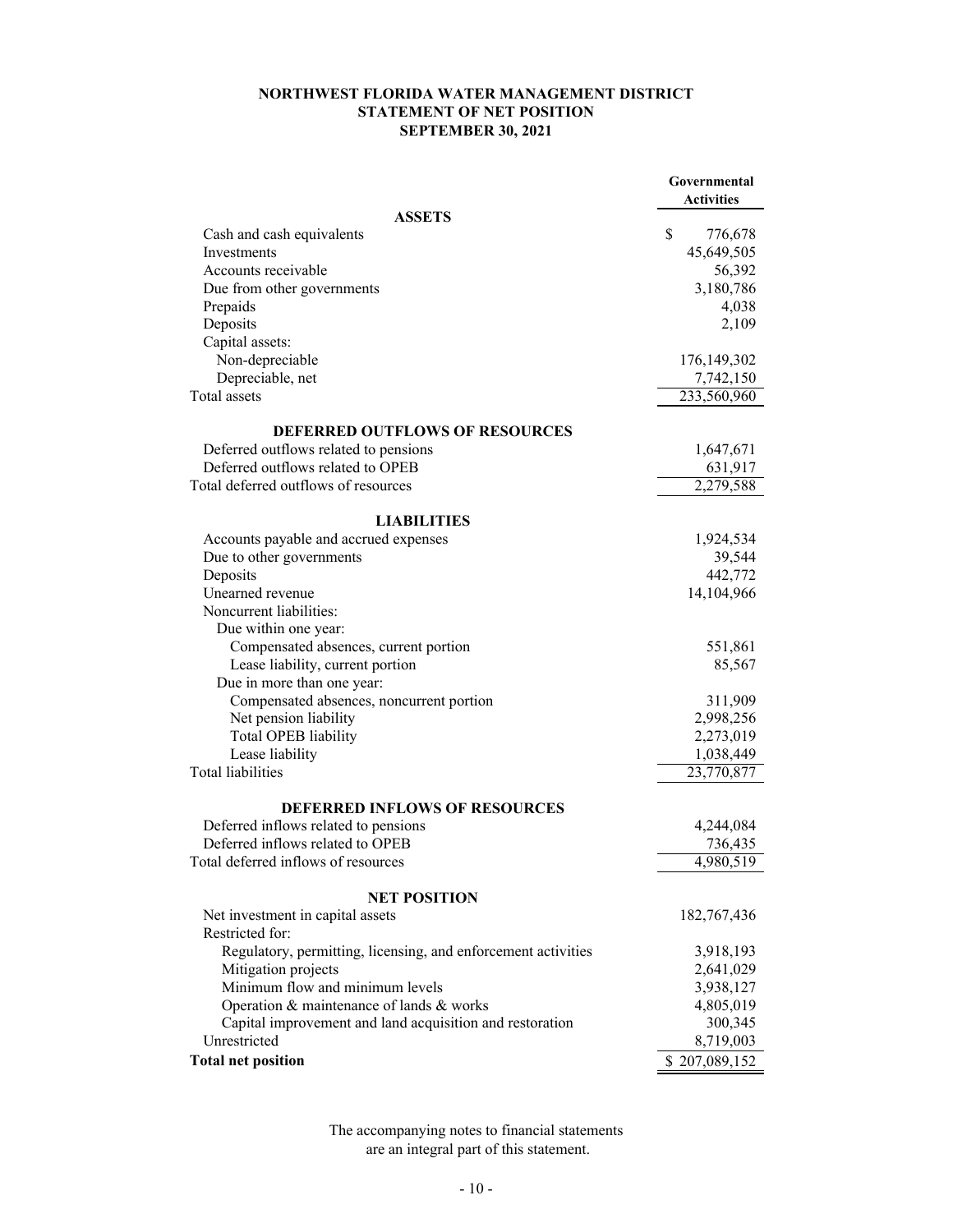### **NORTHWEST FLORIDA WATER MANAGEMENT DISTRICT STATEMENT OF ACTIVITIES FOR THE YEAR ENDED SEPTEMBER 30, 2021**

|                                |                               | <b>Program Revenues</b>          |               |                                         |    |                                |                      |                              |                                 | Net (Expense) |  |
|--------------------------------|-------------------------------|----------------------------------|---------------|-----------------------------------------|----|--------------------------------|----------------------|------------------------------|---------------------------------|---------------|--|
|                                |                               |                                  |               | <b>Charges</b> for                      |    | Operating<br><b>Grants</b> and |                      | Capital<br><b>Grants</b> and | <b>Revenue and</b><br>Change in |               |  |
| <b>Functions/Programs</b>      |                               | <b>Expenses</b>                  |               | <b>Contributions</b><br><b>Services</b> |    |                                | <b>Contributions</b> | <b>Net Position</b>          |                                 |               |  |
| <b>Governmental activities</b> |                               |                                  |               |                                         |    |                                |                      |                              |                                 |               |  |
| Water resources planning       |                               |                                  |               |                                         |    |                                |                      |                              |                                 |               |  |
| and monitoring                 | \$                            | 4,413,630                        | $\mathcal{S}$ |                                         | \$ | 5,100,020                      | $\mathbb{S}$         |                              | $\mathcal{S}$                   | 686,390       |  |
| Acquisition, restoration,      |                               |                                  |               |                                         |    |                                |                      |                              |                                 |               |  |
| and public works               |                               | 5,995,325                        |               |                                         |    | 5,720,502                      |                      | 497,060                      |                                 | 222,237       |  |
| Operation and maintenance      |                               |                                  |               |                                         |    |                                |                      |                              |                                 |               |  |
| of lands and works             |                               | 6,029,114                        |               | 1,050,744                               |    | 5,585,719                      |                      |                              |                                 | 607,349       |  |
| Regulation                     |                               | 3,292,521                        |               | 771,080                                 |    | 2,851,027                      |                      |                              |                                 | 329,586       |  |
| Outreach                       |                               | 120,747                          |               | 150                                     |    |                                |                      |                              |                                 | (120, 597)    |  |
| Administration                 |                               | 2,049,894                        |               |                                         |    |                                |                      |                              |                                 | (2,049,894)   |  |
| Total                          |                               | \$21,901,231                     |               | \$1,821,974                             |    | $\overline{$}19,257,268$       | \$                   | 497,060                      |                                 | (324, 929)    |  |
|                                |                               | <b>General revenues</b>          |               |                                         |    |                                |                      |                              |                                 |               |  |
|                                |                               | Property taxes                   |               |                                         |    |                                |                      |                              |                                 | 3,606,253     |  |
|                                |                               | Unrestricted investment earnings |               |                                         |    |                                |                      |                              |                                 | 47,519        |  |
|                                |                               | Miscellaneous                    |               |                                         |    |                                |                      |                              |                                 | 17,320        |  |
|                                | <b>Total general revenues</b> |                                  |               |                                         |    |                                |                      |                              | 3,671,092                       |               |  |
|                                | Change in net position        |                                  |               |                                         |    |                                |                      | 3,346,163                    |                                 |               |  |
|                                |                               | Net position, beginning of year  |               |                                         |    |                                |                      |                              |                                 | 203,742,989   |  |
|                                |                               | Net position, end of year        |               |                                         |    |                                |                      |                              | S                               | 207,089,152   |  |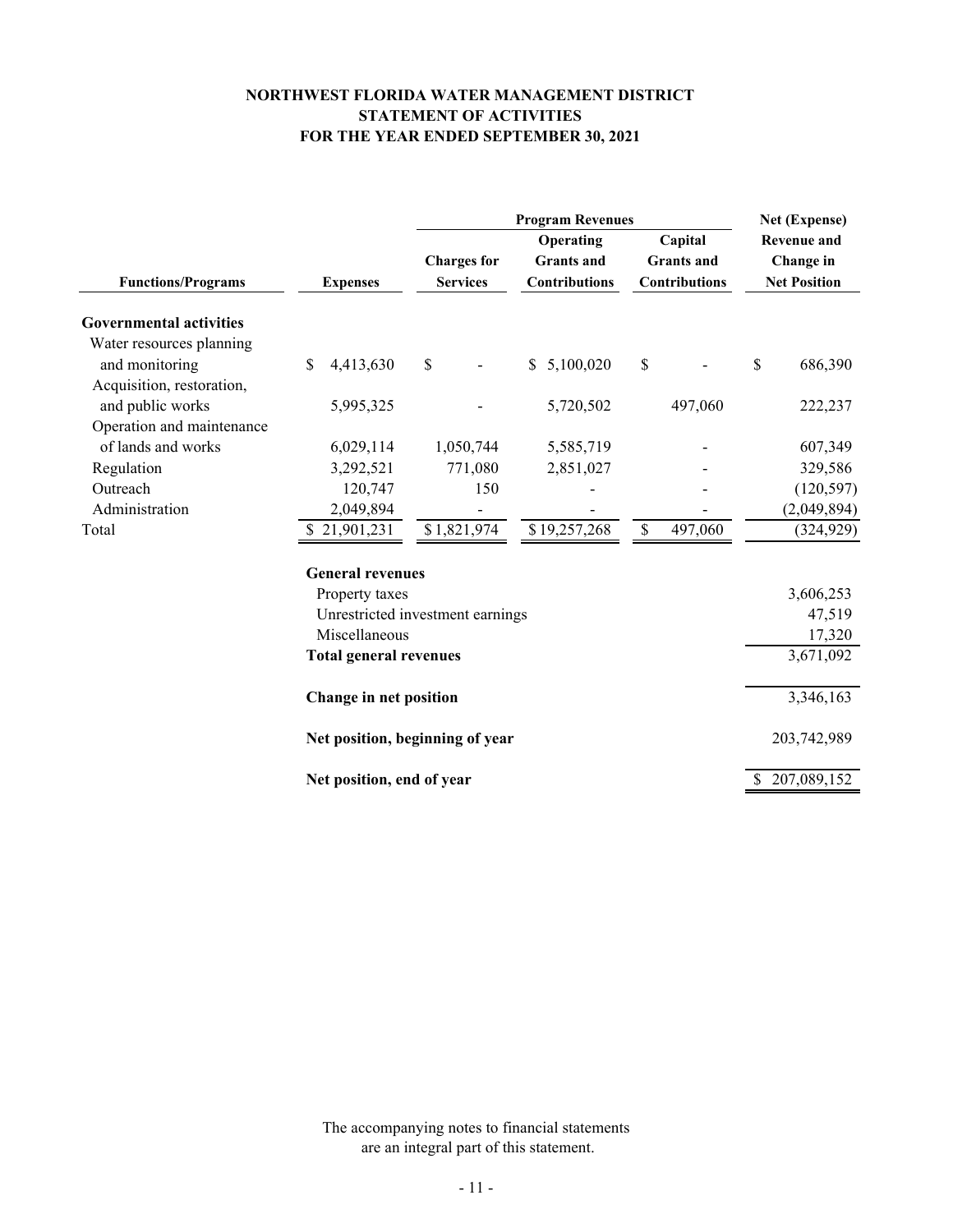#### **NORTHWEST FLORIDA WATER MANAGEMENT DISTRICT BALANCE SHEET GOVERNMENTAL FUNDS SEPTEMBER 30, 2021**

|                                                   |              | General                  |   | <b>Mitigation</b> |             | Projects  |              | Land<br>Management |    | Capital<br>Regulation<br>Projects |          |           |             |            |  |
|---------------------------------------------------|--------------|--------------------------|---|-------------------|-------------|-----------|--------------|--------------------|----|-----------------------------------|----------|-----------|-------------|------------|--|
|                                                   |              | Fund                     |   | Fund              |             | Fund      |              | Fund               |    | Fund                              |          | Fund      |             | Total      |  |
| <b>ASSETS</b>                                     |              |                          |   |                   |             |           |              |                    |    |                                   |          |           |             |            |  |
| Cash and cash equivalents                         | S            | 689,874                  | S |                   | $\mathbf S$ |           | S            |                    | \$ | 86,804                            | <b>S</b> |           | $\mathbf S$ | 776,678    |  |
| Investments                                       |              | 13,248,631               |   | 15.949.125        |             | 6.637.839 |              | 4,754,009          |    | 3.918.193                         |          | 1.141.708 |             | 45,649,505 |  |
| Accounts receivable                               |              | 66                       |   |                   |             | 890       |              | 55,140             |    | 296                               |          |           |             | 56,392     |  |
| Due from other governments                        |              | 19,529                   |   |                   |             | 2,504,301 |              | 248,498            |    | 2,617                             |          | 405,841   |             | 3,180,786  |  |
| Due from other funds                              |              | 4,668,164                |   |                   |             | ä,        |              | 659,931            |    | 51,866                            |          |           |             | 5,379,961  |  |
| Prepaids                                          |              | 292                      |   | 32                |             | 324       |              | 3,306              |    | 453                               |          |           |             | 4,407      |  |
| Deposits                                          |              | 979                      |   |                   |             | ÷,        |              | ÷,                 |    | 1,130                             |          |           |             | 2,109      |  |
| Total assets                                      |              | 18,627,535               | S | 15.949.157        | S           | 9.143.354 |              | 5.720.884          | \$ | 4,061,359                         | Ŝ.       | 1,547,549 | ፍ           | 55,049,838 |  |
| <b>LIABILITIES AND FUND BALANCES</b>              |              |                          |   |                   |             |           |              |                    |    |                                   |          |           |             |            |  |
| <b>Liabilities</b>                                |              |                          |   |                   |             |           |              |                    |    |                                   |          |           |             |            |  |
| Accounts payable and accrued expenses             | $\mathbb{S}$ | 360,759                  | s | 88,902            | s           | 878,143   | $\mathbb{S}$ | 517,922            | \$ | 56,362                            | S        | 22,815    | s           | 1,924,903  |  |
| Due to other governments                          |              |                          |   |                   |             | 39,544    |              |                    |    | ä,                                |          |           |             | 39,544     |  |
| Due to other funds                                |              | 711,797                  |   | 1,298,639         |             | 2,962,598 |              |                    |    | ä,                                |          | 406,927   |             | 5,379,961  |  |
| Deposits                                          |              |                          |   |                   |             |           |              | 355,968            |    | 86,804                            |          |           |             | 442,772    |  |
| Unearned revenues                                 |              | $\overline{\phantom{a}}$ |   | 11,920,587        |             | 1,324,942 |              | 41,975             |    |                                   |          | 817,462   |             | 14,104,966 |  |
| <b>Total liabilities</b>                          |              | 1,072,556                |   | 13,308,128        |             | 5,205,227 |              | 915,865            |    | 143,166                           |          | 1,247,204 |             | 21,892,146 |  |
| <b>Fund balances</b>                              |              |                          |   |                   |             |           |              |                    |    |                                   |          |           |             |            |  |
| Restricted:                                       |              |                          |   |                   |             |           |              |                    |    |                                   |          |           |             |            |  |
| Regulatory services                               |              |                          |   |                   |             |           |              |                    |    | 3,918,193                         |          |           |             | 3.918.193  |  |
| Mitigation projects                               |              |                          |   | 2,641,029         |             |           |              |                    |    |                                   |          |           |             | 2,641,029  |  |
| Min. flows & levels                               |              |                          |   |                   |             | 3,938,127 |              |                    |    |                                   |          |           |             | 3,938,127  |  |
| Capital improvement and land                      |              |                          |   |                   |             |           |              |                    |    |                                   |          |           |             |            |  |
| acquisition and restoration                       |              |                          |   |                   |             |           |              |                    |    |                                   |          | 300,345   |             | 300,345    |  |
| Operation & maintenance of lands & works          |              |                          |   |                   |             |           |              | 4,805,019          |    |                                   |          |           |             | 4,805,019  |  |
| Committed:                                        |              |                          |   |                   |             |           |              |                    |    |                                   |          |           |             |            |  |
| Water supply development                          |              |                          |   |                   |             |           |              |                    |    |                                   |          |           |             |            |  |
| assistance grants                                 |              | 350,000                  |   |                   |             |           |              |                    |    |                                   |          |           |             | 350,000    |  |
| Water resource investigations                     |              | 500,000                  |   |                   |             |           |              |                    |    |                                   |          |           |             | 500,000    |  |
| Bay County water reuse grant                      |              | 500,000                  |   |                   |             |           |              |                    |    |                                   |          |           |             | 500,000    |  |
| Economic stabilization fund                       |              | 4,669,968                |   |                   |             |           |              |                    |    |                                   |          |           |             | 4,669,968  |  |
| Assigned:                                         |              |                          |   |                   |             |           |              |                    |    |                                   |          |           |             |            |  |
| General fund deficiencies                         |              | 4,000,000                |   |                   |             |           |              |                    |    |                                   |          |           |             | 4,000,000  |  |
| Resource management programs and grants           |              | 5,364,011                |   |                   |             |           |              |                    |    |                                   |          |           |             | 5,364,011  |  |
| Hurricane recovery                                |              | 1,000,000                |   |                   |             |           |              |                    |    |                                   |          |           |             | 1,000,000  |  |
| War horse utility connection                      |              | 21,000                   |   |                   |             |           |              |                    |    |                                   |          |           |             | 21,000     |  |
| Water supply development                          |              | 150,000                  |   |                   |             |           |              |                    |    |                                   |          |           |             | 150,000    |  |
| assistance grants<br>District short-term projects |              | 1,000,000                |   |                   |             |           |              |                    |    |                                   |          |           |             | 1,000,000  |  |
| Total fund balances                               |              | 17,554,979               |   | 2,641,029         |             | 3,938,127 |              | 4,805,019          |    | 3,918,193                         |          | 300,345   |             | 33,157,692 |  |
|                                                   |              |                          |   |                   |             |           |              |                    |    |                                   |          |           |             |            |  |
| <b>Total liabilities and fund balances</b>        |              | 18,627,535               |   | 15,949,157        |             | 9,143,354 |              | 5,720,884          | \$ | 4,061,359                         | S        | 1,547,549 |             | 55,049,838 |  |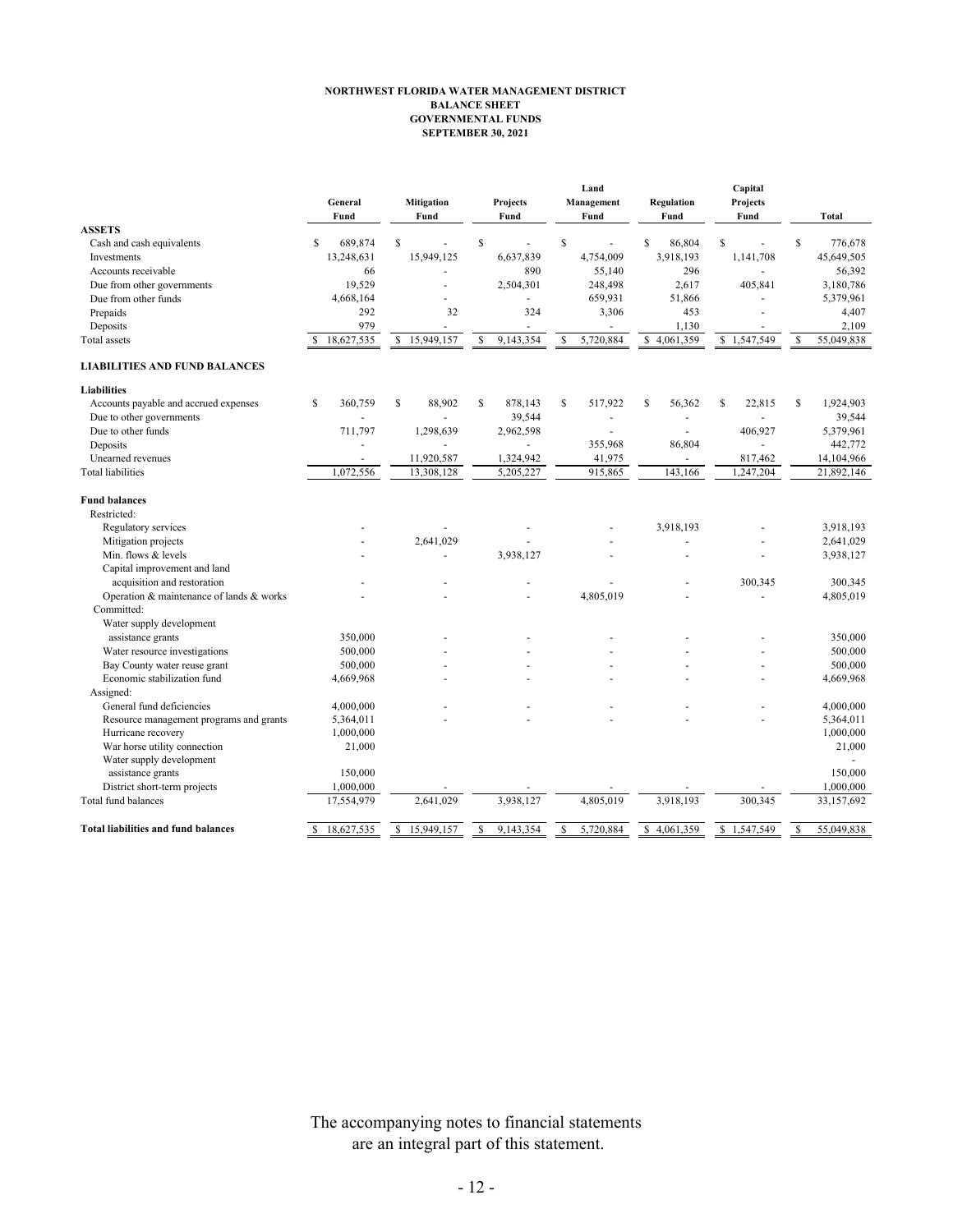#### **NORTHWEST FLORIDA WATER MANAGEMENT DISTRICT RECONCILIATION OF THE BALANCE SHEET OF GOVERNMENTAL FUNDS TO THE STATEMENT OF NET POSITION SEPTEMBER 30, 2021**

| Total fund balances - governmental funds                                                              |             | \$<br>33,157,692 |
|-------------------------------------------------------------------------------------------------------|-------------|------------------|
| Amounts reported for governmental activities in the statement of activities are<br>different because: |             |                  |
| Capital assets used in governmental activities are not financial resources and,                       |             |                  |
| therefore, are not reported in the funds                                                              |             |                  |
| Total governmental capital assets - nondepreciable                                                    | 176,149,302 |                  |
| Total governmental capital assets - depreciable                                                       | 13,648,579  |                  |
| Less: accumulated depreciation                                                                        | (5,906,429) | 183,891,452      |
| On the governmental fund statements, a net pension liability is not recorded until an                 |             |                  |
| amount is due and payable and the pension plan's fiduciary net position is not sufficient             |             |                  |
| for payment of those benefits (no such liability exists at the end of the current fiscal              |             |                  |
| year). On the Statement of Net Position, the District's net pension liability of the defined          |             |                  |
| benefit pension plans is reported as a noncurrent liability. Additionally, deferred                   |             |                  |
| outflows and deferred inflows related to pensions are also reported.                                  |             |                  |
| Net pension liability                                                                                 | (2,998,256) |                  |
| Deferred outflows related to pensions                                                                 | 1,647,671   |                  |
| Deferred inflows related to pensions                                                                  | (4,244,084) | (5,594,669)      |
| On the governmental fund statements, an OPEB liability is not recorded unless an                      |             |                  |
| amount is due and payable (no such liability exists at the end of the current fiscal                  |             |                  |
| year). On the Statement of Net Position, the District's OPEB liability is reported as                 |             |                  |
| a noncurrent liability. Additionally, deferred outflows and deferred inflows related to               |             |                  |
| OPEB are also reported.                                                                               |             |                  |
| Total OPEB liability                                                                                  | (2,273,019) |                  |
| Deferred outflows related to OPEB                                                                     | 631,917     |                  |
| Deferred inflows related to OPEB                                                                      | (736, 435)  | (2,377,537)      |
| Long-term liabilities, are not due and payable in the current period and,                             |             |                  |
| therefore, are not reported in the governmental funds.                                                |             |                  |
| Compensated absences                                                                                  |             | (863,770)        |
| Lease liability                                                                                       |             | (1,124,016)      |
| Net position of governmental activities                                                               |             | \$ 207,089,152   |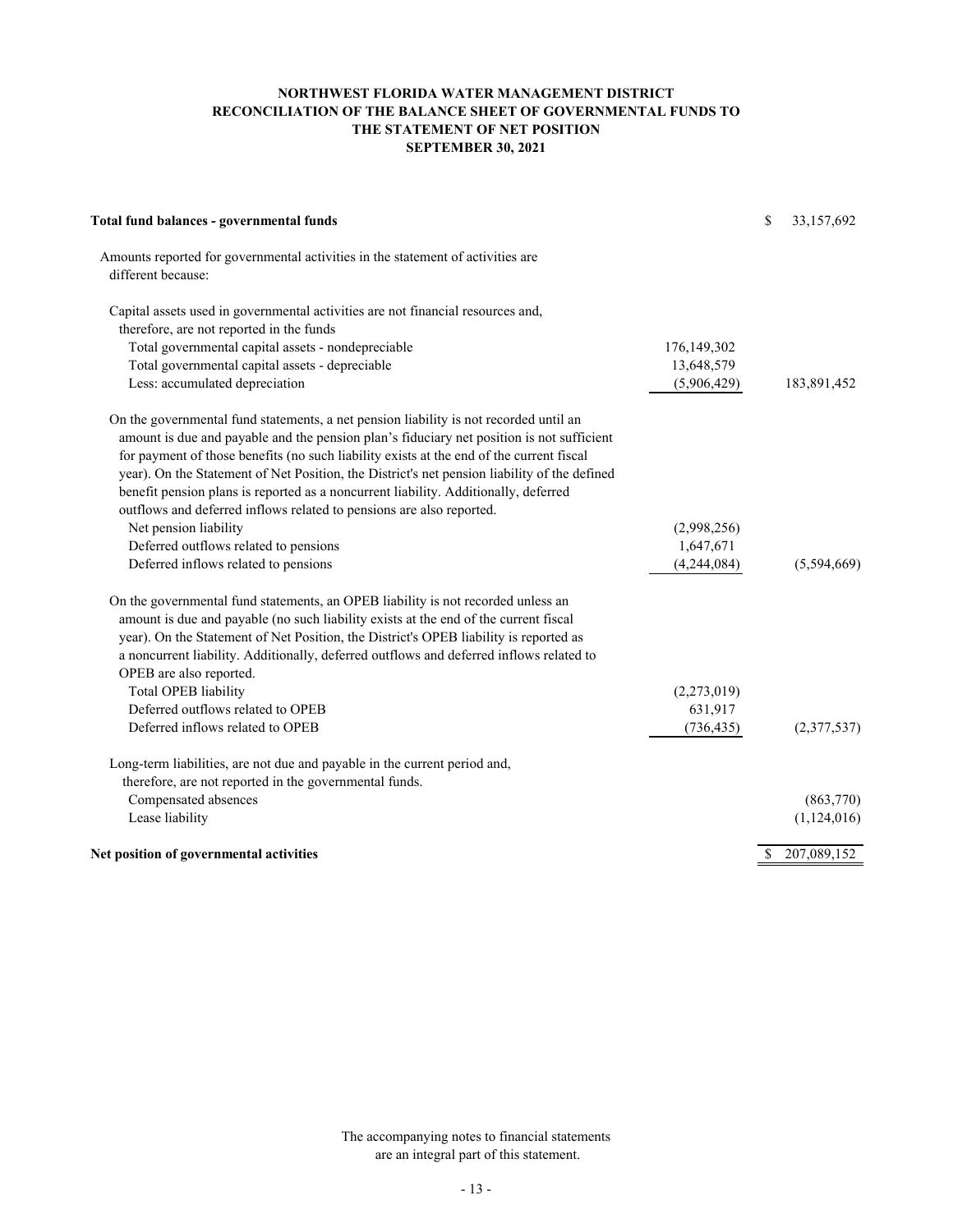#### **SEPTEMBER 30, 2021 GOVERNMENTAL FUNDS STATEMENT OF REVENUES, EXPENDITURES AND CHANGES IN FUND BALANCES NORTHWEST FLORIDA WATER MANAGEMENT DISTRICT**

|                                        | General<br>Fund | <b>Mitigation</b><br>Fund | Projects<br>Fund | Land<br>Management<br>Fund | Regulation<br>Fund | Capital<br>Projects<br>Fund | Total            |
|----------------------------------------|-----------------|---------------------------|------------------|----------------------------|--------------------|-----------------------------|------------------|
| <b>Revenues</b>                        |                 |                           |                  |                            |                    |                             |                  |
| Property taxes                         | 2,570,764<br>S  | S                         | S<br>188,743     | S                          | S<br>828,746       | S<br>18,000                 | 3,606,253<br>\$  |
| Permits and licenses                   |                 |                           |                  |                            | 730,680            |                             | 730,680          |
| Timber sales                           |                 |                           |                  | 1,044,751                  | $\overline{a}$     |                             | 1,044,751        |
| Intergovernmental revenue              | 49,931          | 678,577                   | 8.679.413        | 5,312,393                  | 2,851,027          | 513,000                     | 18,084,341       |
| Federal grants                         | $\overline{a}$  | $\overline{a}$            | 1,326,645        | 300,102                    |                    |                             | 1,626,747        |
| Investment income                      | 3,693           | 24,799                    | 5,357            | 8,005                      | 5,198              | 467                         | 47,519           |
| Miscellaneous revenues                 | 305             |                           | 183              | 151,569                    | 40,928             | 23,900                      | 216,885          |
| <b>Total revenues</b>                  | 2,624,693       | 703,376                   | 10,200,341       | 6,816,820                  | 4,456,579          | 555,367                     | 25,357,176       |
| <b>Expenditures</b>                    |                 |                           |                  |                            |                    |                             |                  |
| Salaries                               | 1,247,630       | 175,590                   | 1,695,025        | 930,363                    | 1,849,767          | 27,872                      | 5,926,247        |
| Employee benefits                      | 615,253         | 72,196                    | 639,454          | 437,684                    | 840,321            | 16,972                      | 2,621,880        |
| Professional/contractual services      | 179,398         | 360,516                   | 3,349,823        | 3,639,777                  | 99.088             | 123,878                     | 7,752,480        |
| Services                               | 372,605         | 11,504                    | 157,275          | 459,590                    | 532,335            | 50                          | 1,533,359        |
| Commodities                            | 67,679          | 3,666                     | 183,524          | 377,560                    | 91,725             |                             | 724,154          |
| Capital outlay                         | 7,122           | 1,243                     | 106,351          | 166,104                    | 12,618             | 443,557                     | 736,995          |
| Grants and aids                        | 131,178         | $\overline{\phantom{a}}$  | 3,058,886        |                            | $\overline{a}$     |                             | 3,190,064        |
| Administrative overhead allocated      | (1,456,720)     | 53,862                    | 508,102          | 297,613                    | 587,210            | 9,933                       |                  |
| <b>Total expenditures</b>              | 1,164,145       | 678,577                   | 9,698,440        | 6,308,691                  | 4,013,064          | 622,262                     | 22,485,179       |
| <b>Excess (deficiency) of revenues</b> |                 |                           |                  |                            |                    |                             |                  |
| over expenditures                      | 1,460,548       | 24,799                    | 501,901          | 508,129                    | 443,515            | (66, 895)                   | 2,871,997        |
| Other financing sources (uses)         |                 |                           |                  |                            |                    |                             |                  |
| Transfers in                           |                 |                           |                  |                            |                    | 67,361                      | 67,361           |
| <b>Transfers</b> out                   |                 |                           |                  | (67, 361)                  |                    |                             | (67, 361)        |
| Total other financing sources (uses)   |                 |                           |                  | (67, 361)                  |                    | 67,361                      |                  |
| Net change in fund balance             | 1,460,548       | 24,799                    | 501,901          | 440,768                    | 443,515            | 466                         | 2,871,997        |
| Fund balance, beginning of year        | 16,094,431      | 2,616,230                 | 3,436,226        | 4,364,251                  | 3,474,678          | 299,879                     | 30,285,695       |
| Fund balance, end of year              | 17,554,979      | \$2,641,029               | \$3,938,127      | 4,805,019<br>S             | \$3,918,193        | \$<br>300,345               | \$<br>33,157,692 |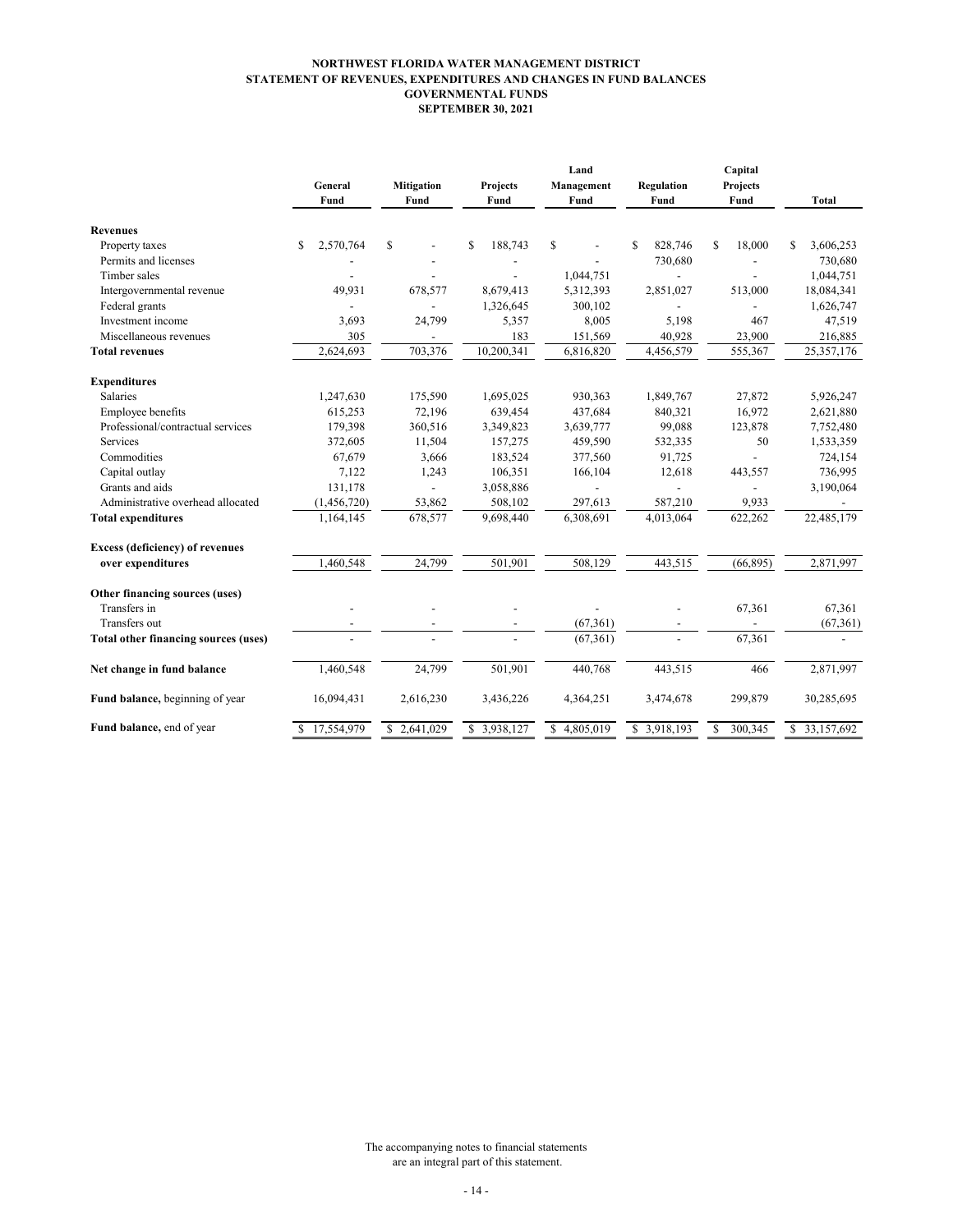#### **NORTHWEST FLORIDA WATER MANAGEMENT DISTRICT RECONCILIATION OF THE STATEMENT OF REVENUES, EXPENDITURES AND CHANGES IN FUND BALANCES OF GOVERNMENTAL FOR THE YEAR ENDED SEPTEMBER 30, 2021 FUNDS TO THE STATEMENT OF ACTIVITIES**

| Net change in fund balances-total governmental funds                                               |            | \$2,871,997 |
|----------------------------------------------------------------------------------------------------|------------|-------------|
| Amounts reported for governmental activities in the statement of activities are different because: |            |             |
| Governmental funds report capital outlays as expenditures. However, in the statement of            |            |             |
| activities, the cost of those assets is depreciated over their estimated useful lives.             |            |             |
| Capital outlay expenditures                                                                        | 807,619    |             |
| Depreciation expense                                                                               | (590, 342) | 217,277     |
| The net effect of various miscellaneous transactions involving capital assets                      |            |             |
| (i.e. sales and disposals) is to decrease net position.                                            |            | (298,088)   |
| Lease proceeds are reported as financing sources in the governmental funds. However,               |            |             |
| the issuance of debt is reported as long-term debt payable in the statement of net position.       |            |             |
| Repayment of lease liability principal is an expenditure in the governmental funds, but            |            |             |
| the repayment of debt principal reduces long-term liabilities in the statement of net position.    |            |             |
| These amounts are as follows:                                                                      |            |             |
| Principal repayment of general long-term debt                                                      |            | 85,703      |
| Some expenses reported in the statement of activities do not require the use of current financial  |            |             |
| resources and, therefore, are not reported as expenditures in governmental funds:                  |            |             |
| Change in net pension liability and deferred inflows/outflows related to pensions                  | 644,643    |             |
| Change in total OPEB liability and deferred inflows/outflows related to OPEB                       | (103, 515) |             |
| Change in compensated absences liability                                                           | (71, 854)  | 469,274     |
| Change in net position of governmental activities                                                  |            | \$3,346,163 |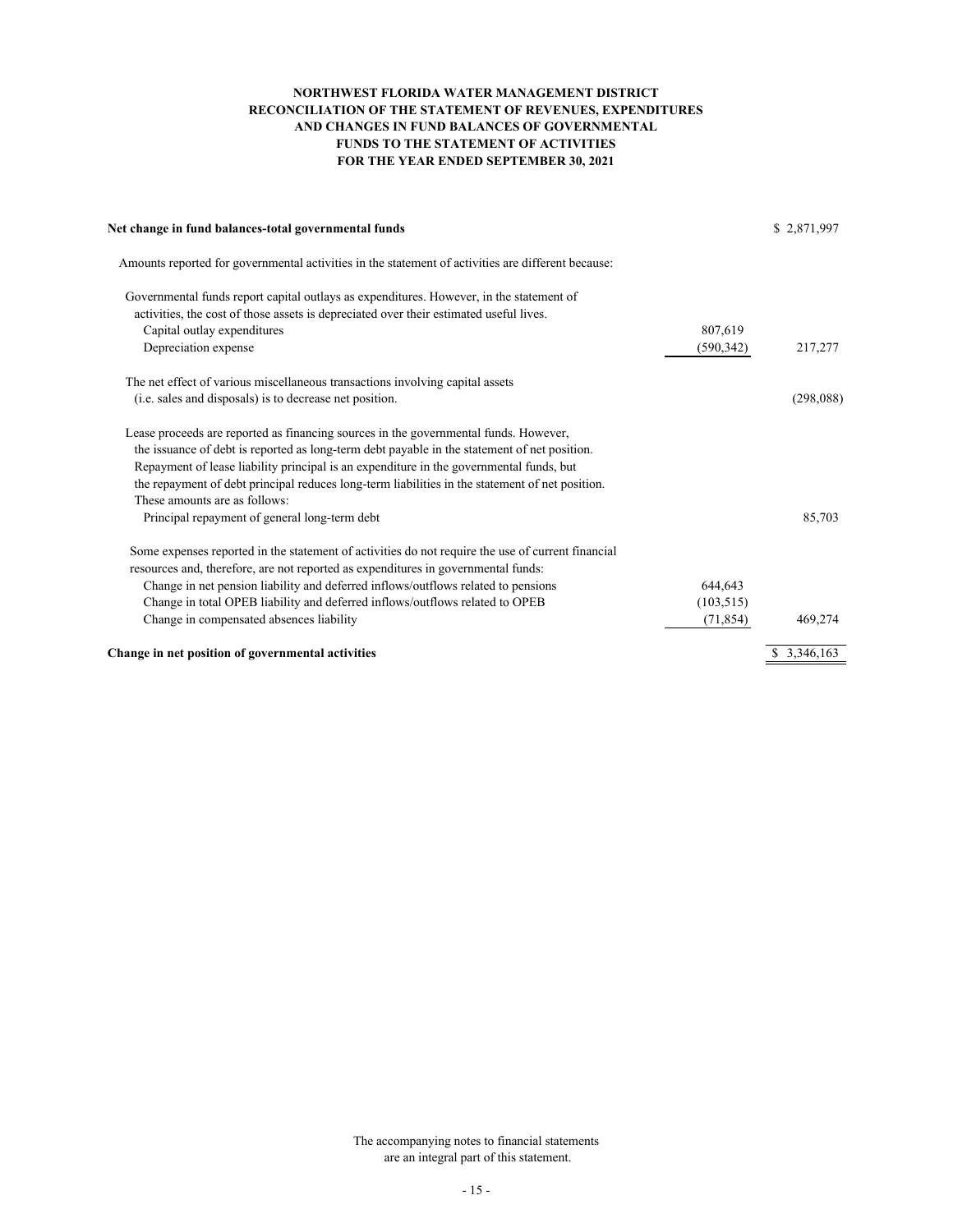#### (1) **Summary of Significant Accounting Policies:**

The Northwest Florida Water Management District (the District) was established by the Florida Water Resources Act of 1972, Chapter 72-299, Laws of Florida, and operates under Chapter 373, Florida Statutes. It was the State of Florida Legislature's stated intent in establishing the District and other Districts to: provide for the management of water and related land resources; promote the conservation, development, and proper utilization of surface and ground water; develop and regulate dams, impoundments, reservoirs, and other works, and to provide water storage for beneficial purposes; prevent damage from floods, soil erosion, and excessive drainage; preserve natural resources, fish and wildlife; promote recreational development, protect public lands, and assist in maintaining the navigability of rivers and harbors; and otherwise promote the health, safety, and the general welfare of the people of the State of Florida.

The District encompasses all or part of sixteen counties in the northwestern part of Florida. There are seven members of the District Governing Board. Each member resides within the District and is appointed by the Governor and confirmed by the Senate. The Board members are appointed for a fouryear term.

The District's financial statements are prepared in accordance with accounting principles generally accepted in the United States of America. The Government Accounting Standards Board (GASB) is responsible for establishing accounting principles generally accepted in the United States of America for state and local governments through its pronouncements (Statements and Interpretations). The more significant accounting policies established in accounting principles generally accepted in the United States of America and used by the District are discussed below:

(a) **Reporting entity**—As required by accounting principles generally accepted in the United States of America, these financial statements present the District as a component unit of the State of Florida. Based on the criteria listed below the State of Florida is considered the primary government.

A primary government is financially accountable for an organization if: (1) it appoints a voting majority of the organization's governing board; (2) it is able to impose its will on the organization; or (3) there is a potential for the organization to provide specific financial benefits to or impose specific financial burdens on the primary government. Based upon these criteria, the District is considered to be a component unit of the State of Florida and is disclosed in the State of Florida's financial statements.

The accompanying financial statements present the primary government only since there are no component units for which the government is considered to be financially accountable.

(b) **Financial reporting structure—**The basic financial statements include both governmentwide (based on the District as a whole) and fund financial statements.

#### **Government-wide Financial Statements**

The government-wide financial statements (i.e., the statement of net position and the statement of activities) report information on all of the nonfiduciary activities of the District. For the most part, the effect of interfund activity has been removed from these statements. The focus of the government-wide statements is on the sustainability of the District as an entity and the change in aggregate financial position resulting from the activities of the fiscal period. Governmental activities, which normally are supported by taxes and intergovernmental revenues are reported.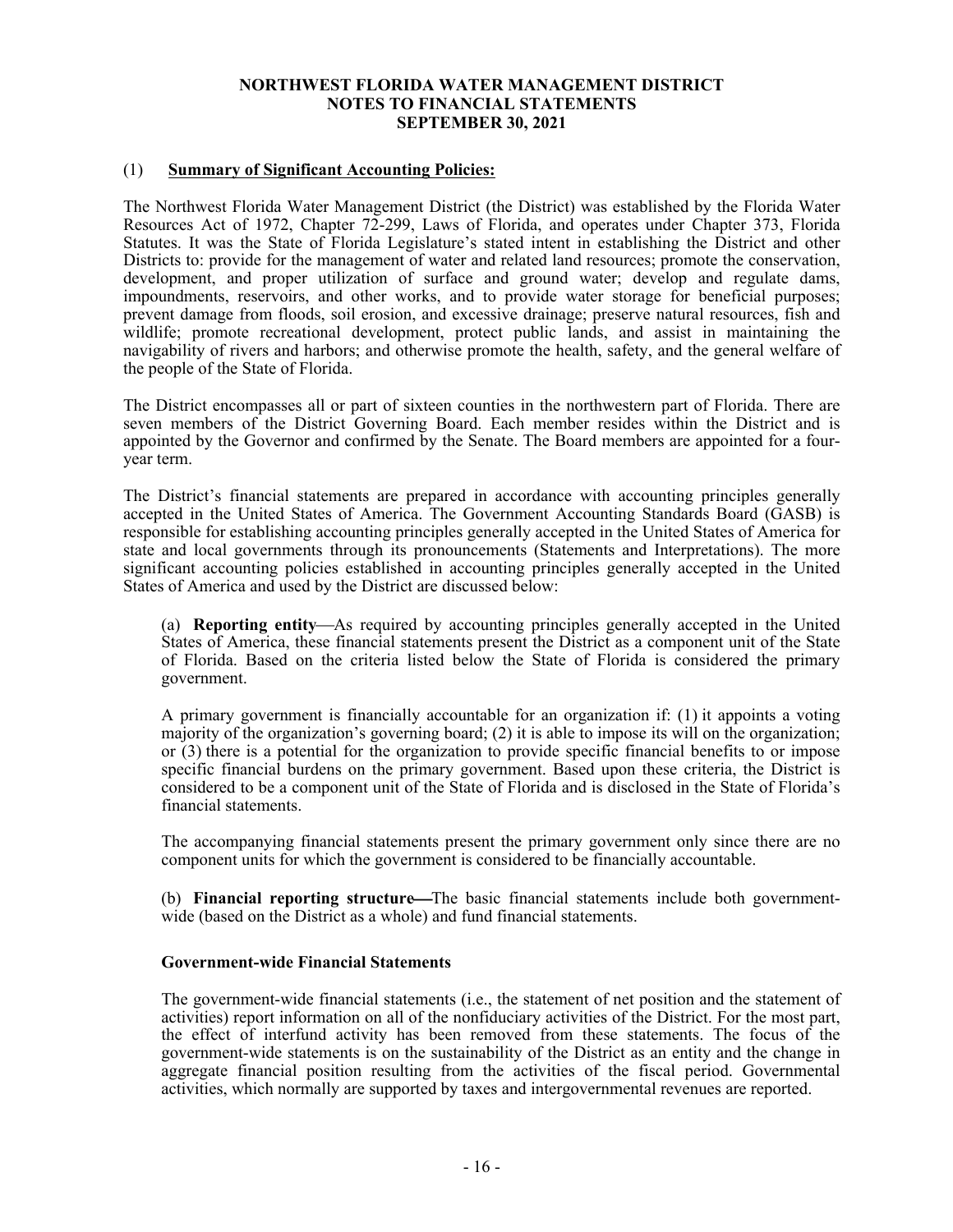#### (1) **Summary of Significant Accounting Policies:** (Continued)

The governmental-wide statement of activities demonstrates the degree to which the direct expenses of a given function or segment are offset by program revenues. Direct expenses are those that are clearly identifiable with a specific function or segment. Administrative overhead, including centralized expenses, are directly allocated to specific functions and are included in direct expenses. Program revenues include: 1) charges to customers or applicants who purchase, use, or directly benefit from goods, services, or privileges provided by a given function or segment; and 2) grants and contributions that are restricted to meeting the operational or capital requirements of a function or segment. Taxes and other items not properly included among program revenues are reported instead as general revenues. Program revenues are netted within program expenses in the statement of activities to present the net cost of each program.

#### **Fund Financial Statements**

The emphasis of fund financial statements is on the District's major funds, each presented in a separate column. All remaining governmental funds are aggregated and reported as nonmajor funds.

The District's transactions are recorded in the following fund types:

- General Fund―the principal operating fund used to account for most of the District's general activities.
- Special Revenue Funds―accounts for proceeds of specific revenue sources that are restricted or committed to expenditure for specified purposes other than debt service and capital projects.
- Capital Projects Fund―accounts for and reports financial resources that are restricted, committed, or assigned to expenditure for capital outlays, including the acquisition or construction of capital facilities and other capital assets.

The District reports the following major governmental funds:

General Fund―is the District's primary operating fund. It accounts for all financial resources of the District except those required to be accounted for in another fund.

Projects Fund―is a special revenue fund and accounts for all resources management projects and activities funded through dedicated revenue sources from grants and contracts with state, federal, local government entities, or water utility authorities.

Lands Management Fund―is a special revenue fund and accounts for activities associated with the management, improvement, and maintenance of District owned lands. State appropriations, sales of timber, and use of fund balance provide the primary funding source for District land management activities.

Regulation Fund―is a special revenue fund and accounts for all regulatory activities including consumptive use permitting and monitoring; well construction permitting and plugging, construction and repair of dams; and environmental resource permitting program (ERP). These activities are primarily funded by State appropriation, permit fees and fines, and ad valorem taxes.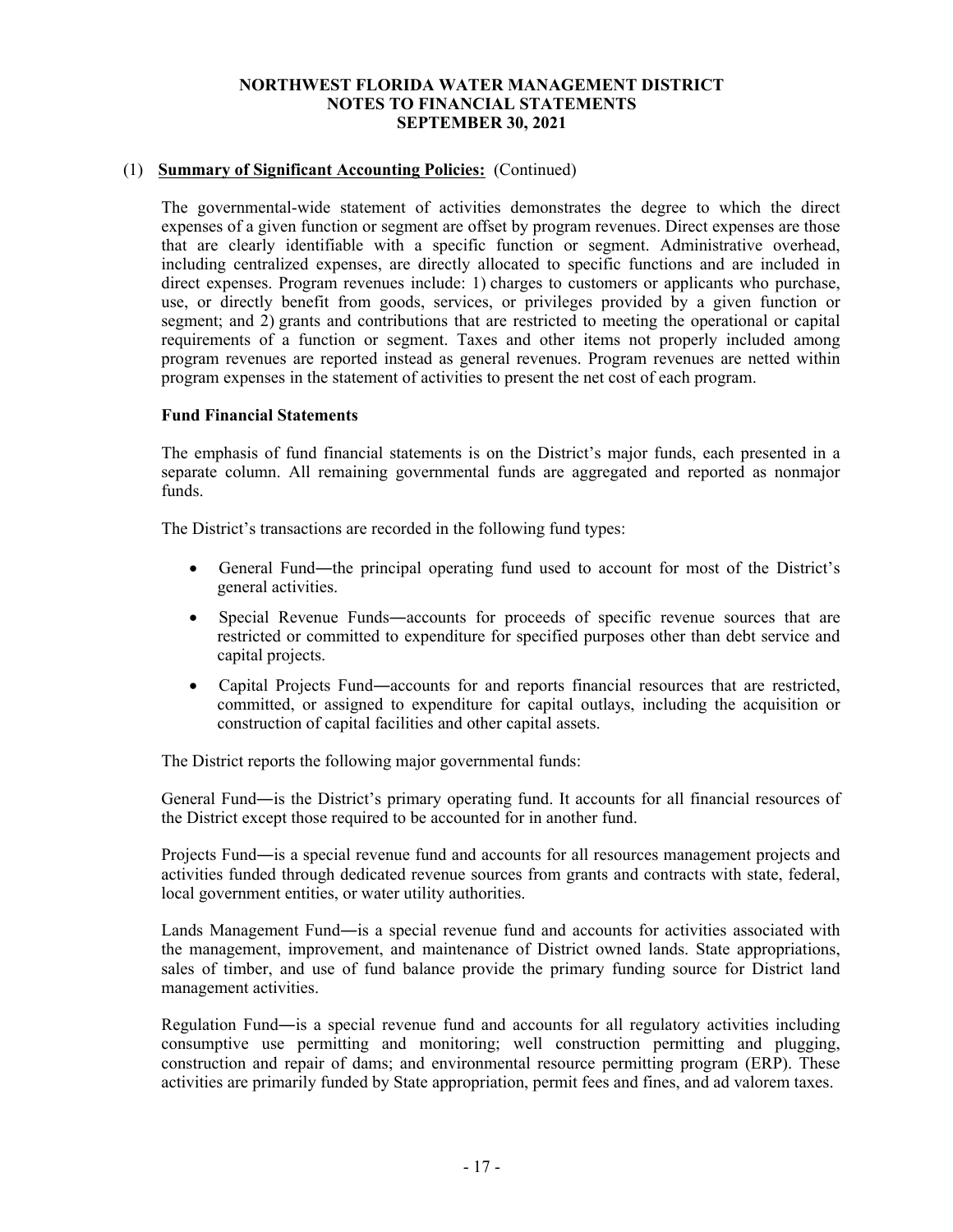#### (1) **Summary of Significant Accounting Policies:** (Continued)

Mitigation Fund―is a special revenue fund and accounts for all resource management mitigation projects and activities funded through dedicated Florida Department of Transportation funding sources. Expenditures include land acquisitions, restorations, monitoring, and other water resource related activities.

Capital Projects Fund―accounts for the acquisition of fixed assets or construction of major capital projects.

(c) **Measurement focus, basis of accounting, and financial statement presentation**The government-wide financial statements are reported using the economic resources measurement focus and the accrual basis of accounting. Revenues are recorded when earned and expenses are recorded when a liability is incurred, regardless of the timing of related cash flows. Nonexchange transactions in which the District gives (or receives) value without directly receiving (or giving) equal value in exchange include property taxes, entitlements, and donations. Property taxes are recognized as revenues in the year for which they are received. Grants and similar items are recognized as revenues as soon as all eligibility requirements imposed by the provider have been met.

Governmental fund financial statements are reported using the current financial resources measurement focus and the modified accrual basis of accounting. Revenues are recognized as soon as they are both measurable and available. Revenues are considered to be available when they are collectible within the current period or soon enough thereafter to pay liabilities of the current period. For this purpose, the government considers revenues to be available if they are collected within 60 days of the end of the current fiscal period. Expenditures generally are recorded when a liability is incurred, as under accrual accounting. However, debt service expenditures, as well as expenditures related to compensated absences and claims and judgments, are recorded only when payment is due. Expenditures generally are recorded when a liability is incurred, as under accrual accounting. However, debt service expenditures, certain expenditure relating to future periods, as well as expenditures related to compensated absences and claims and judgments, are recorded only when payment is due.

Property taxes, intergovernmental revenues, licenses, and interest associated with the current fiscal period are all considered to be susceptible to accrual and have been recognized as revenues of the current fiscal period. All other revenue items are considered to be measurable and available only when cash is received by the government.

As a general rule, the effect of interfund activity has been eliminated from the government-wide financial statements.

When both restricted and unrestricted resources are available for use, it is the District's policy to use restricted resources first, then unrestricted resources as they are needed.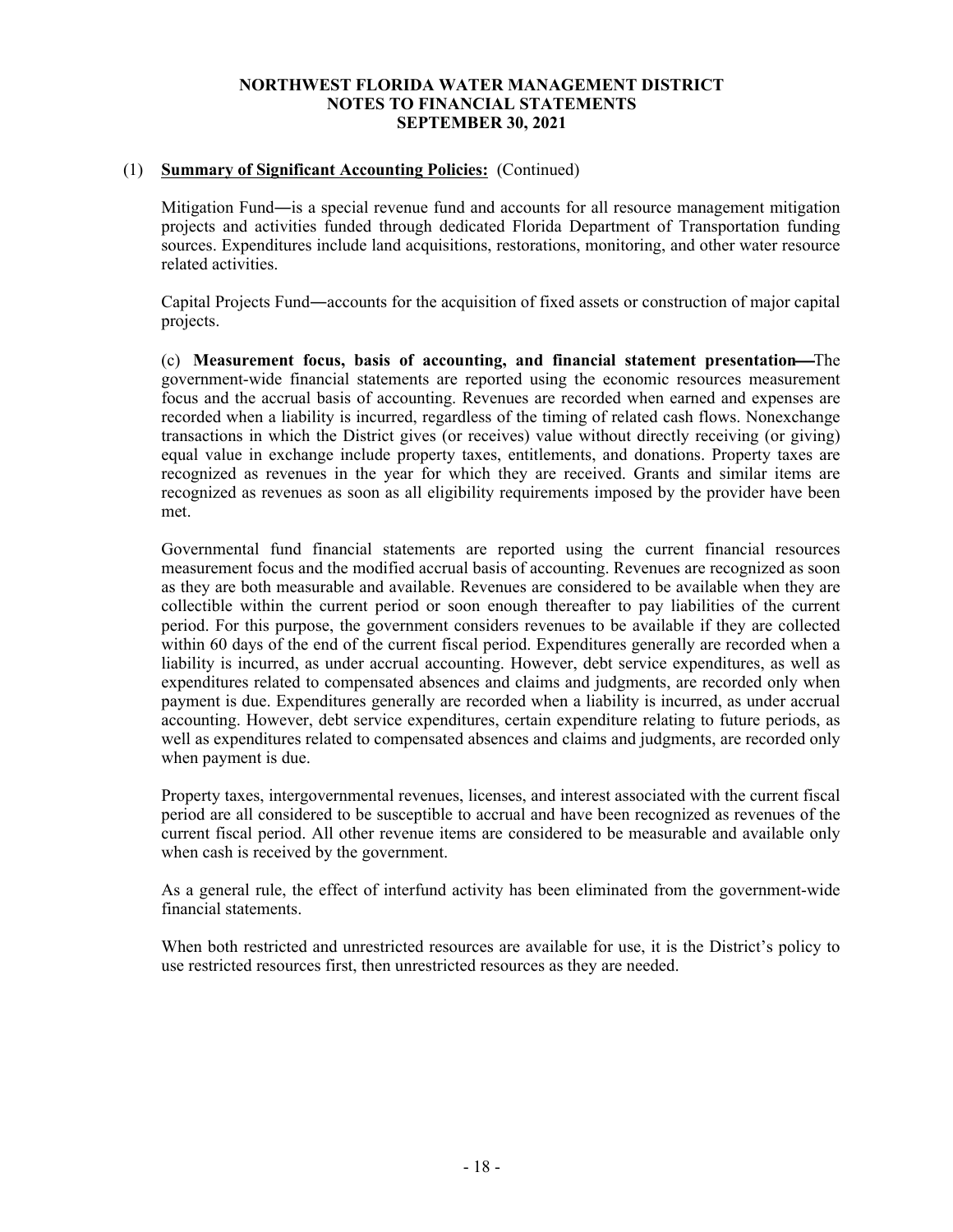#### (1) **Summary of Significant Accounting Policies:** (Continued)

(d) **Deposits and investments**—The District's cash and cash equivalents are considered to be cash on hand, demand deposits, and short-term investments with original maturities of three months or less from the date of acquisition.

State statutes authorize the District to invest in direct obligations of the U.S. Treasury, Local Government Surplus Funds Trust Funds, or any intergovernmental investment pool authorized pursuant to the Florida Interlocal Cooperation Act of 1968, SEC registered money market funds with the highest credit quality rating and savings and interest-bearing time deposits or savings accounts in qualified public depositories.

Investments for the District are reported at fair value. The Local Government Surplus Fund Investment Pool (Florida PRIME) operates in accordance with appropriate state laws and regulations. As a Florida PRIME participant, the District invests in pools of investments whereby the District owns a share of the respective pool, not the underlying securities.

(e) **Receivables and payables**Activity between funds that are representative of lending/borrowing arrangements outstanding at the end of the fiscal year are referred to as either "due to/from other funds" (i.e., the current portion of interfund loans) or "advances to/from other funds" (i.e., the noncurrent portion of interfund loans). All other outstanding balances between funds are reported as "due to/from other funds."

(f) **Prepaid items—Certain payments to vendors reflect costs applicable to future accounting** periods and are recorded as prepaid items in the government-wide and fund financial statements. Prepaid items are recognized as expenses when the related expenses are incurred.

(g) **Property taxes**—The District is authorized by Section 373.503, Florida Statutes, to levy ad valorem taxes on all real and personal property located within the District not to exceed .05 mills. The rate for the 2020-2021 fiscal year was 0.0311 mills. The property assessment and tax collection functions are performed by appropriate officials of county government in each of the sixteen counties comprising the District. Commissions are paid to the counties for these appraisal and collection services.

(h) **Capital assets—Capital assets, which include property, plant and equipment, are reported in** the applicable governmental activities columns in the government-wide financial statements. Capital assets are defined by the District as equipment assets with an initial, individual cost of more than \$5,000 (amount not rounded) and an estimated useful life of one year or more, and other assets with an initial, individual cost of more than \$50,000 (amount not rounded) and an estimated useful life of one year or more. Such assets are recorded at historical cost or estimated historical cost, plus any ancillary charges (freight and transportation charges, site preparation costs, installation costs, and professional fees) necessary to place the asset into its intended location and condition for use. Donated capital assets are recorded at estimated acquisition value at the date of donation.

Additions, improvements, and other capital outlay that significantly extend the useful life of an asset are capitalized. The costs of normal maintenance and repairs that do not add to the value of the asset or materially extend the asset's life are not capitalized.

Major outlays for capital assets and improvements are capitalized as projects are constructed.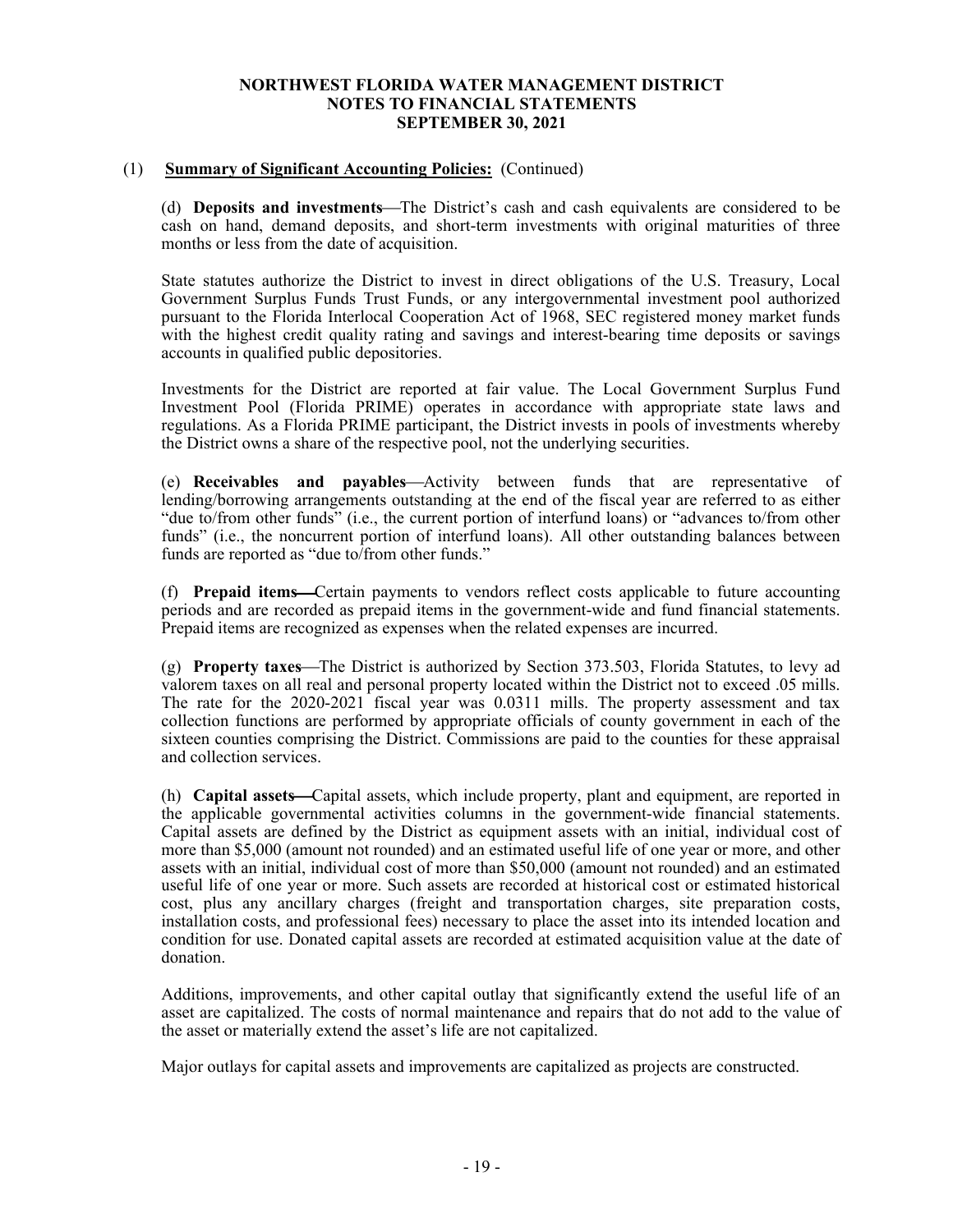#### (1) **Summary of Significant Accounting Policies:** (Continued)

Property, plant and equipment of the District are depreciated using the straight-line method over the following estimated useful lives:

| Assets                                        | Years |
|-----------------------------------------------|-------|
| Infrastructure                                | 50    |
| <b>Buildings</b>                              | 40    |
| Leasehold Improvements                        | 10    |
| Field Equipment                               |       |
| Office Equipment                              |       |
| Vehicles and Water Craft                      |       |
| Lawn Maintenance Equipment                    |       |
| Computer and Technical Equipment and software |       |

(i) **Long-term obligation**—In the government-wide financial statements, long-term debt and other long-term obligations are reported as liabilities in the applicable governmental activities statement of net position.

(j) **Compensated absences—It** is the District's policy to permit employees to accumulate earned but unused vacation and sick pay benefits. All vacation pay is accrued when incurred in the government-wide financial statements. A liability for these amounts is reported in governmental funds only if they have matured, for example, as a result of employee resignations and retirements.

(k) Deferred outflows/inflows of resources—Deferred outflows of resources represent the consumption of net position that is applicable to a future reporting period and will not be recognized as an outflow of resources (expense) until that future time. Deferred inflows of resources represent the acquisition of net position that is applicable to a future reporting period and will not be recognized as an inflow of resources (revenue) until that future time. Deferred outflows have a positive effect on net position, similar to assets, while deferred inflows have a negative effect on net position, similar to liabilities.

Pension and OPEB related deferred inflows and outflows represent the difference between expected and actual experience with regard to economic or demographic factors and changes to assumptions in the measurement of total pension liability, and the differences between expected and actual earnings on pension plan investments, and changes in the District's proportionate share of pension contributions. These amounts are reported as deferred inflows or outflows of resources, to be recognized in expense over time. Also included in deferred outflows are amounts contributed to the pension plans subsequent to the measurement date. See Note (10) for more information on pension related deferred inflows and outflows, and Note (11) for OPEB related deferred inflows and outflows.

(l) **Fund balances**The following classifications describe the relative strength of the spending constraints of the District's fund balance:

• Nonspendable Fund Balance—includes amounts that cannot be spent because they are either: (a) not in spendable form; or (b) are legally or contractually required to be maintained intact.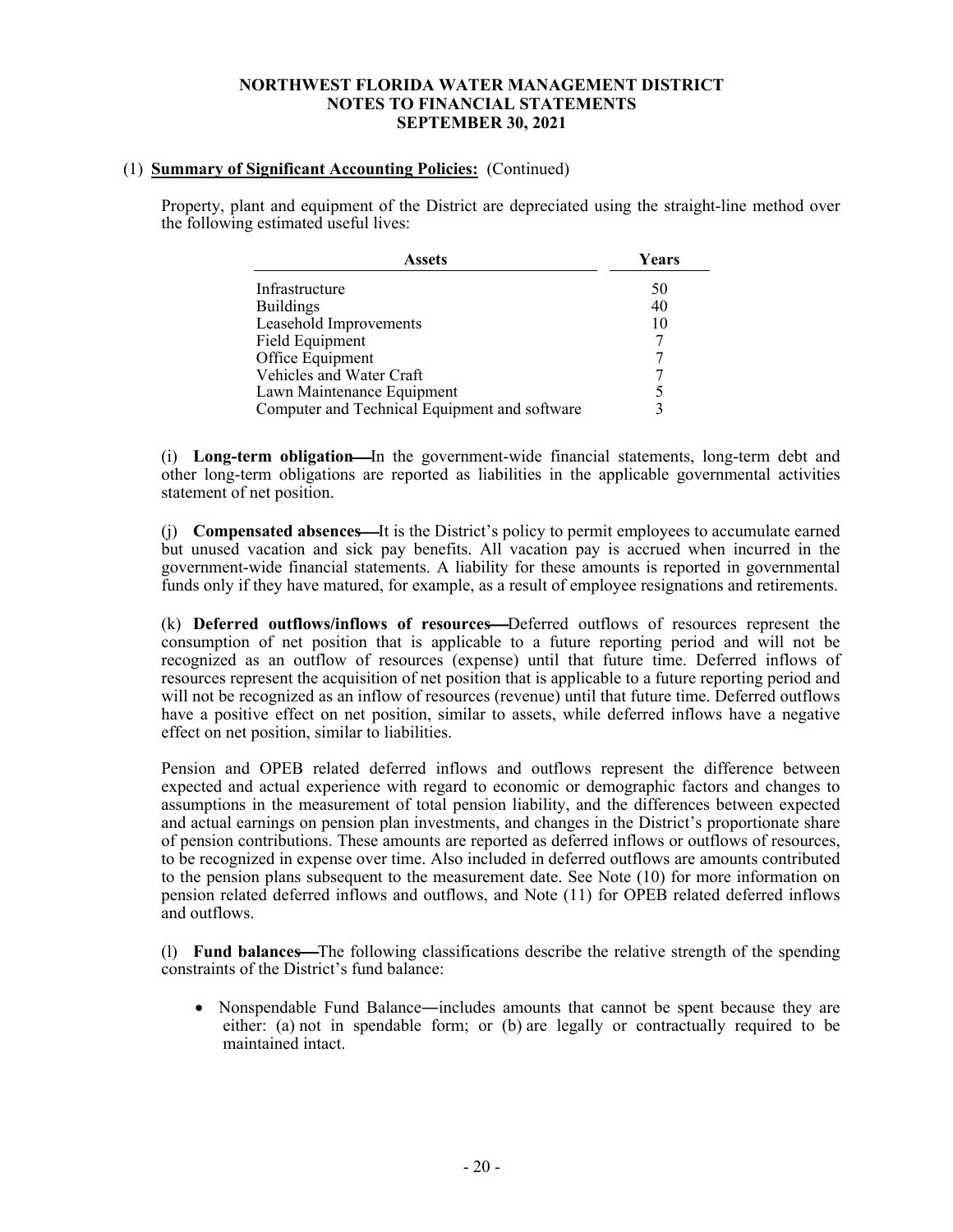#### (1) **Summary of Significant Accounting Policies:** (Continued)

- Restricted Fund Balance―includes amounts for which constraints have been placed on the use of the resources either: (a) externally imposed by creditors (such as through a debt covenant), grantors, contributors, or laws or regulations of other governments; or (b) imposed by law through constitutional provisions or enabling legislation.
- Committed Fund Balance—Includes amounts that can be used only for specific purposes pursuant to constraints imposed by formal action of the District's Governing Board. These amounts cannot be used for any other purpose unless the District's Governing Board removes or changes the specified use by taking the same type of action (Resolution) that was employed when the funds were initially committed. This classification also includes contractual obligations to the extent that existing resources have been specifically committed for use in satisfying those contractual requirements. The District established an Economic Stabilization Reserve equal to two months of the tentative operating expenditure budget. Use of the Economic Stabilization Fund is limited to the following circumstances:

 When a state of emergency is declared by the Governor of Florida or the President of the United States that impacts the region served by the District.

 When the Governing Board determines through the adoption of a resolution that: (a) an emergency or other extreme circumstance has arisen that creates an unanticipated need for additional revenues that are not available through other funding sources; (b) the underlying condition directly impacts the citizens and/or environment within District boundaries; and (c) remedial action cannot wait until the next fiscal year. In the event of an emergency, the Executive Director or his/her designee may take necessary action as a time sensitive matter.

- Assigned Fund Balance―Assigned fund balance consists of amounts that are constrained by a less than formal action of the District's Governing Board, or by an individual body to whom the Governing Board has delegated this responsibility. The District has delegated this responsibility to the Executive Director. Assignment of fund balance may be made for a specific purpose that is narrower than the general purposes of the fund and to reflect the appropriation of a portion of existing unassigned fund balance to eliminate a projected deficit in the subsequent year's budget including any amendments thereto.
- Unassigned Fund Balance―Includes the residual fund balance that may be used for yet to be determined purposes in the general fund only.

(m) **Flow assumption**―The District uses restricted amounts to be spent first when both restricted and unrestricted fund balance is available unless there are legal documents/contracts that prohibit doing this. Additionally, the District would first use committed, then assigned, and lastly unassigned amounts of unrestricted fund balance when expenditures are made, with the exception of the Economic Stabilization Reserve established by the District's Governing Board.

(n) Use of estimates—The preparation of financial statements in conformity with accounting principles generally accepted in the United States of America requires management to make estimates and assumptions that affect the reported amounts of assets and liabilities and disclosure of contingent assets and liabilities at the date of the financial statements and the reported amounts of revenues and expenditures during the reporting period. Actual results could differ from those estimates.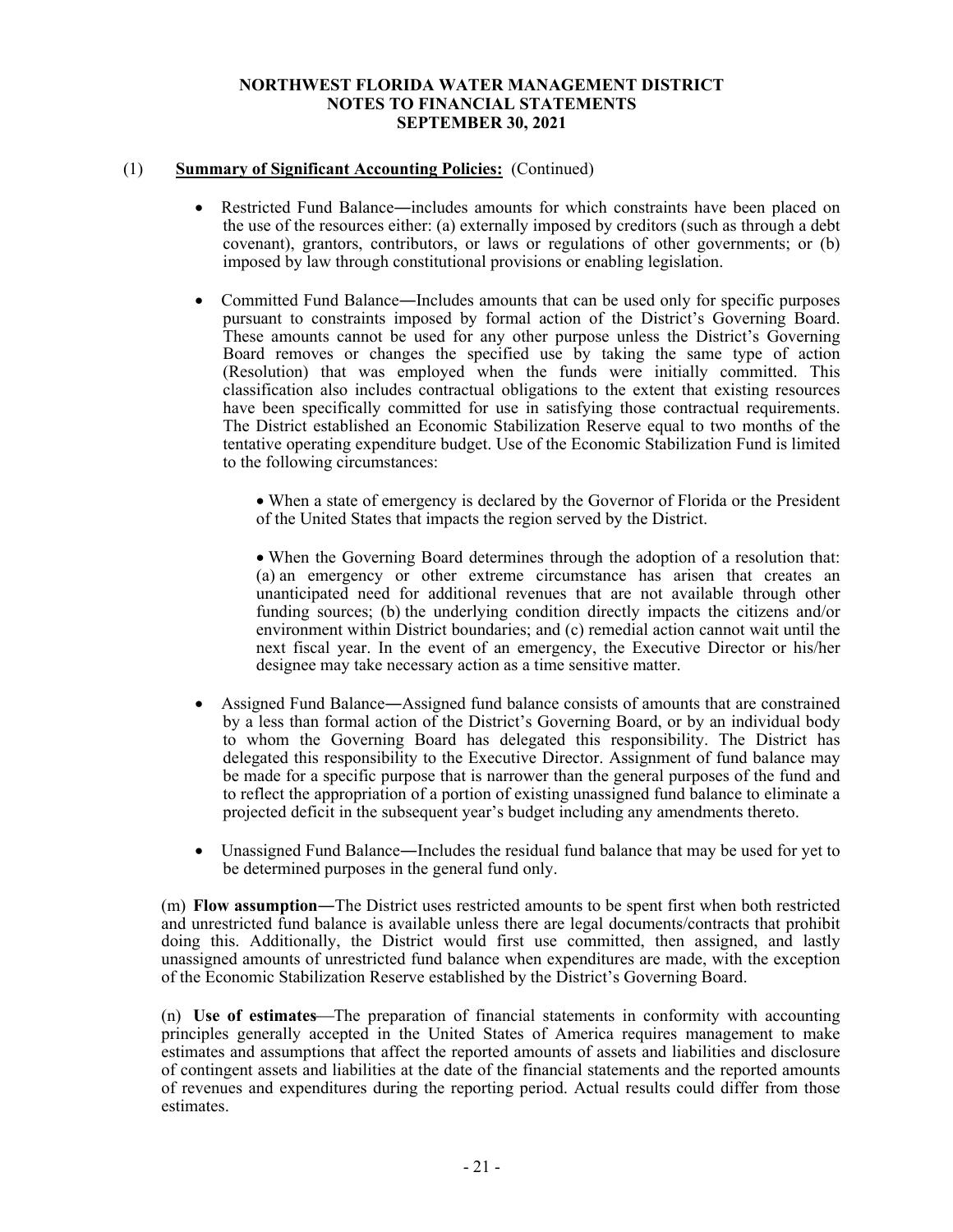#### (2) **Deposits and Investments:**

*Deposits*—At year-end, the District had carrying amounts of deposits of \$689,624 and bank balances of \$837,067. The District also had cash on hand of \$250. In addition, the District had \$86,804 that is being held in escrow with the Florida Department of Financial Services on behalf of a company whose permit requires certain mitigation be performed. Of the bank balances, \$837,067 was covered by Federal depository insurance or by collateral held by the District's custodial bank, which is pledged to a state trust fund that provides security in accordance with Florida Security for Deposits Act, Chapter 280, for amounts held in excess of FDIC coverage.

The Florida Security for Public Deposits Act established guidelines for qualification and participation by banks and savings associations, procedures for the administration of the collateral requirements and characteristics of eligible collateral.

*Investments―*The foremost objective of the District's investment policy is the safety of capital and liquidity of funds. Achieving an optimal rate of return is of secondary importance as compared to the safety and liquidity of funds. The District's investment policy limits investments to those relatively low risk securities authorized in anticipation of earning a fair return relative to the risk being assumed. How the District manages credit risk, interest rate risk, and custodial credit risk is as follows:

Investments of \$45,649,505 represent amounts held with the Florida State Board of Administration, Local Government Surplus Funds Trust (PRIME Fund). The fund invests in money market and U.S. treasury notes, collateralized mortgage obligations, asset backed securities, agency notes, agency ARM pass-through, corporate bonds, government related securities, and certificates of deposit. This fund is carried at amortized cost. Amortized cost includes accrued income and is a method of calculating an investment's value by adjusting its acquisition cost for amortization of discount or premium over the period from purchase to maturity. Thus, the balance in the fund is its fair value. The State Board of Administration (SBA)'s interpretation of GASB Statement No. 79 is that the Florida PRIME investment pool currently meets all necessary criteria to measure its investments at amortized cost. Therefore, as a participant in the Florida SBA's Florida PRIME investment pool, the District's investments in Florida PRIME were also measured at amortized cost for fiscal year 2020-2021. There were no limitations or restrictions on participant withdrawals including items such as redemption notices, maximum transaction amounts, and the pool's authority to impose liquidity fees or redemption gates.

- Credit Risk—The District minimizes credit risk, the risk of loss due to failure of the security, by limiting investments to authorized investments. The Local Government Surplus Funds Trust (PRIME Fund) is rated by Standards & Poors. The current rating is AAAm. The Investment Manager of Florida PRIME managements credit risk by purchasing only high quality securities, performing a credit analysis to develop a database of issuers and securities that meet the Investment manager's minimum standard and by regularly reviewing the portfolio's securities financial data, issuer news and developments, and ratings of the nationally recognized statistical rating organizations.
- Interest Rate Risk―The District manages its exposure to declines in fair values of investments by investing operating funds primarily in shorter-term securities and the Florida SBA's Florida PRIME. The weighted average days to maturity of the Local Government Surplus Funds Trust at September 30, 2021, was 49 days. Next interest rate reset dates for floating rate securities are used in the calculation of the weighted average days to maturity.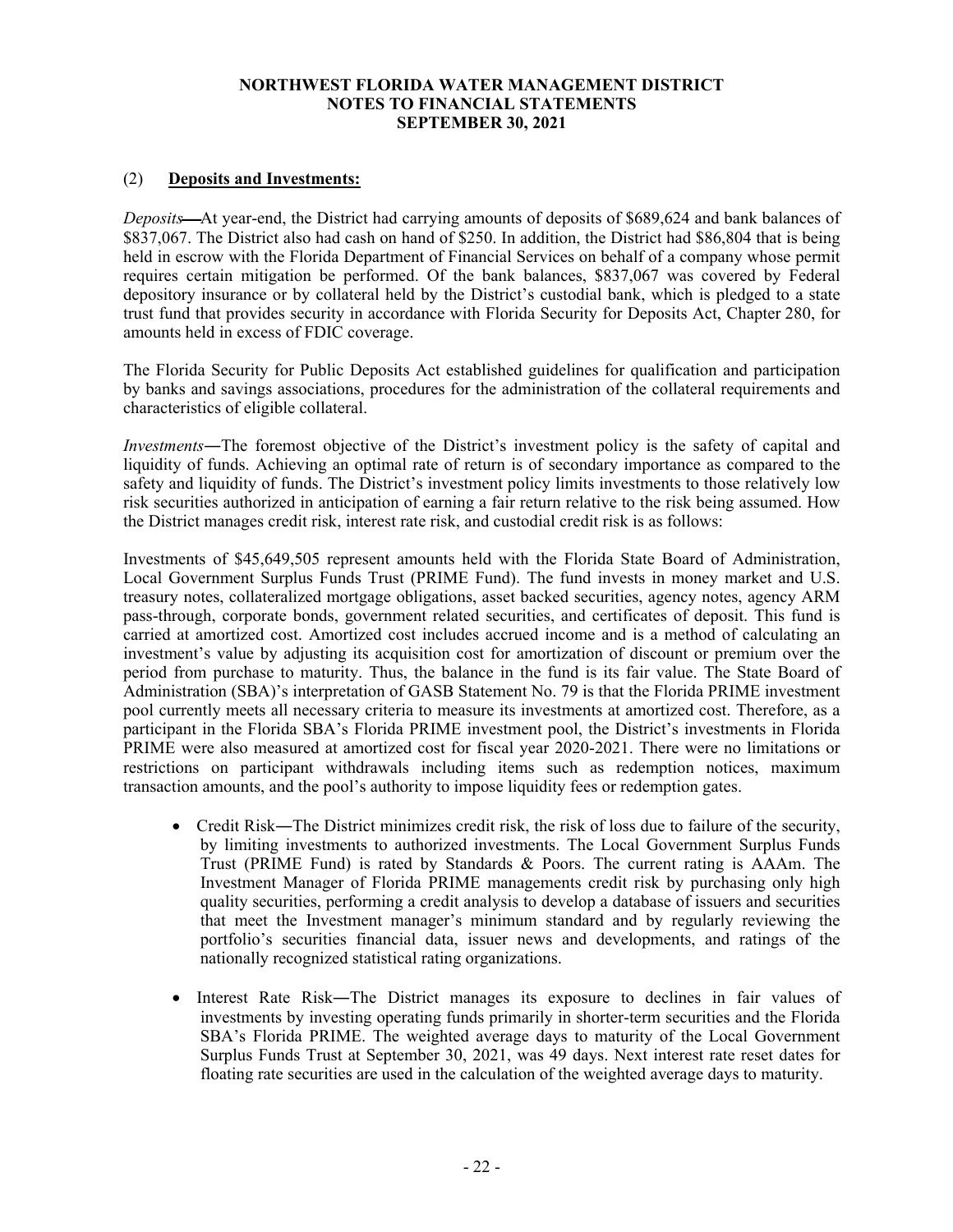#### (2) **Deposits and Investments:** (Continued)

 Custodial Credit Risk―Investments are subject to custodial credit risk if the securities are uninsured, not registered in the District's name, and are held by the party that either sells to or buys for the District. No investments held at year-end were subject to custodial credit risk. The Florida SBA's Florida PRIME does participate in securities lending, but the District owns shares of the Florida PRIME and not the underlying investments. Neither the District nor Florida Prime has participated in securities lending program in the fiscal year ended September 30, 2021.

#### (3) **Unearned Revenue:**

Governmental funds defer revenue recognition in connection with resources that have been received, but not yet earned. At the end of the current fiscal year, the various components of unearned revenue reported in the governmental funds were as follows:

|                                                   |   | Unearned     |
|---------------------------------------------------|---|--------------|
| Grant drawdowns prior to meeting all eligibility  |   |              |
| requirements                                      | S | 13,245,529   |
| Advance payments received on Timber sales         |   | 41,975       |
| Advance payment received prior to meeting revenue |   |              |
| recognition requirements                          |   | 817,462      |
| <b>Unearned Revenue for Governmental Funds</b>    |   | 14, 104, 966 |

#### (4) **Interfund Receivables / Payables and Transfers:**

Interfund receivables/payables represent loans to fund expenditures of other funds. Transfer are used to move monies from various funds for various programs and grant matching. At September 30, 2021, the balances in these accounts consist of the following:

| Receivable             |                    | Payable             |  |  |
|------------------------|--------------------|---------------------|--|--|
| General Fund           | \$<br>4,668,164    | 711,797<br>-S       |  |  |
| Projects Fund          |                    | 2,962,598           |  |  |
| Lands Management Fund  | 659,931            |                     |  |  |
| Regulation Fund        | 51,866             |                     |  |  |
| Mitigation Fund        |                    | 1,298,639           |  |  |
| Capital Projects Fund  |                    | 406,927             |  |  |
| <b>Total</b>           | 5,379,961<br>S     | 5,379,961<br>\$     |  |  |
|                        | <b>Transfer in</b> | <b>Transfer out</b> |  |  |
| General Fund           | \$                 | \$                  |  |  |
| Land Management Fund   |                    | 67,361              |  |  |
| Capital Projects Funds | 67,361             |                     |  |  |
| Projects Fund          |                    |                     |  |  |
| <b>Total</b>           | \$<br>67,361       | \$<br>67,361        |  |  |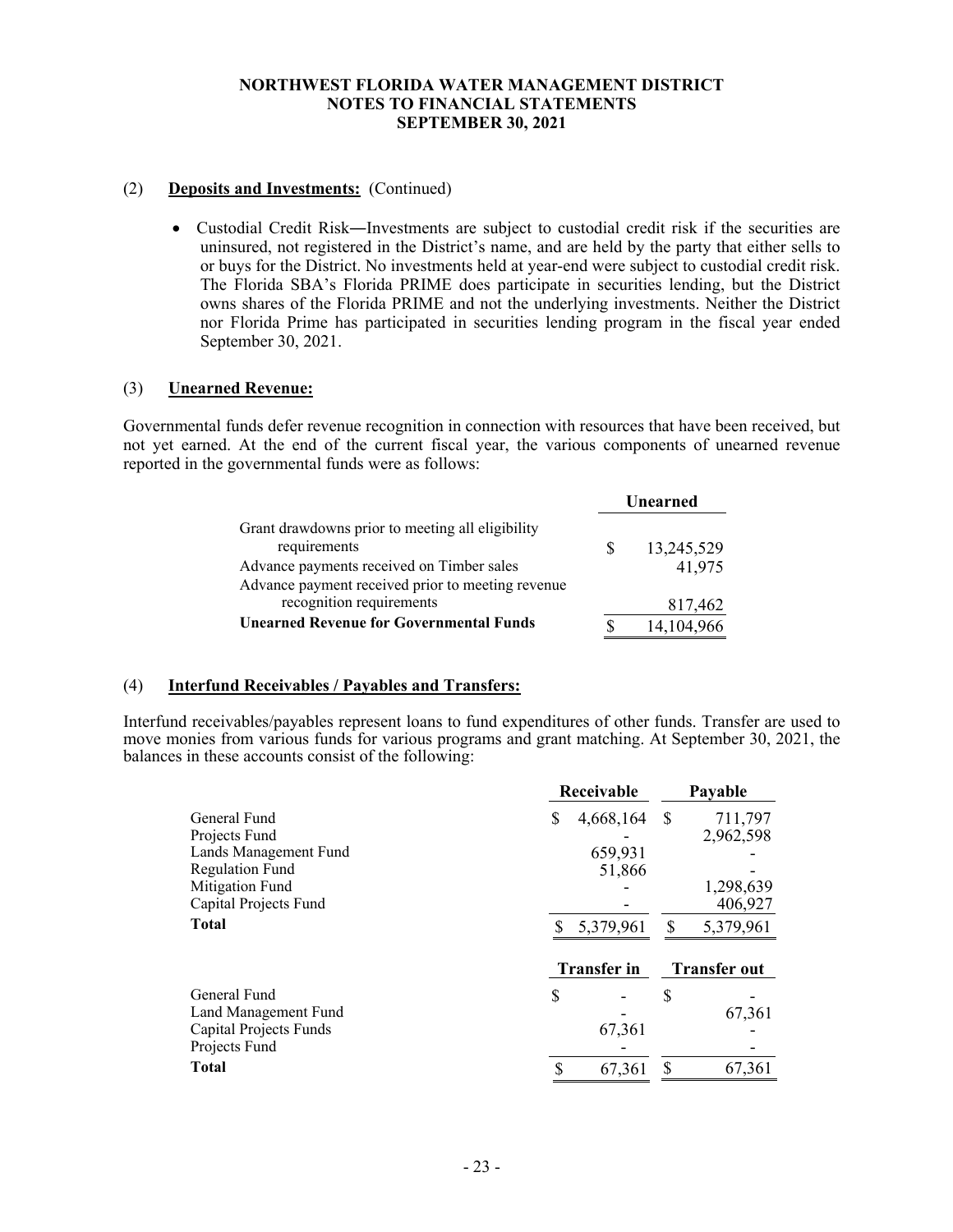#### (5) **Capital Assets:**

Capital asset activity for the year ended September 30, 2021, was as follows:

|                                                             | <b>Balance</b>    |               |             | <b>Balance</b>    |
|-------------------------------------------------------------|-------------------|---------------|-------------|-------------------|
| <b>Governmental Activities:</b>                             | 10/1/20           | Increases     | Decreases   | 9/30/21           |
|                                                             |                   |               |             |                   |
| Capital Assets, Not Being Depreciated:                      |                   |               |             |                   |
| Land                                                        | \$<br>153,309,927 | \$<br>360,724 | \$<br>(83)  | 153,670,568<br>S  |
| Capital Easements                                           | 22,109,792        | 274,904       |             | 22,384,696        |
| Construction in Progress                                    | 1,063,945         | 77,748        | (1,047,655) | 94,038            |
| <b>Total Capital Assets Not Being Depreciated</b>           | 176,483,664       | 713,376       | (1,047,738) | 176,149,302       |
| Capital Assets Being Depreciated:                           |                   |               |             |                   |
| Buildings and Improvements                                  | 3,411,780         | 118,559       | (1,150)     | 3,529,189         |
| Right-to-Use Leased Building                                | 1,209,719         |               |             | 1,209,719         |
| Infrastructure                                              | 3,371,390         | 729,901       |             | 4,101,291         |
| Furniture and Equipment                                     | 6,222,817         | 293,438       | (1,707,875) | 4,808,380         |
| <b>Total Capital Assets Being Depreciated</b>               | 14,215,706        | 1,141,898     | (1,709,025) | 13,648,579        |
| Less Accumulated Depreciation For:                          |                   |               |             |                   |
| Buildings and Improvements                                  | 1,403,904         | 70,220        |             | 1,474,124         |
| Right-to-Use Leased Building                                |                   | 93,055        |             | 93,055            |
| Infrastructure                                              | 554,160           | 73,529        |             | 627,689           |
| Furniture and Equipment                                     | 4,769,043         | 353,538       | (1,411,020) | 3,711,561         |
| <b>Total Accumulated Depreciation</b>                       | 6,727,107         | 590,342       | (1,411,020) | 5,906,429         |
| Total Capital Assets Being Depreciated, Net of Depreciation | 7,488,599         | 551,556       | (298,005)   | 7,742,150         |
| <b>Governmental Activities Capital Assets, Net</b>          | 183,972,263<br>S  | \$1,264,932   | (1,345,743) | 183,891,452<br>\$ |

Depreciation expense was charged to functions of the District as follows:

| <b>Governmental Activities</b>               |         |
|----------------------------------------------|---------|
| Water Resources Planning and Monitoring      | 65,216  |
| Operation and Maintenance of Lands and Works | 200,212 |
| Regulation                                   | 109.951 |
| Administration                               | 199,355 |
| Acquisition, Restoration, and Public Works   | 15,608  |
| <b>Total Governmental Activities</b>         | 590,342 |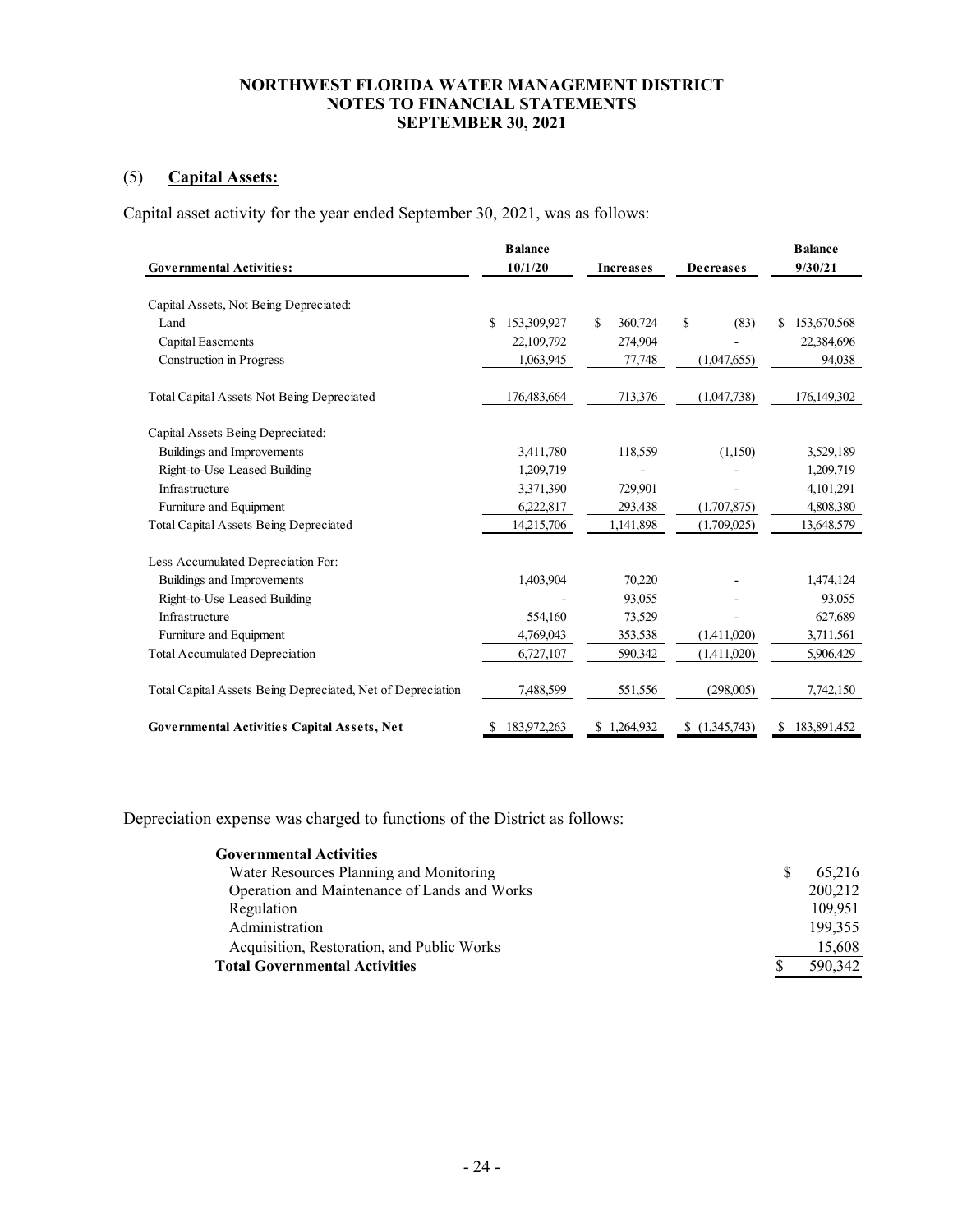#### (6) **Long Term Debt:**

Changes in Long-term Liabilities―Long-term liability activity for the year ended September 30, 2021, was as follows:

|                                |    | <b>Balance</b><br>9/30/2020 |    | <b>Additions</b>         |   | <b>Deletions</b> | <b>Balance</b><br>9/30/2021 |    | Due Within<br><b>One Year</b> |
|--------------------------------|----|-----------------------------|----|--------------------------|---|------------------|-----------------------------|----|-------------------------------|
| <b>Governmental Activities</b> |    |                             |    |                          |   |                  |                             |    |                               |
| Compensated Absences           | S. | 791.916                     | -S | 579,307                  | S | (507, 453)       | 863,770                     | -S | 551,861                       |
| Lease Obligation               |    | 1,209,719                   |    | $\overline{\phantom{0}}$ |   | (85.703)         | 1.124.016                   |    | 85.567                        |
| Total                          |    | 2,001,635                   |    | 579,307                  |   | (593, 156)       | 1,987,786                   |    | 637.428                       |

#### (7) **Leases:**

In 2017 the Northwest Florida Water Management District entered into a fifteen-year lease agreement as lessee for use of an office building. As a part of GASB No. 87 implementation, an initial lease liability of \$1,209,719 was recorded as of October 1, 2020. As of September 30, 2021, the value of the lease liability was \$1,124,016. The Northwest Florida Water Management District is required to make monthly principal and interest payments of \$8,125. The lease has an interest rate of 1.1%. The building has a 30-year estimated useful life. The value of the right-to-use asset as of the end of the current fiscal year was \$1,209,719 and had accumulated amortization of \$93,055. Future minimum lease payments for lease are as follows:

| <b>Fiscal Year Ending</b><br>September 30, | Principal    |   | Interest |          | <b>Total</b> |
|--------------------------------------------|--------------|---|----------|----------|--------------|
| 2022                                       | \$<br>85,567 | S | 11,933   | S        | 97,500       |
| 2023                                       | 86,512       |   | 10,988   |          | 97,500       |
| 2024                                       | 87,468       |   | 10,032   |          | 97,500       |
| 2025                                       | 88,436       |   | 9,064    |          | 97,500       |
| 2026                                       | 89,414       |   | 8,086    |          | 97,500       |
| $2027 - 2031$                              | 462,112      |   | 25,388   |          | 487,500      |
| $2032 - 2034$                              | 224,507      |   | 3,069    |          | 227,576      |
| <b>Total</b>                               | 1,124,016    | S | 78,560   | <b>S</b> | 1,202,576    |

#### (8) **Mitigation Bank Financial Responsibility Assurances:**

The District is authorized by Section 373.4136, Florida Statutes, to permit the establishment of mitigation banks. As part of the permit application, the establishment of a mitigation bank is required to demonstrate the financial ability to conduct the mitigation activities, any necessary management of the site, monitoring of the mitigation, and any necessary correction action indicated by the monitoring. The mitigation banks can provide the demonstrated financial assurance by obtaining a surety bond, performance bond, irrevocable letter of credit, or establishing a trust fund. If a bond or an irrevocable letter of credit is used, a standby trust fund shall be established in which all payments under the bonds or letters of credit shall be directly deposited. If the mitigation bank fails to comply with the terms and conditions of the permit, the District may draw upon the financial assurance provided by the mitigation bank. As of September 30, 2021, the District had \$0 of financial assurances provided by the various mitigation banks.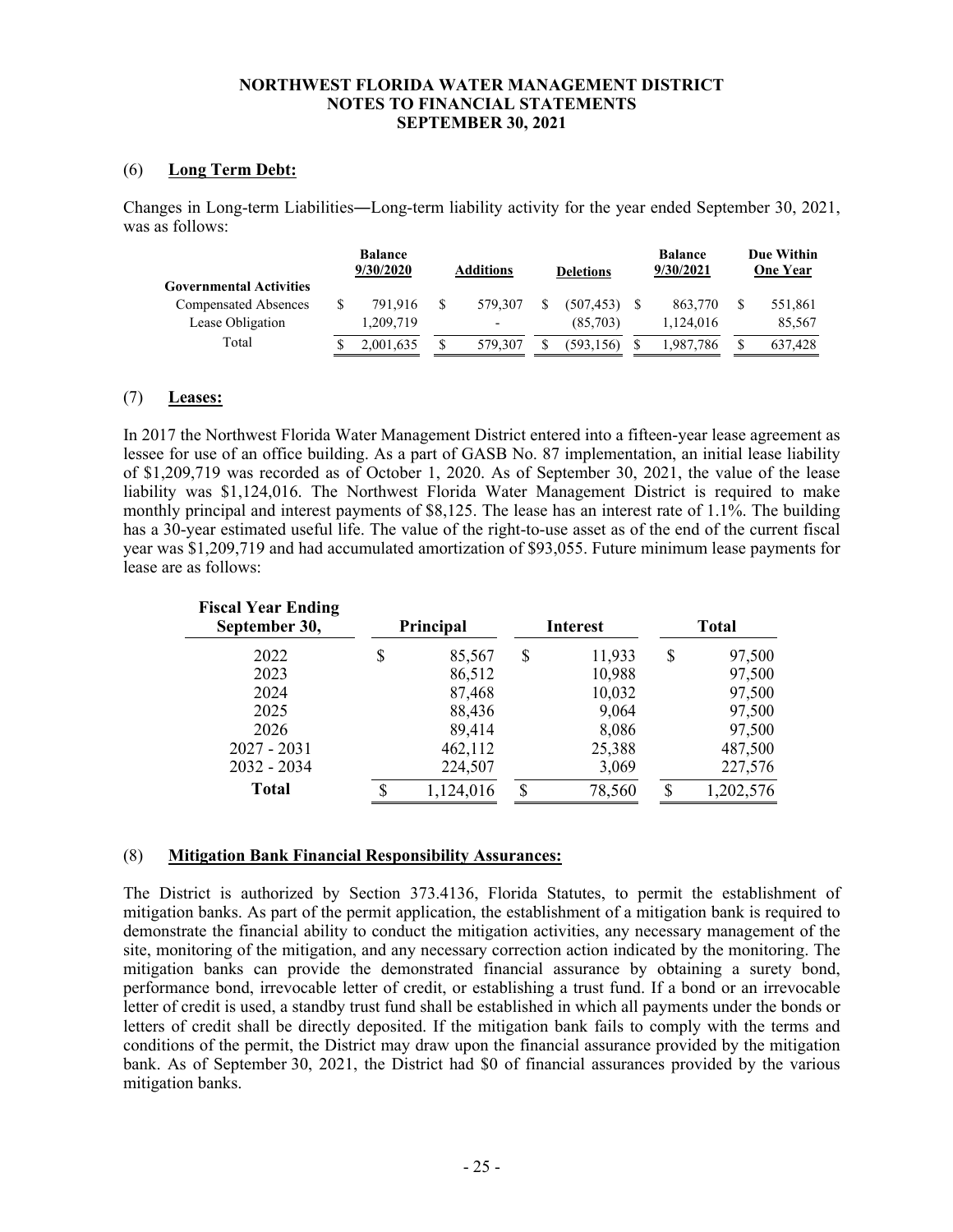#### (9) **Other Disclosures:**

**Risk Management** — The District is exposed to various risks of loss related to torts; theft of damage to and destruction of assets; errors and omissions; and natural disasters for which the government carries commercial insurance.

**Contingent Liabilities** — Amounts received or receivable from grantor agencies are subject to audit and adjustment by grantor agencies, principally the Federal government and the State of Florida. Any disallowed claims, including amounts already collected, may constitute a liability of the applicable funds. The amount of expenditures, if any, which may be disallowed by the grantor cannot be determined at this time although the District expects such amounts, if any, to be immaterial.

#### **Contractual Commitments**

As of September 30, 2021, the District had the following commitments related to unfinished projects:

| <b>Projects</b>                           | <b>Expended as of</b><br><b>September 30, 2021</b> | Remaining<br><b>Commitment</b> |
|-------------------------------------------|----------------------------------------------------|--------------------------------|
| Local Infrastructure Improvement Projects | 6.404.065                                          | 20, 345, 108                   |
| Agricultural Cost Sharing Agreement       | 1,740,582                                          | 582,508                        |

#### (10) **Employees' Retirement Plans:**

#### A. **Florida Retirement System**

#### **Plan Description and Administration**

The District participates in the Florida Retirement System (FRS), a multiple-employer, cost sharing defined public employee retirement system which covers all of the District's full-time employees. The System is administered by the State of Florida, Department of Administration, Division of Retirement to provide retirement and survivor benefits to participating public employees. Provisions relating to the FRS are established by Chapters 121 and 122, Florida Statutes; Chapter 112, Part IV, Florida Statutes; Chapter 238, Florida Statutes; and FRS Rules, Chapter 60S, Florida Administrative Code; wherein eligibility, contributions, and benefits are defined and described in detail. The FRS is a single retirement system administered by the Department of Management Services, Division of Retirement, and consists of two cost-sharing, multiple-employer retirement plans and other nonintegrated programs. These include a defined-benefit pension plan (Plan), with a Deferred Retirement Option Program (DROP), and a defined-contribution plan, referred to as the FRS Investment Plan (Investment Plan).

In addition, all regular employees of the District are eligible to enroll as members of the Retiree Health Insurance Subsidy (HIS) Program. The HIS is a cost-sharing, multiple-employer defined benefit pension plan established and administered in accordance with section 112.363, Florida Statutes. The benefit is a monthly payment to assist retirees of the state-administered retirement systems in paying their health insurance costs. For the fiscal year ended September 30, 2021, eligible retirees and beneficiaries received a monthly HIS payment equal to the number of years of service credited at retirement multiplied by \$5. The minimum payment is \$30 and the maximum payment is \$150 per month, pursuant to section 112.363, Florida Statutes. To be eligible to receive a HIS benefit, a retiree under one of the state-administered retirement systems must provide proof of eligible health insurance coverage, which can include Medicare.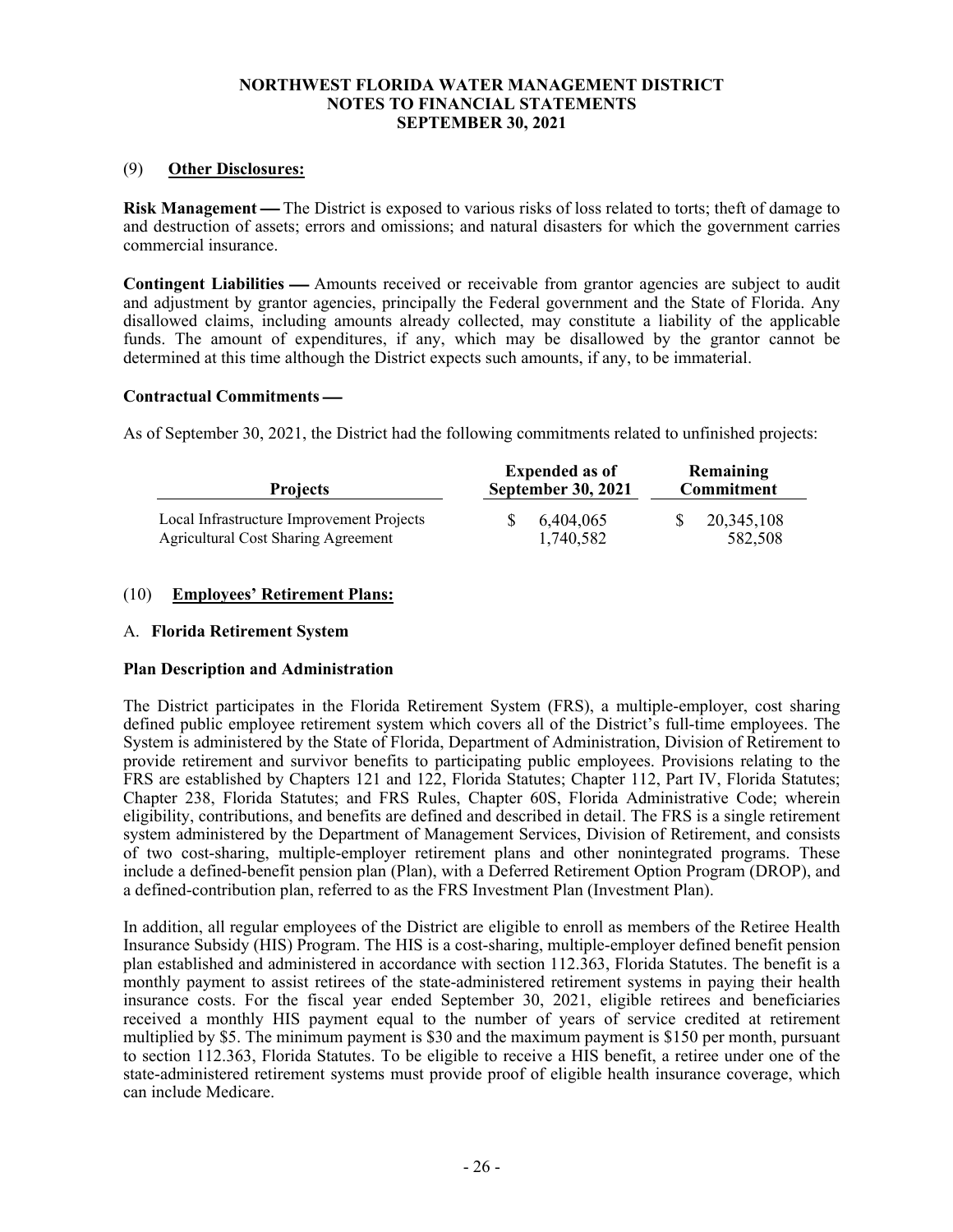#### (10) **Employees' Retirement Plans:** (Continued)

#### **Benefits Provided and Employees Covered**

Employees enrolled in the Plan prior to July 1, 2011, vest at six years of creditable service and employees enrolled in the Plan on or after July 1, 2011, vest at eight years of creditable service. All vested members, enrolled prior to July 1, 2011, are eligible for normal retirement benefits at age 62 or at any age after 30 years of service. All members enrolled in the Plan on or after July 1, 2011, once vested, are eligible for normal retirement benefits at age 65 or any time after 33 years of creditable service.

Members of both Plans may include up to four years of credit for military service toward creditable service. The Plan also includes an early retirement provision; however, there is a benefit reduction for each year a member retires before his or her normal retirement date. The Plan provides retirement, disability, death benefits, and annual cost-of-living adjustments. Benefits under the Plan are computed on the basis of age and/or years of service, average final compensation, and service credit. Credit for each year of service is expressed as a percentage of the average final compensation. For members initially enrolled before July 1, 2011, the average final compensation is the average of the five highest fiscal years' earnings; for members initially enrolled on or after July 1, 2011, the average final compensation is the average of the eight highest fiscal years' earnings. The total percentage value of the benefit received is determined by calculating the total value of all service, which is based on the retirement plan and/or class to which the member belonged when the service credit was earned.

Deferred Retirement Option Program (DROP), subject to provisions of Section 121.091, Florida Statutes, permits employees eligible for normal retirement under the Plan to defer receipt of monthly benefit payments while continuing employment with an FRS employer. An employee may participate in DROP for a period not to exceed 60 months after electing to participate, except that certain instructional personnel may participate for up to 96 months.

During the period of DROP participation, deferred monthly benefits are held in the FRS Trust Fund and accrue interest.

Employees may elect to participate in the Investment Plan in lieu of the FRS defined-benefit plan. Employer and employee contributions are defined by law, but the ultimate benefit depends in part on the performance of investment funds. The Investment Plan is funded by employer and employee contributions that are based on salary and membership class (Regular, DROP, etc.). Contributions are directed to individual member accounts, and the individual members allocate contributions and account balances among various approved investment choices. Employees in the Investment Plan vest at one year of service.

#### **Financial Statements**

Financial statements and other supplementary information of the FRS are included in the State's Comprehensive Annual Financial Report, which is available from the Florida Department of Financial Services, Bureau of Financial Reporting Statewide Financial Reporting Section by mail at 200 E. Gaines Street, Tallahassee, Florida 32399-0364; by telephone at (850) 413-5511; or at the Department's Web site (www.myfloridacfo.com). An annual report on the FRS, which includes its financial statements, required supplementary information, actuarial report, and other relevant information, is available from:

Florida Department of Management Services Division of Retirement, Research and Education Services P.O. Box 9000 Tallahassee, FL 32315-9000 850-488-5706 or toll free at 877-377-1737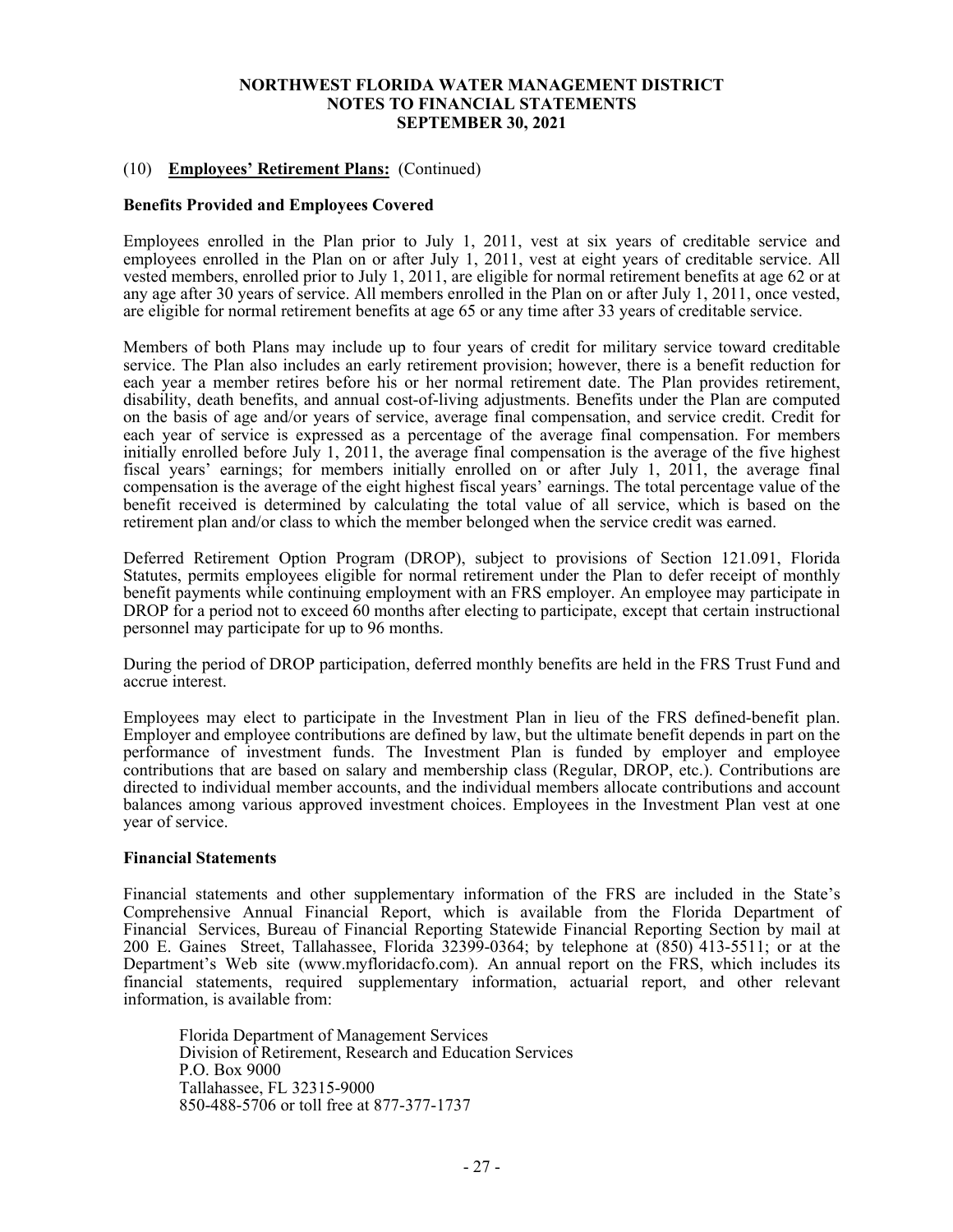#### (10) **Employees' Retirement Plans:** (Continued)

#### **Contributions**

Employers may participate in certain classes of FRS membership. Each class had descriptions and contribution rates in effect during the year ended September 30, 2021, as follows (contribution rates are in agreement with the actuarially determined rates):

| <b>FRS Membership Plan &amp; Class</b> | <b>Through</b><br>June 30, 2021 | After<br>June 30, 2021 |
|----------------------------------------|---------------------------------|------------------------|
| Regular Class                          | $10.00\%$                       | 10.82%                 |
| <b>DROP</b>                            | 16.98%                          | 18.34%                 |
| Senior Management                      | 27.29%                          | 29.01%                 |

Current-year employer HIS contributions were made at a rate of 1.66% of covered payroll, which are included in the above rates.

For the plan year ended June 30, 2021, actual contributions made for District employees participating in FRS and HIS for the plan year ended June 30, 2021, were as follows:

| District Contributions – FRS | \$548,279 |
|------------------------------|-----------|
| District Contributions – HIS | 91,578    |
| Employee Contributions – FRS | 165.502   |

#### **Net Pension Liability, Pension Expense, and Deferred Outflows and Inflows of Resources Related to Pensions**

At September 30, 2021, the District reported a net pension liability related to FRS and HIS as follows:

| Plan       | <b>Net Pension</b><br>Liability |  |  |
|------------|---------------------------------|--|--|
| <b>FRS</b> | 1,087,164<br>S.                 |  |  |
| <b>HIS</b> | 1,911,092                       |  |  |
| Total      | 2,998,256                       |  |  |

The net pension liability was measured as of June 30, 2021, and the total pension liability used to calculate the net pension liability was determined by an actuarial valuation as of that date. The employer proportion of the net pension liability was based on a projection of the District's long-term share of contributions to the pension plan relative to the projected contributions of all participating governmental entities, as actuarially determined. At June 30, 2021 and June 30, 2020, the District's proportionate share of the FRS and HIS net pension liabilities were as follows:

| Plan       | 2021         | 2020            |
|------------|--------------|-----------------|
| <b>FRS</b> | 0.014392154% | 0.013232255%    |
| <b>HIS</b> | 0.015579759% | $0.015462820\%$ |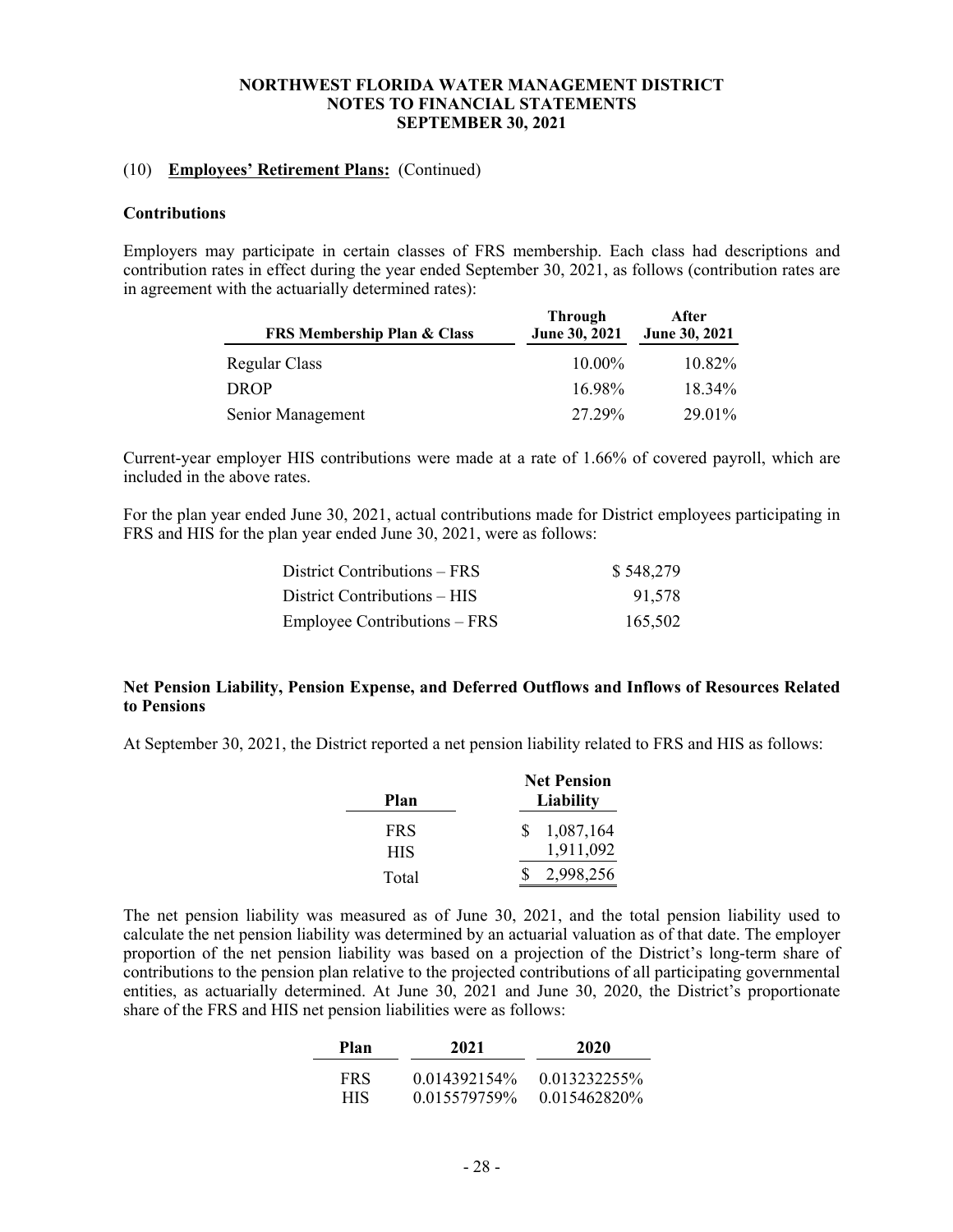#### (10) **Employees' Retirement Plans:** (Continued)

For the plan year ended June 30, 2021, pension expense was recognized related to the FRS and HIS plans as follows:

| <b>FRS</b> | S | (80, 549) |
|------------|---|-----------|
| <b>HIS</b> |   | 103,804   |
| Total      |   | 23,255    |

#### *Deferred outflows/inflows related to pensions:*

At September 30, 2021, deferred outflows of resources and deferred inflows of resources related to pensions were recorded from the following sources:

|                                                                | <b>FRS</b> |                                                           |   | <b>HIS</b>                                        |   |                                                           |  |                                                   |
|----------------------------------------------------------------|------------|-----------------------------------------------------------|---|---------------------------------------------------|---|-----------------------------------------------------------|--|---------------------------------------------------|
|                                                                |            | <b>Deferred</b><br><b>Outflows of</b><br><b>Resources</b> |   | <b>Deferred</b><br>Inflows of<br><b>Resources</b> |   | <b>Deferred</b><br><b>Outflows of</b><br><b>Resources</b> |  | <b>Deferred</b><br>Inflows of<br><b>Resources</b> |
| Differences between expected and actual experience             |            | 186,342                                                   | S | $\qquad \qquad \blacksquare$                      | S | 63,950                                                    |  | (800)                                             |
| Changes of assumptions                                         |            | 743,891                                                   |   | -                                                 |   | 150,169                                                   |  | (78, 742)                                         |
| Net different between projected and actual investment earnings |            |                                                           |   | (3,792,841)                                       |   | 1,992                                                     |  |                                                   |
| Change in proportionate share                                  |            | 298,934                                                   |   | (265, 033)                                        |   | 10,959                                                    |  | (106, 668)                                        |
| Contributions subsequent to measurement date                   |            | 166,204                                                   |   |                                                   |   | 25,230                                                    |  |                                                   |
|                                                                |            | 1.395.371                                                 |   | \$(4.057,874)                                     |   | 252,300                                                   |  | (186,210)                                         |

The above amounts for deferred outflows of resources for contributions related to pensions resulting from employer contributions subsequent to the measurement date and will be recognized as a reduction of the net pension liability in the year ended September 30, 2020.

Other amounts reported as deferred outflows and deferred inflows of resources related to pensions being amortized for a period of greater than one year will be recognized in pension expense in succeeding years as follows:

| Year       | <b>FRS</b>     | <b>HIS</b> | <b>Total</b> |
|------------|----------------|------------|--------------|
| 2022       | $(557,822)$ \$ | 7,253      | (550, 569)   |
| 2023       | (592, 839)     | (15,889)   | (608, 728)   |
| 2024       | (761, 120)     | 6,431      | (754, 689)   |
| 2025       | (967, 630)     | 21,395     | (946, 235)   |
| 2026       | 50,704         | 17,605     | 68,309       |
| Thereafter |                | 4,065      | 4,065        |
| Total      | (2,828,707)    | 40,860     | (2,787,847)  |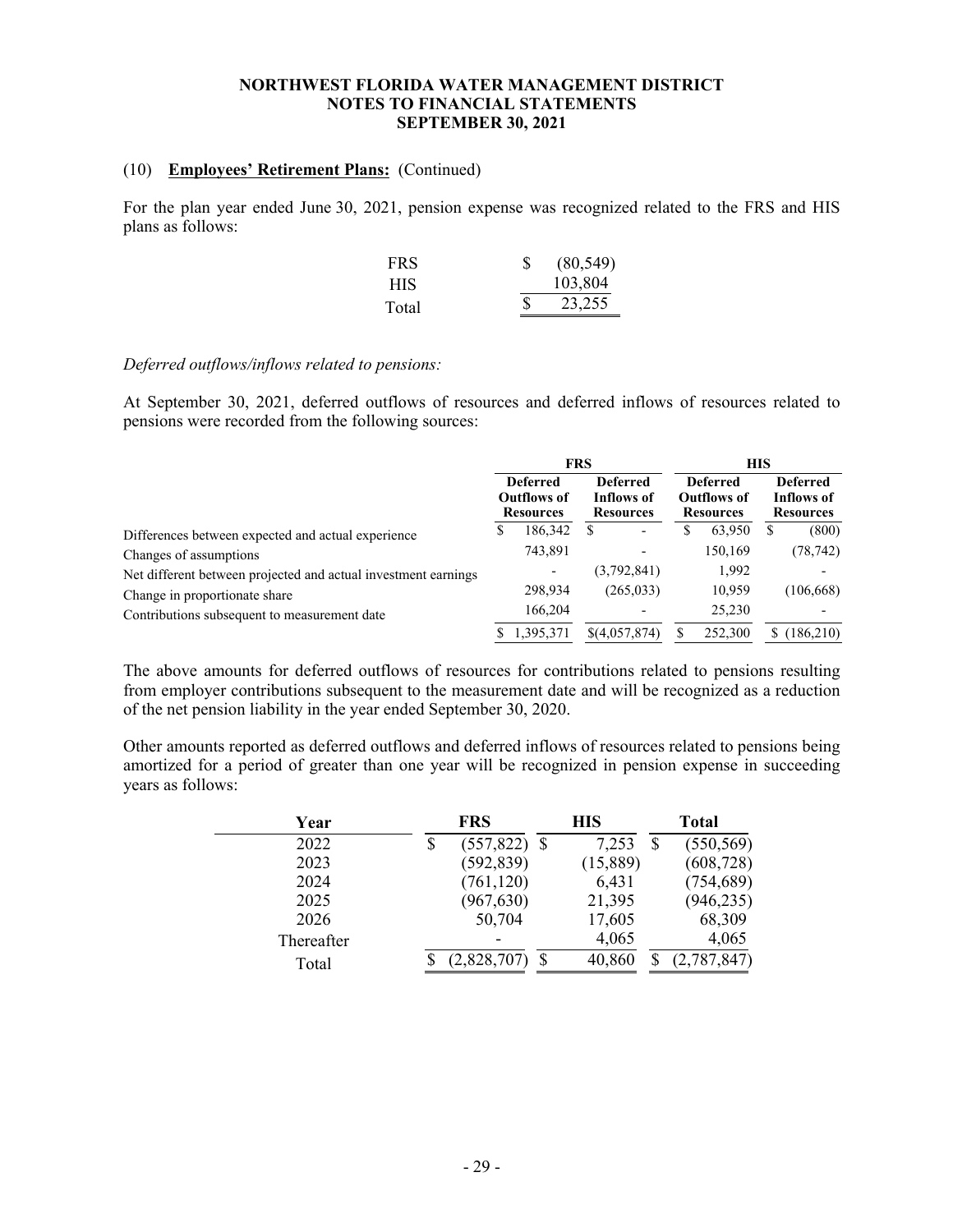#### (10) **Employees' Retirement Plans:** (Continued)

#### *Actuarial assumptions:*

The actuarial assumptions for both defined benefit plans are reviewed annually by the Florida Retirement System Actuarial Assumptions Conference. The FRS has a valuation performed annually. The HIS Program has a valuation performed biennially that is updated for GASB reporting in the year a valuation is not performed. The most recent experience study for the FRS was completed in 2019 for the period July 1, 2013, through June 30, 2018. Because HIS is funded on a pay-as-you-go basis, no experience study has been completed.

The total pension liability for each of the defined benefit plans was determined by an actuarial valuation, using the entry age normal actuarial cost method. Inflation increases for both plans is assumed at 2.40%. Payroll growth, including inflation, for both plans is assumed at 3.25%. Both the discount rate and the long-term expected rate of return used for FRS investments is 6.80%. This rate decreased from the prior year rate, which was 6.90%. The plan's fiduciary net position was projected to be available to make all projected future benefit payments of current active and inactive employees. Therefore, the discount rate for calculating the total pension liability is equal to the long-term expected rate of return.

Because HIS Program uses a pay-as-you-go funding structure, a municipal bond rate of 2.21% was used to determine the total pension for the program. This rate decreased from the prior year rate, which was 3.50%. Mortality assumptions for both plans were based on the PUB-2010 base table varies by member category and sex, projected generationally with Scale MP-2018 details.

#### *Long-term expected rate of return:*

To develop an analytical basis for the selection of the long-term expected rate of return assumption, in October 2020, the FRS Actuarial Assumptions conference reviewed long-term assumptions developed by both Milliman's capital market assumptions team and by a capital market assumptions team from Aon Hewitt Investment Consulting, which consults to the Florida State Board of Administration. The table below shows Milliman's assumptions for each of the asset classes in which the plan was invested at that time based on the long-term target asset allocation. The allocation policy's description of each asset class was used to map the target allocation to the asset classes shown below. Each asset class assumption is based on a consistent set of underlying assumptions, and includes an adjustment for the inflation assumption. These assumptions are not based on historical returns, but instead are based on a forward-looking capital market economic model.

| <b>Asset Class</b>    | <b>Target</b><br><b>Allocation</b> | Annual<br>Arithmetic<br><b>Expected</b><br>Rate of<br>Return |
|-----------------------|------------------------------------|--------------------------------------------------------------|
| Cash                  | 1.0%                               | $2.1\%$                                                      |
| Fixed income          | 20.0%                              | $3.8\%$                                                      |
| Global equities       | 54.2%                              | 8.2%                                                         |
| Real estate           | 10.3%                              | $7.1\%$                                                      |
| Private equity        | 10.8%                              | 11.7%                                                        |
| Strategic investments | 3.7%                               | 5.7%                                                         |
| Total                 | 100.0%                             |                                                              |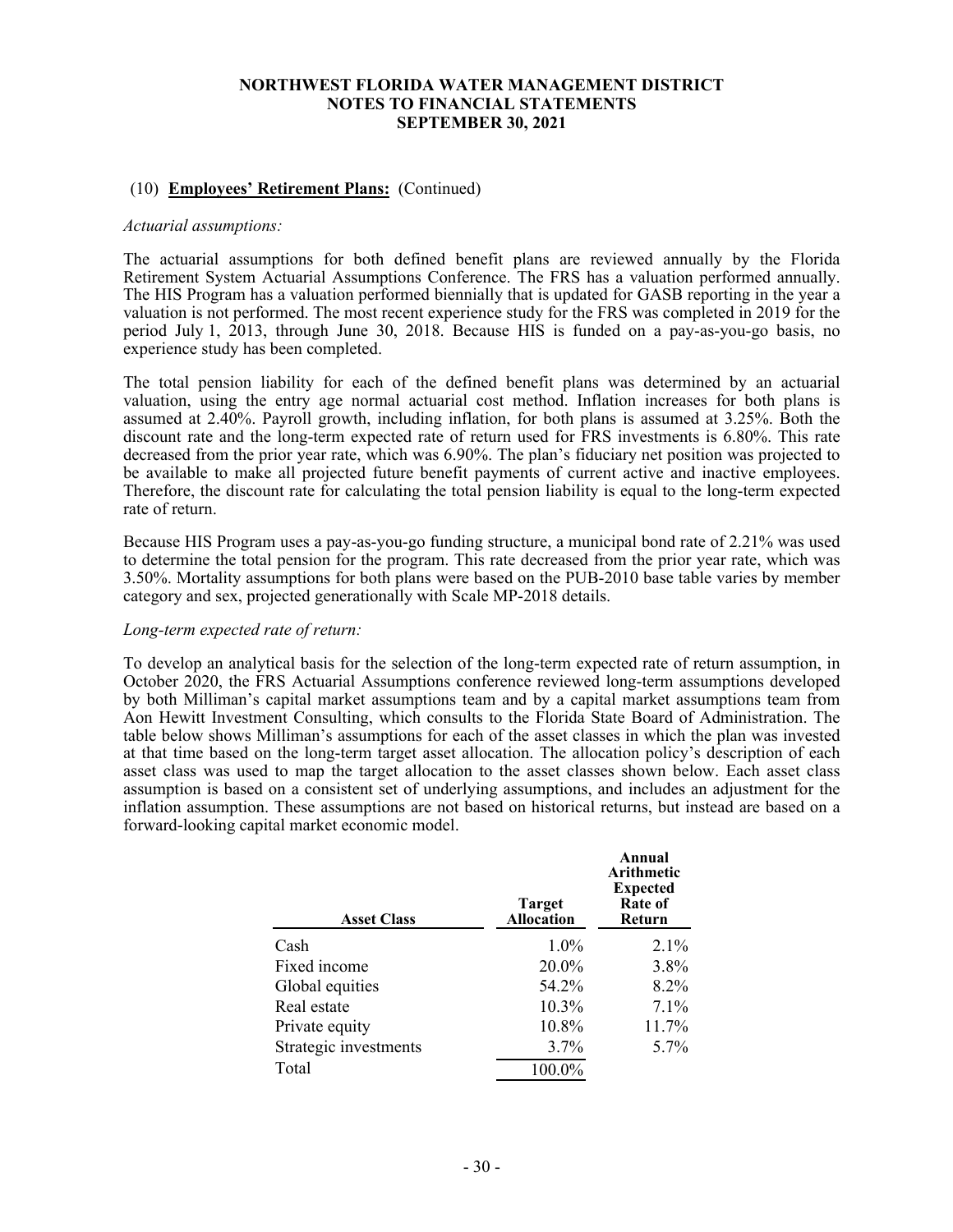#### (10) **Employees' Retirement Plans:** (Continued)

#### *Sensitivity of the net pension liability to changes in the discount rate:*

The following presents the proportionate shares of the FRS and HIS net pension liability (asset) of the entity calculated using the current discount rates, as well as what the entity's net pension liability would be if it were calculated using a discount rate that is 1% lower or 1% higher than the current rate:

|            |                                 |                                                                          |           |  | <b>NPL</b> at                  |                                       |
|------------|---------------------------------|--------------------------------------------------------------------------|-----------|--|--------------------------------|---------------------------------------|
| Plan       | Current<br><b>Discount Rate</b> | <b>Current</b><br><b>NPL</b> with<br><b>Discount Rate</b><br>1% Decrease |           |  | <b>NPL</b> with<br>1% Increase |                                       |
| <b>FRS</b> | $6.80\%$                        |                                                                          |           |  |                                | 4,861,869 \$ 1,087,164 \$ (2,068,067) |
| <b>HIS</b> | 2.16%                           |                                                                          | 2,209,407 |  | 1,911,092                      | 1,666,689                             |

#### (11) **Other Post-Employment Benefits (OPEB):**

**Plan Description—Effective October 1, 2017, the District implemented GASB Statement No. 75,** *Accounting and Reporting for Post-Employment Benefits Other Than Pensions*, for certain postemployment healthcare benefits provided by the District. The District elected to implement the requirements of this statement prospectively. No assets are held in trust for payment of the OPEB liability as the District had no OPEB liability other than as arising from the implicit rate subsidy, as discussed in the following paragraph.

Retirees and their dependents are permitted to remain covered under the District's respective health care plans as long as they pay a full premium applicable to the coverage elected. This conforms to the minimum required of Florida governmental employers per Chapter 112.08, Florida Statutes. The Other Post-Employment Benefit Plan does not issue a stand-alone report.

**Benefits Provided—The Other Post Employment Benefit Plan is a single-employer benefit plan** administered by the District. Retirees are charged whatever the insurance company charges for the type of coverage elected, however, the premiums charged by the insurance company are based on a blending of the experience among younger active employees and older retired employees. The older retirees actually have a higher cost which means the District is subsidizing the cost of the retiree coverage because it pays all or a significant portion of the premium on behalf of the active employee. GASB No. 75 calls this the "implicit rate subsidy."

**Plan Membership—At** October 1, 2020, the date of the latest actuarial valuation, plan participation consisted of the following:

| <b>Active Employees</b>               | -93 |
|---------------------------------------|-----|
| Inactive Employees receiving benefits | 16  |
|                                       | 109 |

Total OPEB Liability-The District's total OPEB liability of \$2,273,019 was measured as of September 30, 2020, and was determined by an actuarial valuation as of September 30, 2020 and rolled forward to September 30, 2021.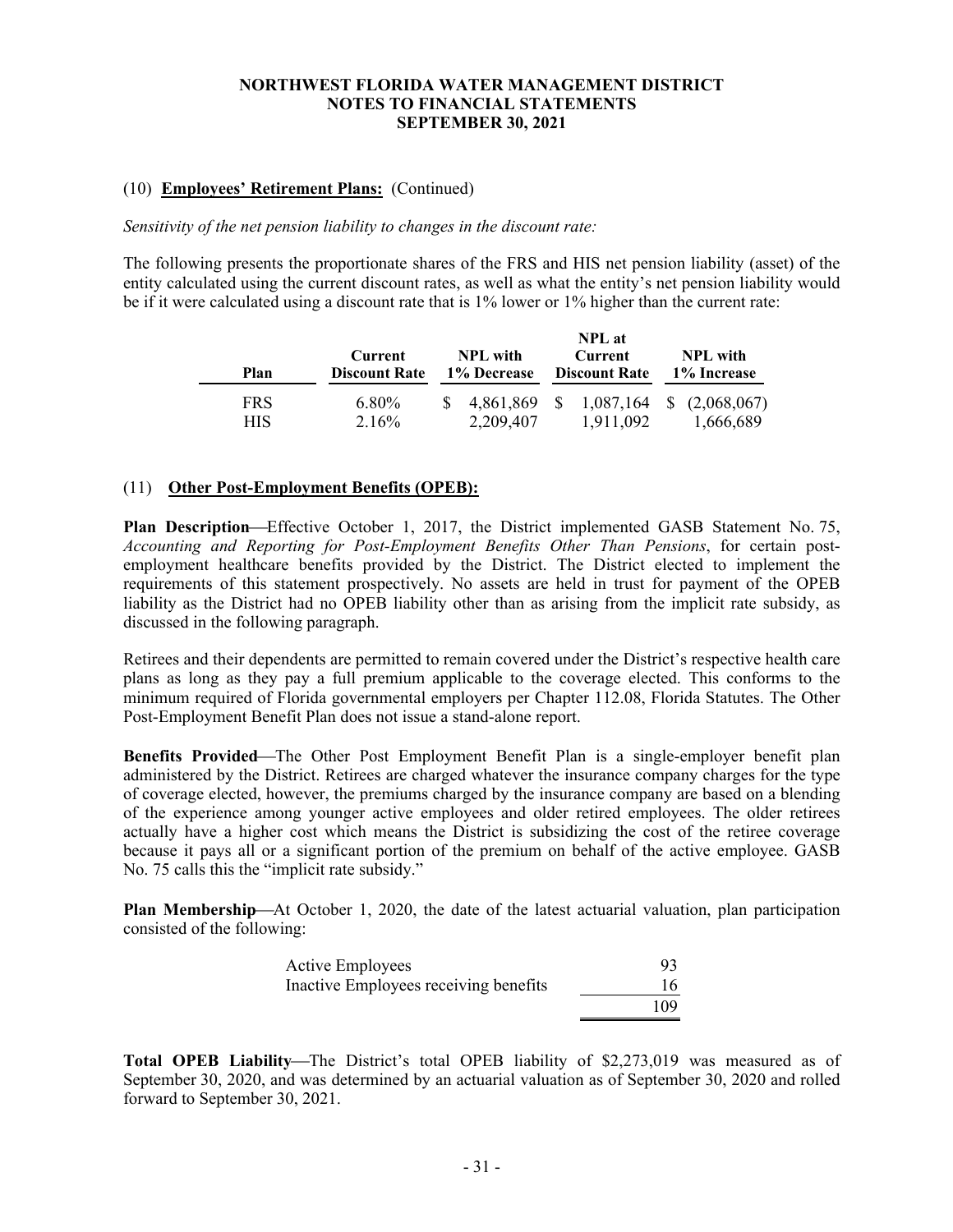#### (11) **Other Post-Employment Benefits (OPEB):** (Continued)

**Actuarial Assumptions and Other Inputs—The total OPEB liability in the actuarial valuation was** determined using the following actuarial assumptions and other inputs, applied to all periods in the measurement, unless otherwise specified:

| Inflation                      | Implicit in expected payroll increases                   |
|--------------------------------|----------------------------------------------------------|
| Salary increases               | $2.0\%$                                                  |
| Investment rate of return      | $N/A$ ; plan is not pre-funded                           |
| 20-year AA Municipal bond rate | $2.43\%$                                                 |
| Mortality                      | PUB-2010 General headcount weighted mortality table with |
|                                | MP-2020 improvement scale                                |

The District does not a have a dedicated Trust to pay retiree healthcare benefits. The discount rate was based the 20-year AA Municipal bond rate as of September 30, 2021.

Changes in the OPEB liability for the fiscal year ended September 30, 2021, were as follows:

|                                                    |   | <b>Total OPEB</b><br>Liability |
|----------------------------------------------------|---|--------------------------------|
| Balance at September 30, 2020                      | S | 2,328,419                      |
| Changes for a year:                                |   |                                |
| Service cost                                       |   | 156,919                        |
| Interest                                           |   | 52,165                         |
| Differences between expected and actual experience |   |                                |
| Changes of actuarial assumptions                   |   | (169,092)                      |
| Benefit payments – implicit rate subsidy           |   | (95, 392)                      |
| Net changes                                        |   | (55, 400)                      |
| Balance at September 30, 2021                      |   | 2,273,019                      |

*Sensitivity of the total OPEB liability to changes in the discount rate:*

The following presents the total OPEB liability of the District calculated using the discount rate of 2.43%, as well as what the District's total OPEB liability would be if it were calculated using a discount rate that is 1% lower (1.43%) or 1% higher (3.43%) than the current rate:

|                      | Current<br>1\% Decrease Discount Rate 1\% Increase |  |                                                           |  |  |  |
|----------------------|----------------------------------------------------|--|-----------------------------------------------------------|--|--|--|
| Total OPEB Liability |                                                    |  | $\frac{1}{2}$ , 2,487,531 \, \, 2,273,019 \, \, 2,078,895 |  |  |  |

*Sensitivity of the total OPEB liability to changes in the healthcare cost trend rate:*

The following presents the total OPEB liability of the District as well as what the District's total OPEB liability would be if it were calculated using healthcare cost trend rates that are 1% lower (3.50%) or 1% higher (5.50%) than the current healthcare cost trend rates (4.50%):

|                      | 1% Decrease |  |  | Current<br>Trend Rates                                                              | 1% Increase |  |
|----------------------|-------------|--|--|-------------------------------------------------------------------------------------|-------------|--|
| Total OPEB Liability |             |  |  | $\frac{1.987197}{8}$ $\frac{1.987197}{8}$ $\frac{2.273019}{8}$ $\frac{1.617738}{8}$ |             |  |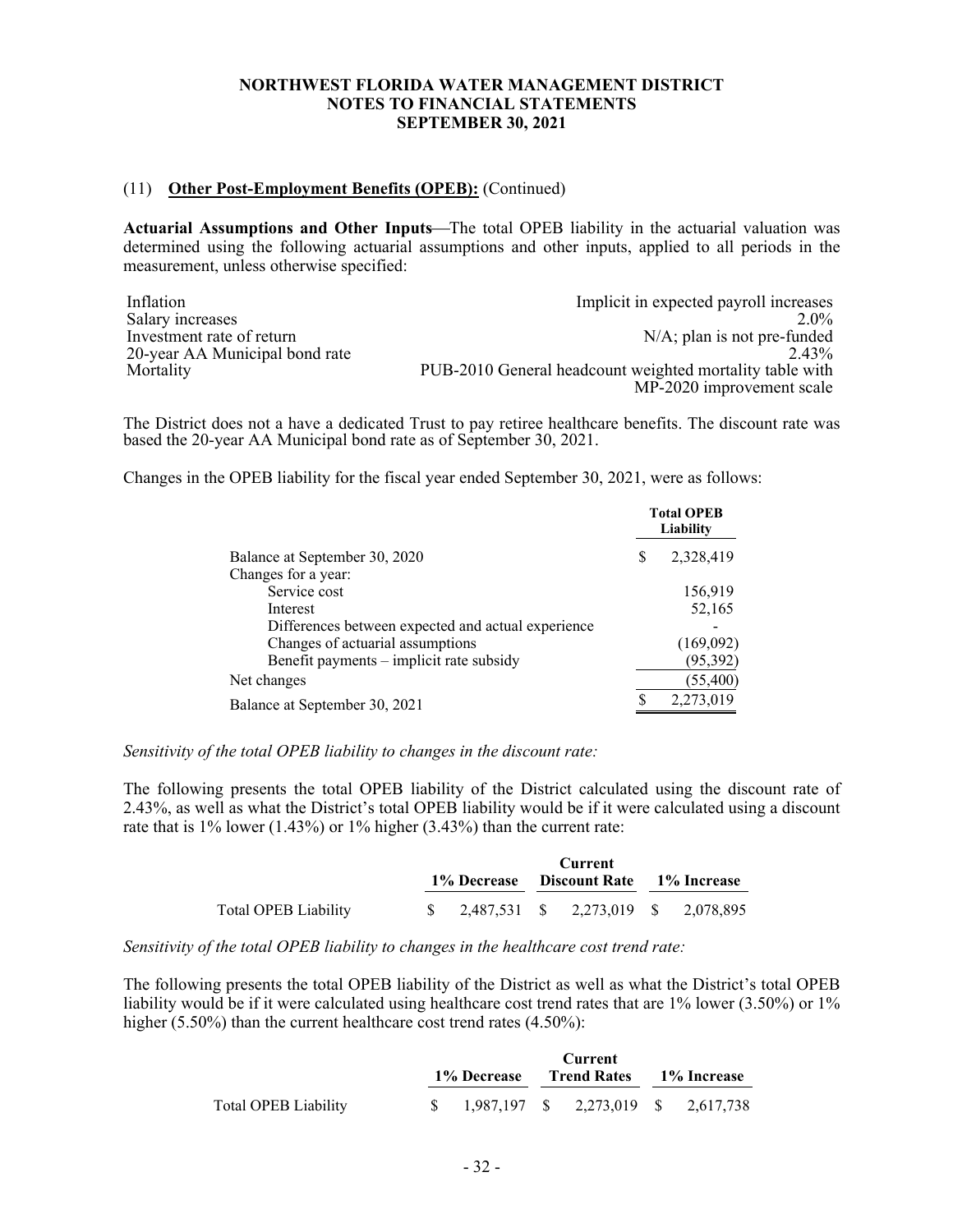#### (11) **Other Post-Employment Benefits (OPEB):** (Continued)

#### **OPEB Expense and Deferred Outflows of Resources and Deferred Inflows of Resources**

For the year ended September 30, 2021, the District recognized OPEB expense of \$238,674. At September 30, 2021, the District reported deferred outflows of resources and deferred inflows of resources related to OPEB form the following sources:

|                           | <b>Deferred</b><br><b>Outflows of</b><br><b>Resources</b> | <b>Deferred</b><br>Inflows of<br><b>Resources</b> |  |  |
|---------------------------|-----------------------------------------------------------|---------------------------------------------------|--|--|
| Experience (Gains)/Losses |                                                           | 585,013                                           |  |  |
| Changes of assumptions    | 631,917                                                   | 151,423                                           |  |  |
| Total                     | 631.917                                                   | 736,436                                           |  |  |

Amounts reported as deferred outflows of resources and deferred inflows of resources related to OPEB will be recognized in OPEB expense in succeeding years as follows:

| Thereafter | (53, 639) |
|------------|-----------|
| 2025       | (10, 176) |
| 2026       | (10, 176) |
| 2022       | (10, 176) |
| 2023       | (10, 176) |
| 2024       | (10, 176) |

#### (12) **Risks and Uncertainties – COVID-19:**

Subsequent to September 30, 2021, local, U.S., and world governments have encouraged self-isolation to curtail the spread of the global pandemic, coronavirus disease (COVID-19), by mandating temporary work stoppage in many sectors and imposing limitations on travel and size and duration of group meetings. Most industries are experiencing disruption to business operations and the impact of reduced consumer spending. There is unprecedented uncertainty surrounding the duration of the pandemic, its potential economic ramifications, and any government actions to mitigate them. Accordingly, while management cannot quantify the financial and other impact to the District as of May 2, 2022, management believes that an impact on the District's financial position and results of future operations is reasonably possible.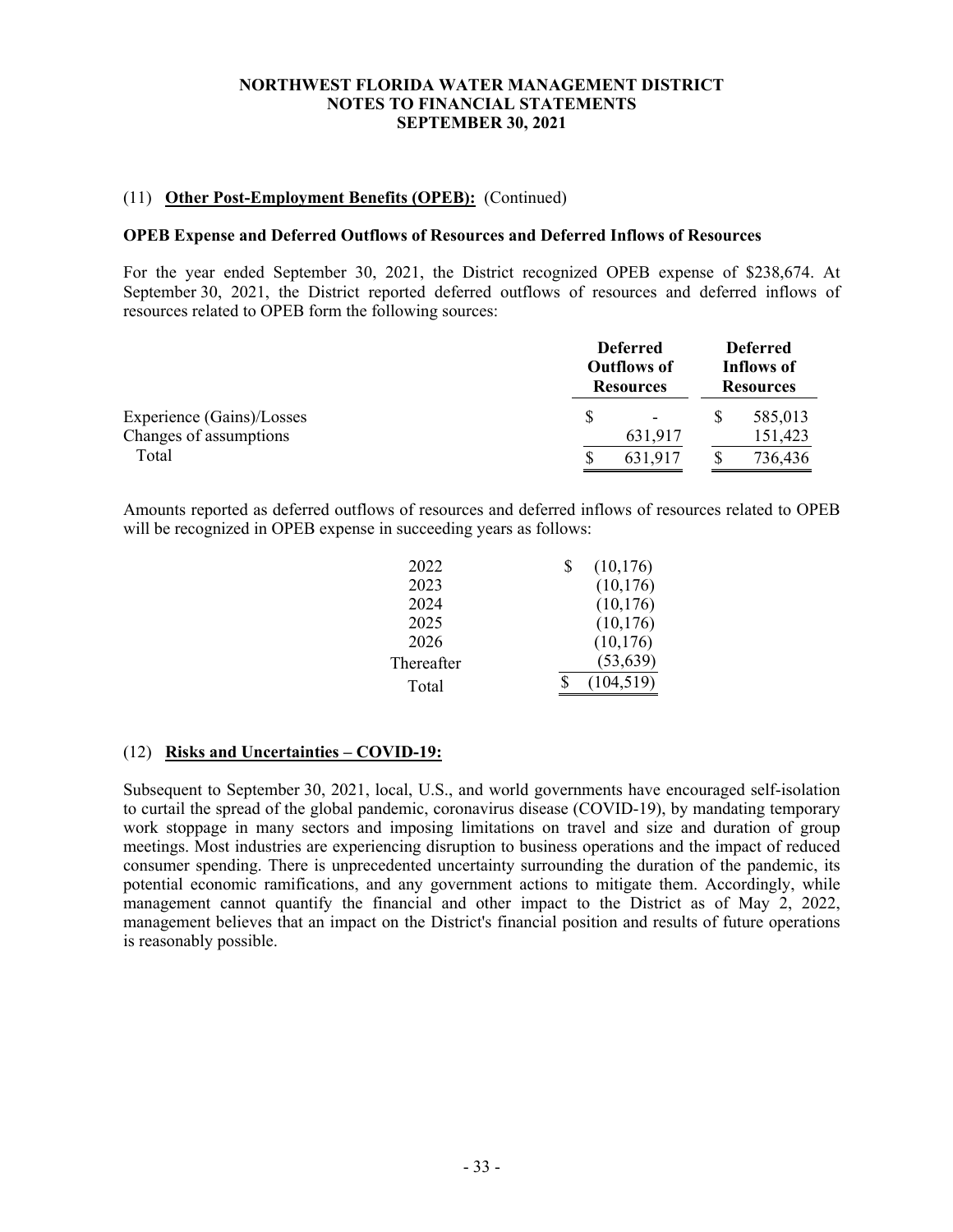#### (13) **Implementation of Accounting Standards:**

GASB Statement No. 87, *Leases* increases the usefulness of governments' financial statements by requiring recognition of certain lease assets and liabilities for leases that previously were classified as operating leases and recognized as inflows of resources or outflows of resources based on the payment provisions of the contract. It establishes a single model for lease accounting based on the foundational principle that leases are financings of the right to use an underlying asset. Under this Statement, a lessee is required to recognize a lease liability and an intangible right-to-use lease asset, and a lessor is required to recognize a lease receivable and a deferred inflow of resources, thereby enhancing the relevance and consistency of information about governments' leasing activities. The District evaluated the effect of the implementation of the new standard and have recorded a lease liability of \$1,209,719 and a right-to-use asset of \$1,209,719 as of October 1, 2020.

GASB issued Statement No. 96, *Subscription-Based Information Technology Arrangements*, in May 2020. provides guidance on the accounting and financial reporting for subscription-based information technology arrangements (SBITAs) for government end users (governments). This Statement (1) defines a SBITA; (2) establishes that a SBITA results in a right-to-use subscription asset—an intangible asset and a corresponding subscription liability; (3) provides the capitalization criteria for outlays other than subscription payments, including implementation costs of a SBITA; and (4) requires note disclosures regarding a SBITA. To the extent relevant, the standards for SBITAs are based on the standards established in Statement No. 87, Leases, as amended. The District is currently evaluating the effect that Statement No. 96 will have on its financial statements.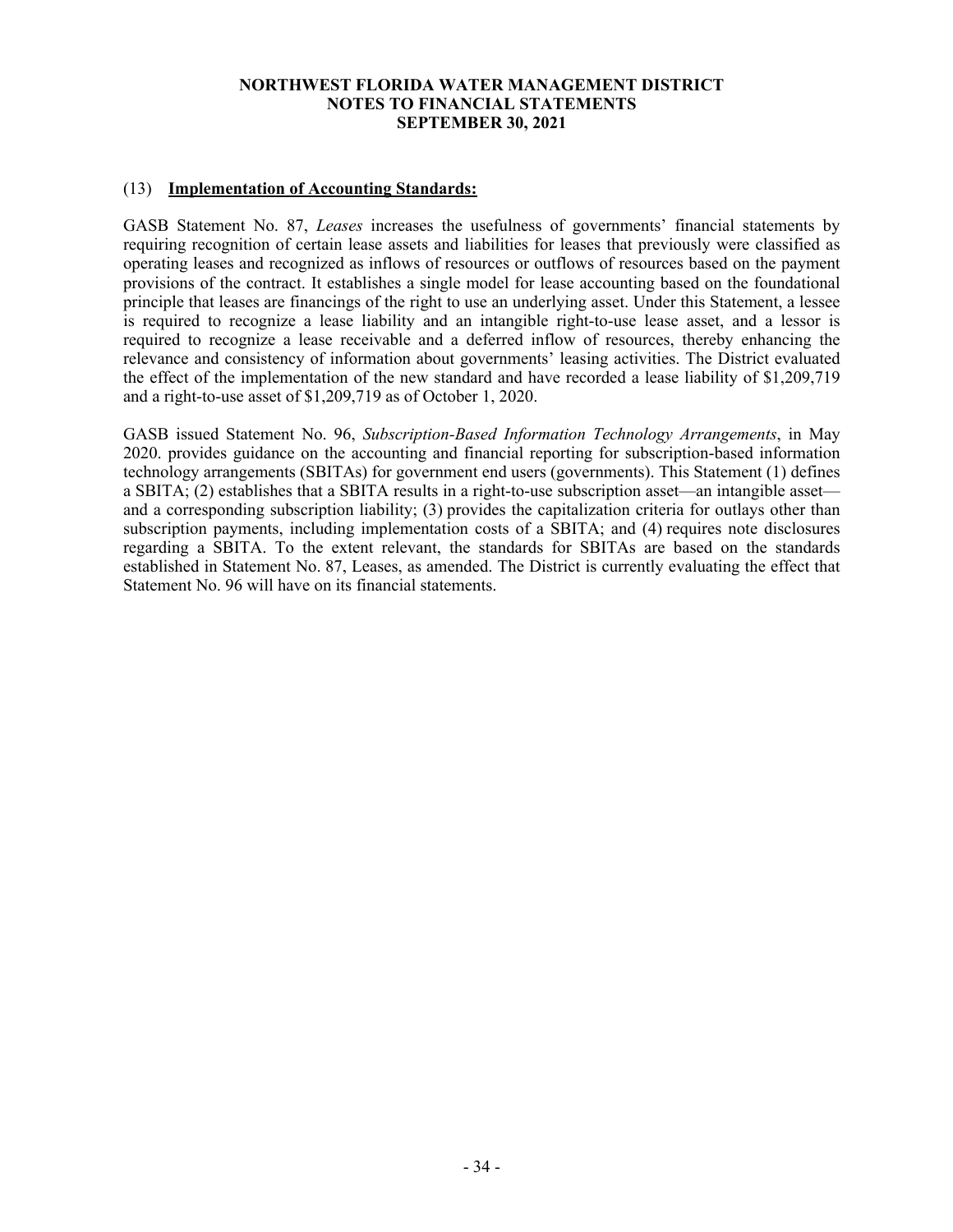**REQUIRED SUPPLEMENTAL INFORMATION**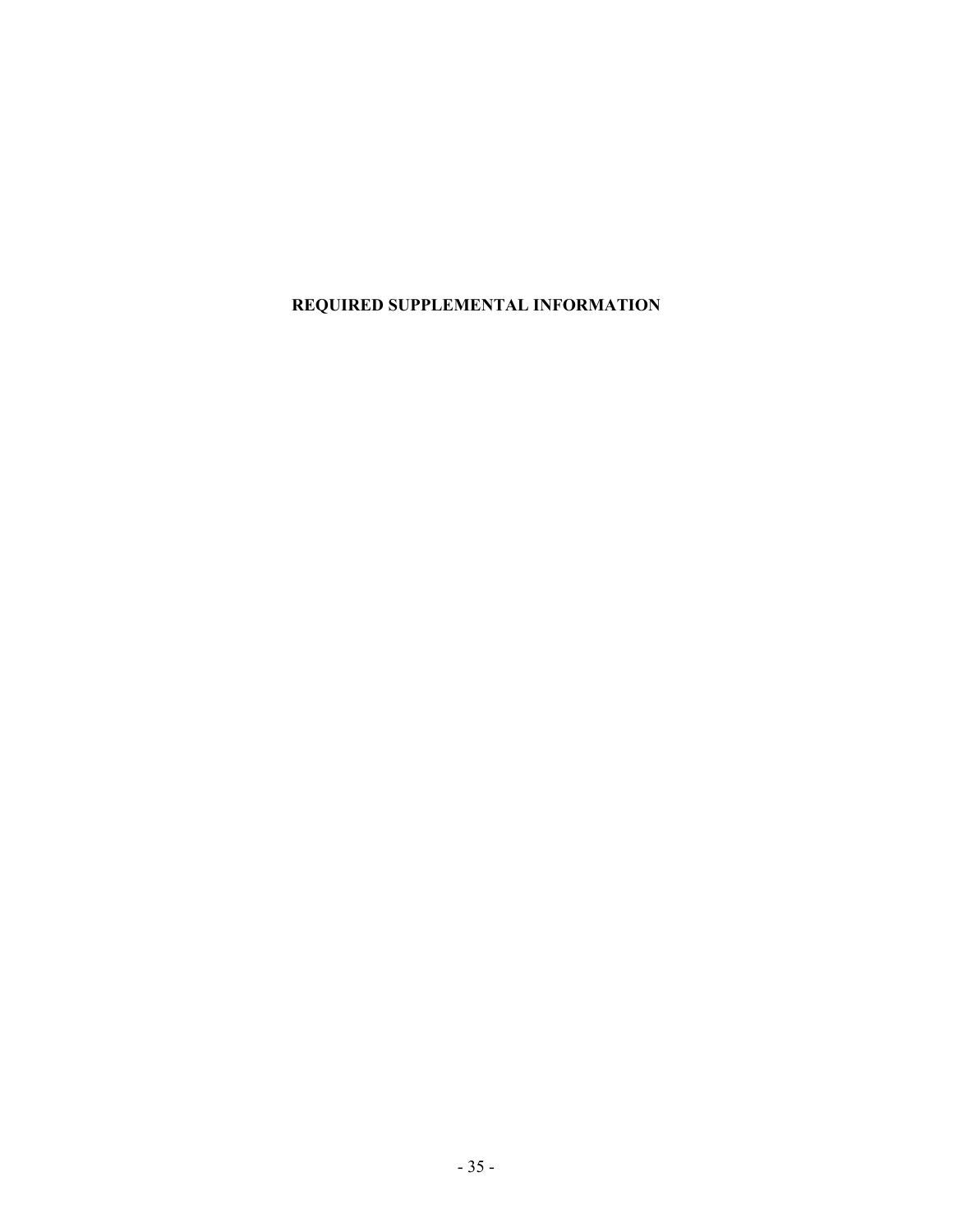# **NORTHWEST FLORIDA WATER MANAGEMENT DISTRICT SCHEDULE OF REVENUES, EXPENDITURES AND CHANGES IN FUND BALANCE BUDGET AND ACTUAL - GENERAL FUND FOR THE YEAR ENDED SEPTEMBER 30, 2021**

|                                                             |                  | <b>Budgeted Amounts</b>    |                                         | Variance with<br><b>Final Budget -</b><br><b>Positive</b> |
|-------------------------------------------------------------|------------------|----------------------------|-----------------------------------------|-----------------------------------------------------------|
|                                                             | Original         | Final                      | <b>Actual</b>                           | (Negative)                                                |
| <b>Revenues</b><br>Property taxes                           | \$<br>1,048,784  | \$<br>1,331,015            | 2,570,764<br>\$                         | $\boldsymbol{\mathsf{S}}$<br>1,239,749                    |
| Intergovernmental revenue                                   | 349,531          | 57,706                     | 49,931                                  | (7, 775)                                                  |
| Investment income                                           |                  |                            | 3,693                                   | 3,693                                                     |
| Miscellaneous revenues                                      |                  |                            | 305                                     | 305                                                       |
| <b>Total revenues</b>                                       | 1,398,315        | 1,388,721                  | 2,624,693                               | 1,235,972                                                 |
| <b>Expenditures</b>                                         |                  |                            |                                         |                                                           |
| Salaries                                                    | 1,287,691        | 1,270,263                  | 1,247,630                               | 22,633                                                    |
| Employee benefits                                           | 661,435          | 655,518                    | 615,253                                 | 40,265                                                    |
| Professional/contractual services                           | 183,308          | 201,058                    | 179,398                                 | 21,660                                                    |
| Services                                                    | 440,401          | 427,851                    | 372,605                                 | 55,246                                                    |
| Commodities                                                 | 96,532           | 91,332                     | 67,679                                  | 23,653                                                    |
| Capital outlay                                              | 22,942           | 22,942                     | 7,122                                   | 15,820                                                    |
| Grants and aids                                             | 639,741          | 618,741                    | 131,178                                 | 487,563                                                   |
| Administrative overhead allocated                           | (1, 562, 085)    | (1,571,789)                | (1,456,720)                             | (115,069)                                                 |
| <b>Total expenditures</b>                                   | 1,769,965        | 1,715,916                  | 1,164,145                               | 551,771                                                   |
| <b>Excess (deficiency) of revenues</b><br>over expenditures | (371, 650)       | (327, 195)                 | 1,460,548                               | 1,787,743                                                 |
| Other financing sources (uses)                              |                  |                            |                                         |                                                           |
| Transfers out                                               | (1,061,425)      | (1,061,425)                |                                         | 1,061,425                                                 |
| <b>Total other financing sources (uses)</b>                 | (1,061,425)      | (1,061,425)                |                                         | 1,061,425                                                 |
| Net change in fund balance                                  | (1,433,075)      | (1,388,620)                | 1,460,548                               | 2,849,168                                                 |
| Fund balance, beginning of year                             | 16,094,431       | 16,094,431                 | 16,094,431                              |                                                           |
| Fund balance, end of year                                   | 14,661,356<br>\$ | 14,705,811<br>$\mathbb{S}$ | 17,554,979<br>$\boldsymbol{\mathsf{S}}$ | $\mathbb{S}$<br>2,849,168                                 |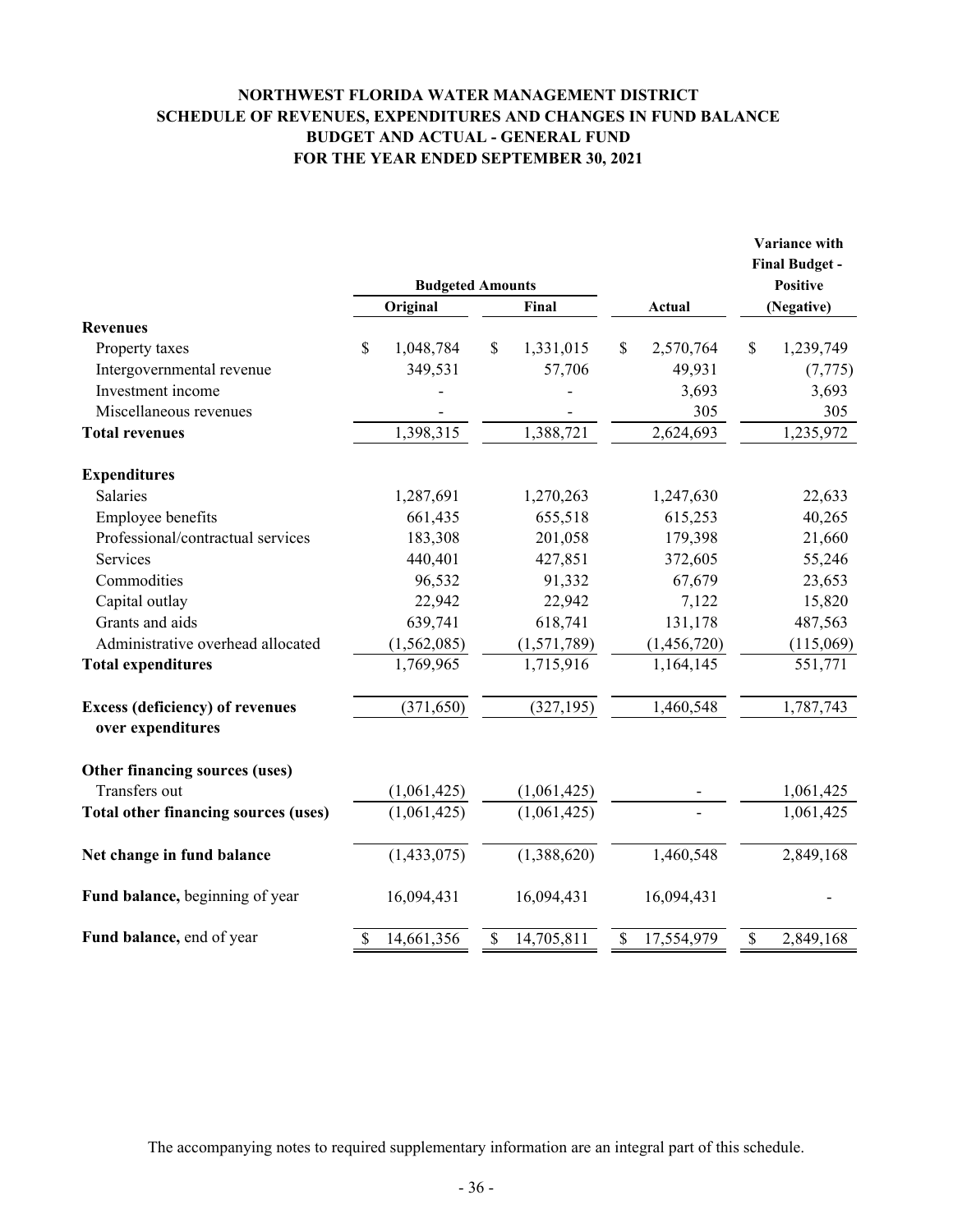# **NORTHWEST FLORIDA WATER MANAGEMENT DISTRICT SCHEDULE OF REVENUES, EXPENDITURES AND CHANGES IN FUND BALANCE BUDGET AND ACTUAL - PROJECTS FUND FOR THE YEAR ENDED SEPTEMBER 30, 2021**

|                                                                     | <b>Budgeted Amounts</b> |               |               | Variance with<br><b>Final Budget -</b><br><b>Positive</b> |
|---------------------------------------------------------------------|-------------------------|---------------|---------------|-----------------------------------------------------------|
|                                                                     | Original                | Final         | <b>Actual</b> | (Negative)                                                |
| <b>Revenues</b>                                                     |                         |               |               |                                                           |
| Property taxes                                                      | 560,560<br>S            | \$<br>541,560 | 188,743<br>\$ | (352, 817)<br>\$                                          |
| Intergovernmental revenue                                           | 55,784,842              | 55,924,060    | 8,679,413     | (47, 244, 647)                                            |
| Federal grants                                                      | 2,495,491               | 3,455,245     | 1,326,645     | (2,128,600)                                               |
| Investment income                                                   |                         |               | 5,357         | 5,357                                                     |
| Miscellaneous revenues                                              |                         |               | 183           | 183                                                       |
| <b>Total revenues</b>                                               | 58,840,893              | 59,920,865    | 10,200,341    | (49, 720, 524)                                            |
| <b>Expenditures</b>                                                 |                         |               |               |                                                           |
| Salaries                                                            | 1,764,429               | 1,814,656     | 1,695,025     | 119,631                                                   |
| Employee benefits                                                   | 685,942                 | 688,855       | 639,454       | 49,401                                                    |
| Professional/contractual services                                   | 8,273,572               | 9,171,032     | 3,349,823     | 5,821,209                                                 |
| Services                                                            | 298,714                 | 299,392       | 157,275       | 142,117                                                   |
| Commodities                                                         | 325,096                 | 325,096       | 183,524       | 141,572                                                   |
| Capital outlay                                                      | 105,970                 | 135,970       | 106,351       | 29,619                                                    |
| Grants and aids                                                     | 48,352,043              | 48,445,018    | 3,058,886     | 45,386,132                                                |
| Administrative overhead allocated                                   | 529,729                 | 535,448       | 508,102       | 27,346                                                    |
| <b>Total expenditures</b>                                           | 60,335,495              | 61,415,467    | 9,698,440     | 51,717,027                                                |
| <b>Excess (deficiency) of revenues</b><br>over (under) expenditures | (1,494,602)             | (1,494,602)   | 501,901       | 1,996,503                                                 |
| Other financing sources (uses)                                      |                         |               |               |                                                           |
| Transfers in                                                        | 1,061,425               | 1,061,425     |               | (1,061,425)                                               |
| <b>Total other financing sources (uses)</b>                         | 1,061,425               | 1,061,425     |               | (1,061,425)                                               |
| Net change in fund balance                                          | (433, 177)              | (433, 177)    | 501,901       | 935,078                                                   |
| Fund balance, beginning of year                                     | 3,436,226               | 3,436,226     | 3,436,226     |                                                           |
| Fund balance, end of year                                           | \$3,003,049             | \$3,003,049   | \$3,938,127   | \$<br>935,078                                             |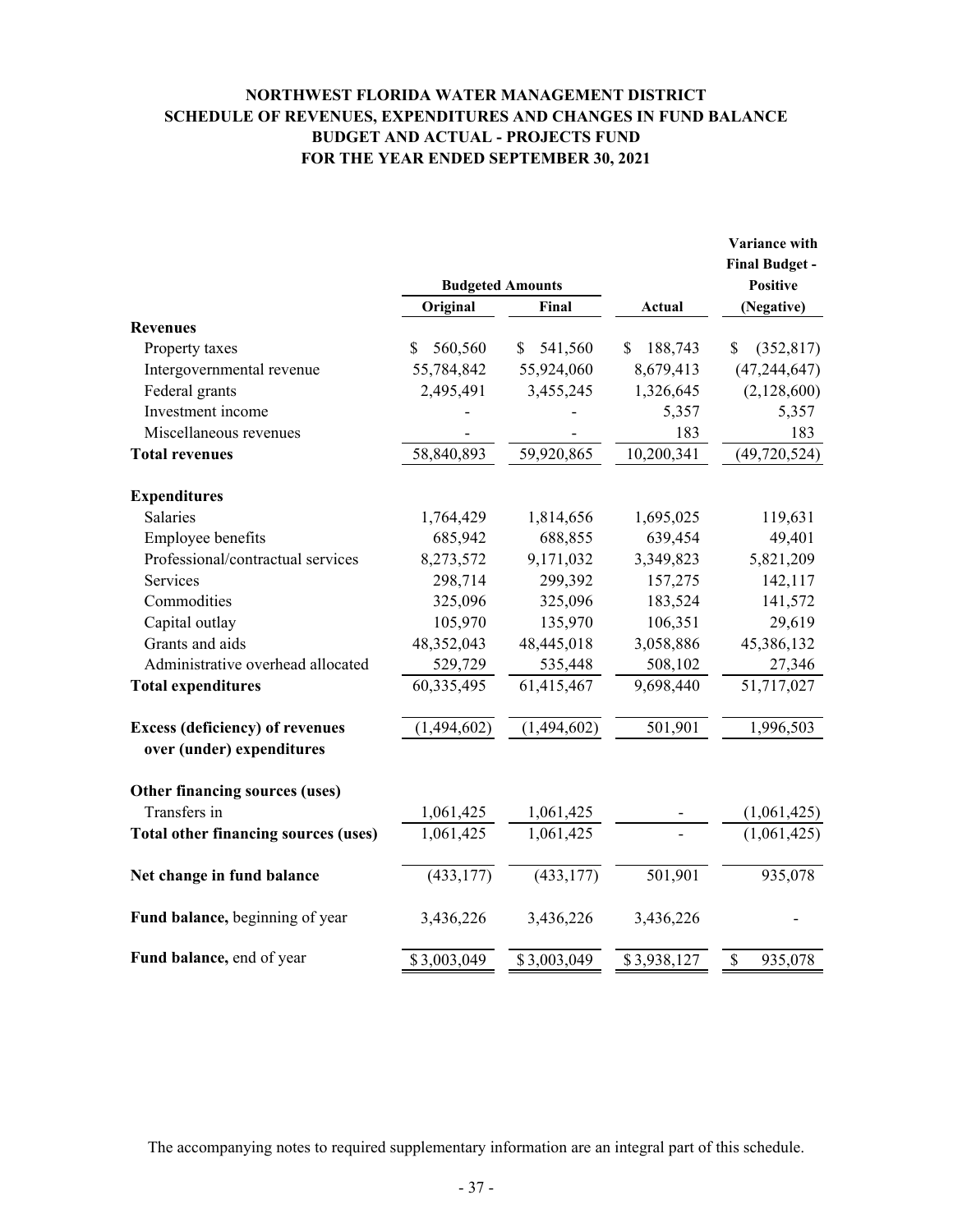# **NORTHWEST FLORIDA WATER MANAGEMENT DISTRICT SCHEDULE OF REVENUES, EXPENDITURES AND CHANGES IN FUND BALANCE BUDGET AND ACTUAL - LAND MANAGEMENT FUND FOR THE YEAR ENDED SEPTEMBER 30, 2021**

|                                             |                 |                         |                 | Variance with<br><b>Final Budget -</b> |
|---------------------------------------------|-----------------|-------------------------|-----------------|----------------------------------------|
|                                             |                 | <b>Budgeted Amounts</b> |                 | <b>Positive</b>                        |
|                                             | Original        | Final                   | Actual          | (Negative)                             |
| <b>Revenues</b>                             |                 |                         |                 |                                        |
| Timber sales                                | \$              | \$                      | 1,044,751<br>\$ | 1,044,751<br>\$                        |
| Intergovernmental revenue                   | 5,616,598       | 5,637,303               | 5,312,393       | (324, 910)                             |
| Federal grants                              | 760,382         | 1,009,382               | 300,102         | (709, 280)                             |
| Investment income                           | 37,820          | 37,820                  | 8,005           | (29, 815)                              |
| Miscellaneous revenues                      | 34,190          | 141,290                 | 151,569         | 10,279                                 |
| <b>Total revenues</b>                       | 6,448,990       | 6,825,795               | 6,816,820       | (8,975)                                |
| <b>Expenditures</b>                         |                 |                         |                 |                                        |
| Salaries                                    | 907,175         | 935,814                 | 930,363         | 5,451                                  |
| Employee benefits                           | 451,891         | 453,746                 | 437,684         | 16,062                                 |
| Professional/contractual services           | 4,105,393       | 4,888,696               | 3,639,777       | 1,248,919                              |
| Services                                    | 726,022         | 723,022                 | 459,590         | 263,432                                |
| Commodities                                 | 445,843         | 460,840                 | 377,560         | 83,280                                 |
| Capital outlay                              | 434,140         | 205,640                 | 166,104         | 39,536                                 |
| Administrative overhead allocated           | 293,805         | 294,939                 | 297,613         | (2,674)                                |
| <b>Total expenditures</b>                   | 7,364,269       | 7,962,697               | 6,308,691       | 1,654,006                              |
| <b>Excess (deficiency) of revenues</b>      | (915, 279)      | (1, 136, 902)           | 508,129         | 1,645,031                              |
| over (under) expenditures                   |                 |                         |                 |                                        |
| Other financing sources (uses)              |                 |                         |                 |                                        |
| Transfers out                               | (175,000)       | (175,000)               | (67, 361)       | 107,639                                |
| <b>Total other financing sources (uses)</b> | (175,000)       | (175,000)               | (67, 361)       | 107,639                                |
| Net change in fund balance                  | (1,090,279)     | (1,311,902)             | 440,768         | 1,752,670                              |
| Fund balance, beginning of year             | 4,364,251       | 4,364,251               | 4,364,251       |                                        |
| Fund balance, end of year                   | 3,273,972<br>\$ | 3,052,349<br>S          | 4,805,019<br>\$ | 1,752,670<br>\$                        |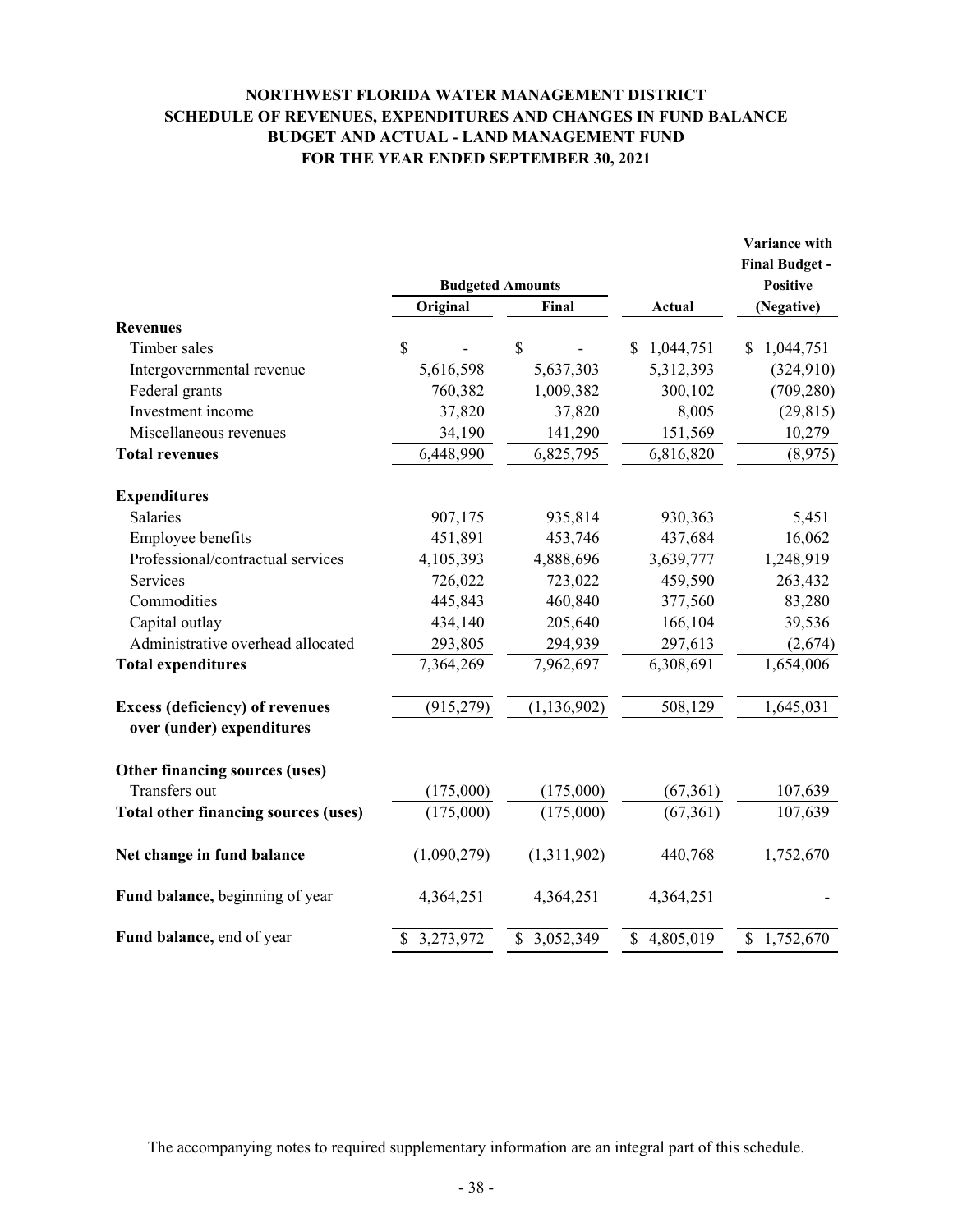### **NORTHWEST FLORIDA WATER MANAGEMENT DISTRICT SCHEDULE OF REVENUES, EXPENDITURES AND CHANGES IN FUND BALANCE BUDGET AND ACTUAL - REGULATION FUND FOR THE YEAR ENDED SEPTEMBER 30, 2021**

|                                                             | <b>Budgeted Amounts</b> |                 |                 |    | Variance with<br><b>Final Budget -</b><br><b>Positive</b> |
|-------------------------------------------------------------|-------------------------|-----------------|-----------------|----|-----------------------------------------------------------|
|                                                             | Original                | Final           | <b>Actual</b>   |    | (Negative)                                                |
| <b>Revenues</b>                                             |                         |                 |                 |    |                                                           |
| Property taxes                                              | \$<br>1,978,555         | \$<br>1,675,324 | \$<br>828,746   | \$ | (846, 578)                                                |
| Permits and licenses                                        | 437,500                 | 437,500         | 730,680         |    | 293,180                                                   |
| Intergovernmental revenue                                   | 1,930,080               | 2,324,292       | 2,851,027       |    | 526,735                                                   |
| Investment income                                           | 45,000                  | 45,000          | 5,198           |    | (39, 802)                                                 |
| Miscellaneous revenues                                      |                         |                 | 40,928          |    | 40,928                                                    |
| <b>Total revenues</b>                                       | 4,391,135               | 4,482,116       | 4,456,579       |    | (25, 537)                                                 |
| <b>Expenditures</b>                                         |                         |                 |                 |    |                                                           |
| <b>Salaries</b>                                             | 2,061,759               | 2,008,485       | 1,849,767       |    | 158,718                                                   |
| Employee benefits                                           | 998,624                 | 993,280         | 840,321         |    | 152,959                                                   |
| Professional/contractual services                           | 144,595                 | 143,795         | 99,088          |    | 44,707                                                    |
| Services                                                    | 522,560                 | 662,560         | 532,335         |    | 130,225                                                   |
| Commodities                                                 | 117,548                 | 118,348         | 91,725          |    | 26,623                                                    |
| Capital outlay                                              | 35,300                  | 35,300          | 12,618          |    | 22,682                                                    |
| Administrative overhead allocated                           | 661,595                 | 664,149         | 587,210         |    | 76,939                                                    |
| <b>Total expenditures</b>                                   | 4,541,981               | 4,625,917       | 4,013,064       |    | 612,853                                                   |
| <b>Excess (deficiency) of revenues</b><br>over expenditures | (150, 846)              | (143, 801)      | 443,515         |    | 587,316                                                   |
| Net change in fund balance                                  | (150, 846)              | (143, 801)      | 443,515         |    | 587,316                                                   |
| Fund balance, beginning of year                             | 3,474,678               | 3,474,678       | 3,474,678       |    |                                                           |
| Fund balance, end of year                                   | \$<br>3,323,832         | \$<br>3,330,877 | \$<br>3,918,193 | \$ | 587,316                                                   |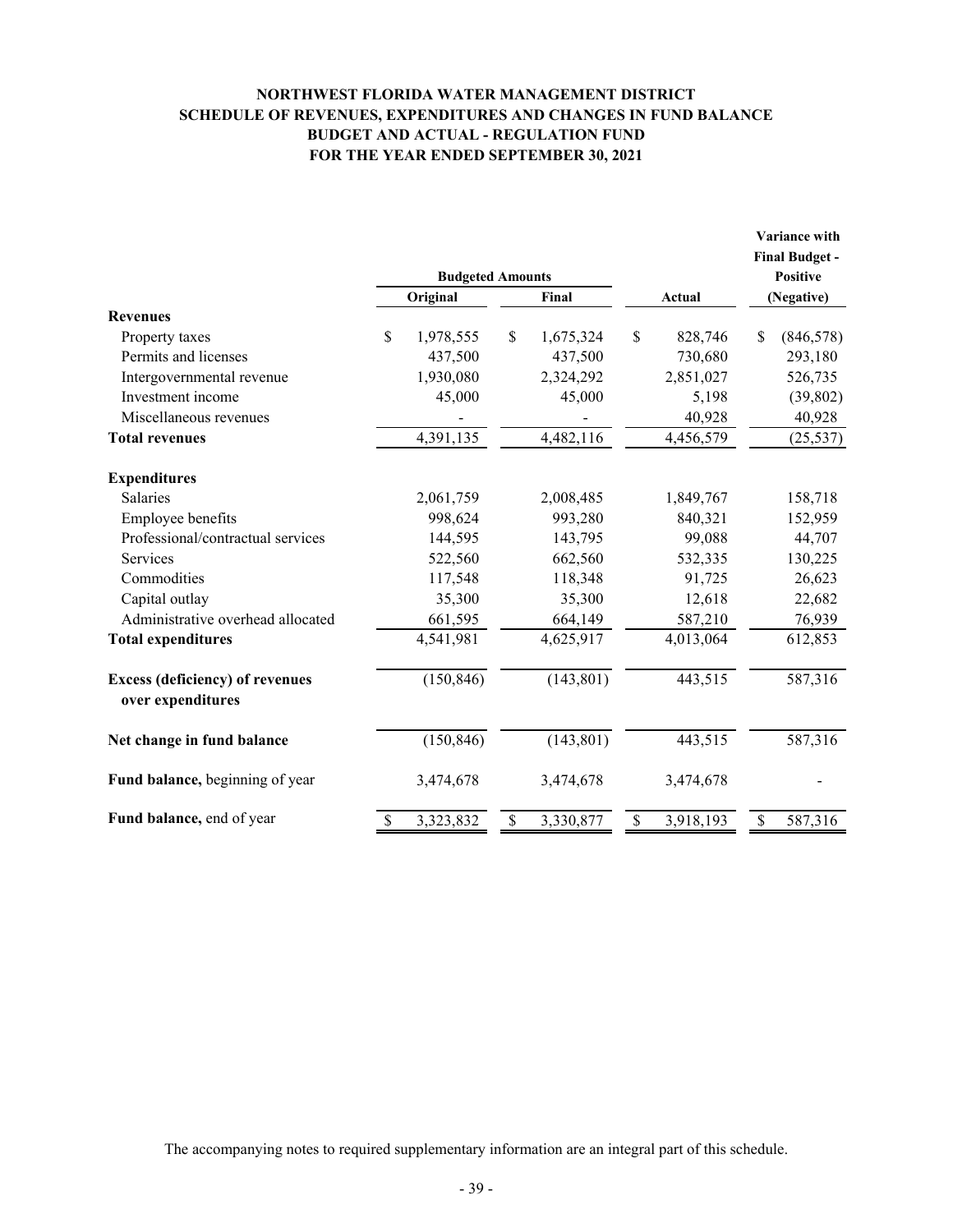### **NORTHWEST FLORIDA WATER MANAGEMENT DISTRICT SCHEDULE OF REVENUES, EXPENDITURES AND CHANGES IN FUND BALANCE BUDGET AND ACTUAL - MITIGATION FUND FOR THE YEAR ENDED SEPTEMBER 30, 2021**

|                                                             |                         |                 |                 | Variance with<br><b>Final Budget -</b> |
|-------------------------------------------------------------|-------------------------|-----------------|-----------------|----------------------------------------|
|                                                             | <b>Budgeted Amounts</b> |                 |                 | <b>Positive</b>                        |
|                                                             | Original                | Final           | Actual          | (Negative)                             |
| <b>Revenues</b>                                             |                         |                 |                 |                                        |
| Intergovernmental revenue                                   | \$<br>1,093,158         | \$<br>1,091,489 | \$<br>678,577   | \$<br>(412, 912)                       |
| Investment income                                           | 300,000                 | 300,000         | 24,799          | (275,201)                              |
| <b>Total revenues</b>                                       | 1,393,158               | 1,391,489       | 703,376         | (688, 113)                             |
| <b>Expenditures</b>                                         |                         |                 |                 |                                        |
| Salaries                                                    | 209,181                 | 207,749         | 175,590         | 32,159                                 |
| Employee benefits                                           | 89,118                  | 88,632          | 72,196          | 16,436                                 |
| Professional/contractual services                           | 976,435                 | 976,435         | 360,516         | 615,919                                |
| Services                                                    | 31,006                  | 31,006          | 11,504          | 19,502                                 |
| Commodities                                                 | 20,286                  | 20,286          | 3,666           | 16,620                                 |
| Capital outlay                                              | 2,646                   | 2,646           | 1,243           | 1,403                                  |
| Administrative overhead allocated                           | 64,486                  | 64,735          | 53,862          | 10,873                                 |
| <b>Total expenditures</b>                                   | 1,393,158               | 1,391,489       | 678,577         | 712,912                                |
| <b>Excess (deficiency) of revenues</b><br>over expenditures |                         |                 | 24,799          | 24,799                                 |
| Net change in fund balance                                  |                         |                 | 24,799          | 24,799                                 |
| Fund balance, beginning of year                             | 2,616,230               | 2,616,230       | 2,616,230       |                                        |
| Fund balance, end of year                                   | \$<br>2,616,230         | \$<br>2,616,230 | \$<br>2,641,029 | \$<br>24,799                           |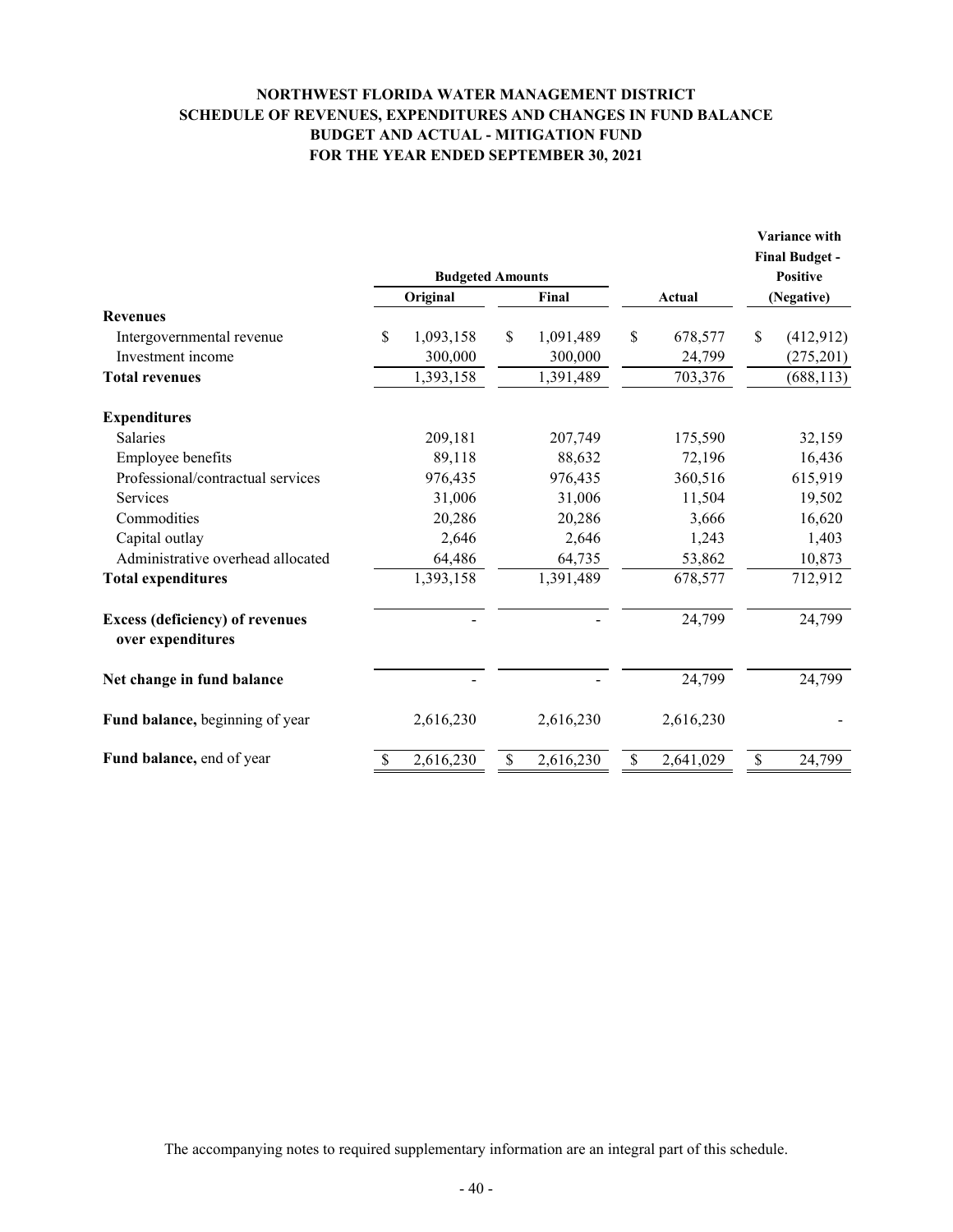#### **NORTHWEST FLORIDA WATER MANAGEMENT DISTRICT NOTES TO SCHEDULES OF REVENUES, EXPENDITURES, AND CHANGES IN FUND BALANCE - BUDGET AND ACTUAL SEPTEMBER 30, 2021**

#### **Notes to Budgetary Comparison Schedules:**

Annual budgets are adopted on a basis consistent with accounting principles generally accepted in the United States of America for all governmental funds. All annual appropriations lapse at fiscal year-end.

The Board generally follows these procedures in establishing the budgetary data reflected in the financial statements:

In accordance with Florida Statutes, as amended July 1, 2012, prior to January 15 of each year, Water Management Districts must submit a Preliminary budget for the next fiscal year for legislative review. The preliminary budget will be used as the basis for developing the tentative budget. The tentative budget must be submitted to the District's Governing Board prior to July 15 and to the Executive Office of the Governor (EOG) and Legislature no later than August 1. The tentative budget proposes the operating budget for the fiscal year commencing the following October 1. The budget includes the proposed expenditures and the means of financing them for the upcoming year, along with the estimates for the current year and actual data for the prior year.

The budget is prepared at the Program and Activity level per the requirements of Section 373.536, Florida Statutes and presented to the Board by fund and budget category as required by Chapters 373 and 189, Florida Statutes.

- Public hearings are conducted to allow for taxpayer comment.
- Prior to September 30, the budget is legally enacted through adoption of a resolution by the District's Governing Board in a public hearing.
- The Director of Administration is required by the District to present a monthly financial report and schedule of disbursements to the Board.
- Revisions that alter the total expenditures of any fund or increase an activity by a cumulative amount in excess of \$1,000,000 must be approved by the Executive Office of the Governor and noticed to the Legislative Budget Commission prior to noticing the budget amendment for a District's Governing Board meeting. Budget amendments must be approved under the requirement of Chapter 373 and 189, Florida Statutes.
- Formal budgetary integration is employed as a management control device during the year.
- Budgets for the governmental fund types are presented on a basis consistent with accounting principles generally accepted in the United States of America.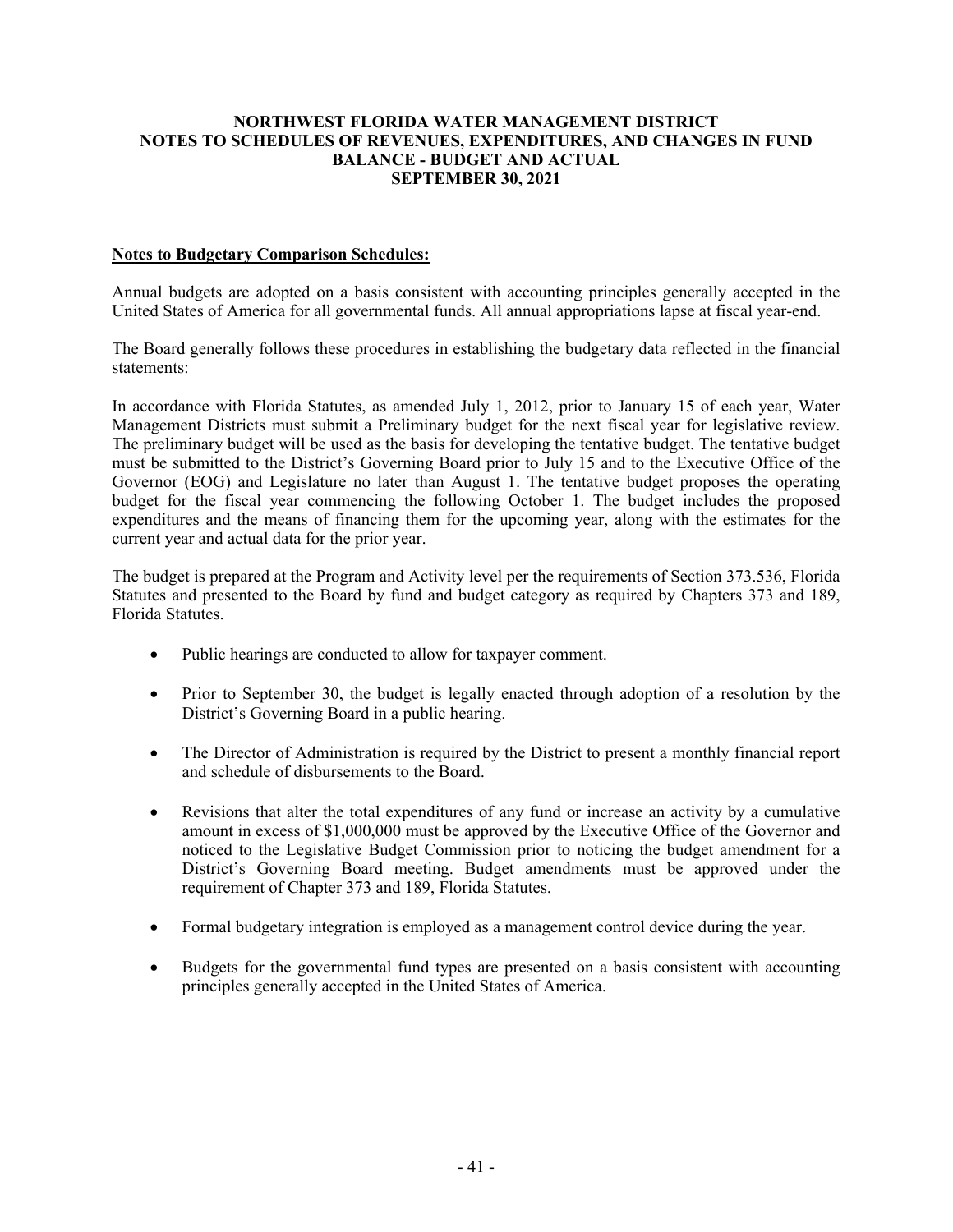#### **NORTHWEST FLORIDA WATER MANAGEMENT DISTRICT SCHEDULE OF PROPORTIONATE SHARE OF NET PENSION LIABILITY LAST 10 FISCAL YEARS (UNAUDITED)**

|                                                                                        | As of the Plan Year Ended June 30, |              |              |                 |              |                 |              |  |  |
|----------------------------------------------------------------------------------------|------------------------------------|--------------|--------------|-----------------|--------------|-----------------|--------------|--|--|
|                                                                                        | 2021                               | 2020         | 2019         | 2018            | 2017         | 2016            | 2015         |  |  |
| <b>Florida Retirement System (FRS)</b>                                                 |                                    |              |              |                 |              |                 |              |  |  |
| Proportion of the net pension liability                                                | 0.014392154%                       | 0.013232255% | 0.013963889% | 0.014350464%    | 0.014547660% | 0.016537167%    | 0.018788173% |  |  |
| Proportionate share of the net pension liability                                       | 1,087,164                          | 5,735,054    | 4,808,969    | 4,322,434<br>N. | 4,303,100    | 4,175,648<br>S. | 2,426,745    |  |  |
| Covered payroll                                                                        | 5,516,744                          | 5,367,770    | 5,356,024    | 5,325,095       | 5,279,199    | 5,628,494       | 5,371,658    |  |  |
| Proportionate share of the net pension liability as a percentage of covered<br>payroll | 19.71%                             | 106.84%      | 89.79%       | 81.17%          | 81.51%       | 74.19%          | 45.18%       |  |  |
| Plan fiduciary net position as a percentage of the total pension liability             | 96.40%                             | 78.85%       | 82.61%       | 84.26%          | 83.89%       | 84.88%          | 92.00%       |  |  |
| <b>Health Insurance Subsidy Program (HIS)</b>                                          |                                    |              |              |                 |              |                 |              |  |  |
| Proportion of the net pension liability                                                | 0.015579759%                       | 0.015462820% | 0.016011499% | 0.016300234%    | 0.016710517% | 0.017533971%    | 0.017752284% |  |  |
| Proportionate share of the net pension liability                                       | 1,911,092                          | 1,887,985    | 1,791,527    | 1,725,235<br>S. | .786,766     | 2,043,512       | 1,810,454    |  |  |
| Covered payroll                                                                        | 5,516,744                          | 5,367,770    | 5,356,024    | 5,325,095       | 5,279,199    | 5,628,494       | 5,371,658    |  |  |
| Proportionate share of the net pension liability as a percentage of covered<br>payroll | 34.64%                             | 35.17%       | 33.45%       | 32.40%          | 33.85%       | 36.31%          | 33.70%       |  |  |
| Plan fiduciary net position as a percentage of the total pension liability             | 3.56%                              | 3.00%        | 2.63%        | 2.15%           | 1.64%        | $0.97\%$        | 0.50%        |  |  |

Note 1: GASB 68 requires information for 10 years. However, until a full 10-year trend is compiled, the District will present information for only those years for which information is available.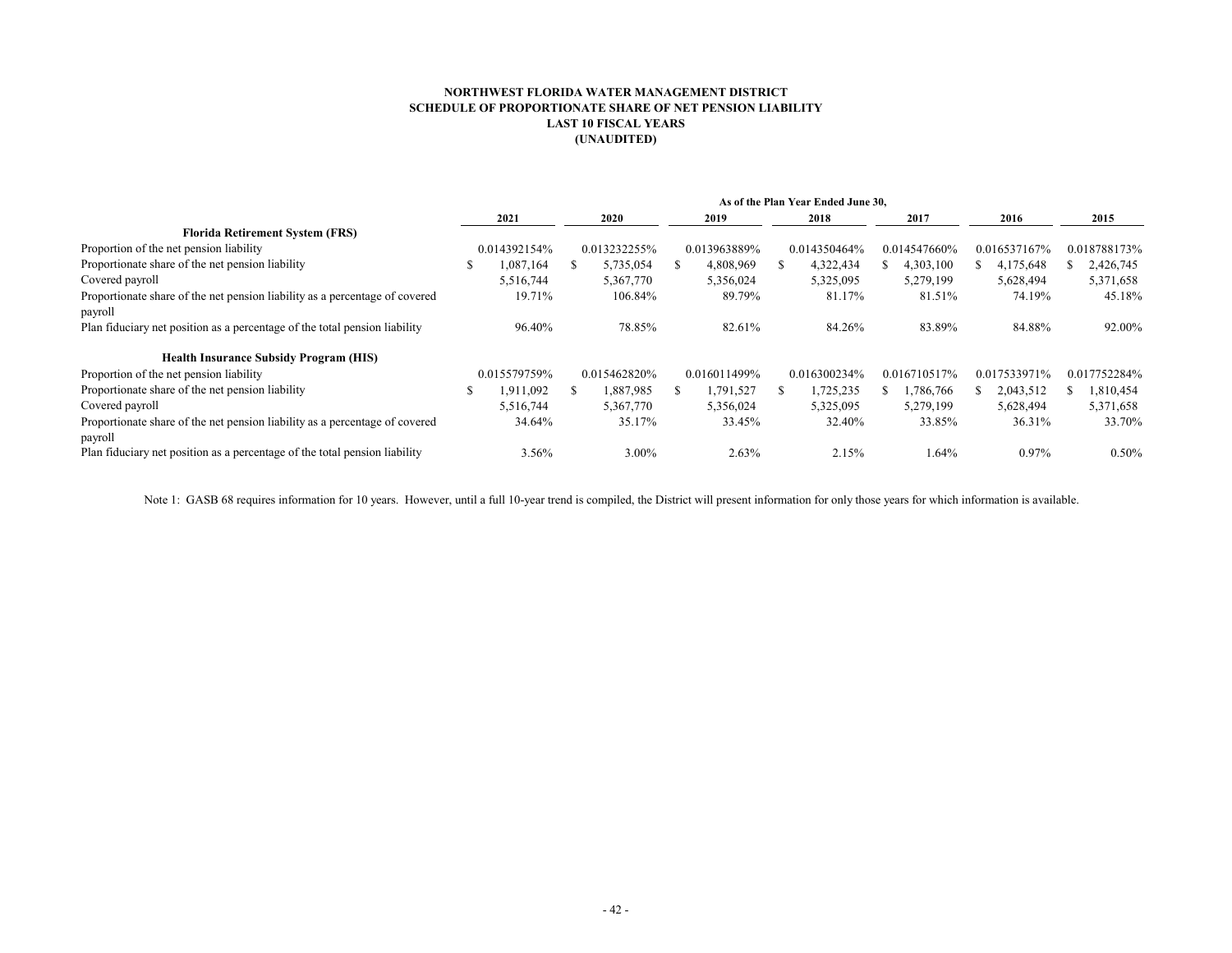#### **NORTHWEST FLORIDA WATER MANAGEMENT DISTRICT SCHEDULE OF CONTRIBUTIONS LAST 10 FISCAL YEARS (UNAUDITED)**

|                                                                      | As of the Plan Year Ended June 30 |             |    |             |  |             |    |             |     |             |     |            |    |             |
|----------------------------------------------------------------------|-----------------------------------|-------------|----|-------------|--|-------------|----|-------------|-----|-------------|-----|------------|----|-------------|
|                                                                      |                                   | 2021        |    | 2020        |  | 2019        |    | 2018        |     | 2017        |     | 2016       |    | 2015        |
| <b>Florida Retirement System (FRS)</b>                               |                                   |             |    |             |  |             |    |             |     |             |     |            |    |             |
| Contractually required contribution                                  |                                   | 575,032     | ъ  | 439,649     |  | 432,981     |    | 408,977     | S   | 370,750     | S.  | 426,894    | S. | 444,312     |
| Contributions in relation to the contractually required contribution |                                   | (575, 032)  |    | (439, 649)  |  | (432,981)   |    | (408, 977)  |     | (370, 750)  |     | (426, 894) |    | (444, 312)  |
| Contribution deficiency (excess)                                     |                                   |             |    |             |  |             |    |             |     |             |     |            |    |             |
| Covered payroll                                                      |                                   | \$5,516,744 |    | \$5,367,770 |  | \$5,356,024 | S. | 5,325,095   |     | \$5,279,199 | S.  | 5,628,494  |    | \$5,371,658 |
| Contributions as a percentage of covered payroll                     |                                   | 10.42%      |    | 8.19%       |  | 8.08%       |    | 7.68%       |     | 7.02%       |     | 7.58%      |    | 8.27%       |
| <b>Health Insurance Subsidy Program (HIS)</b>                        |                                   |             |    |             |  |             |    |             |     |             |     |            |    |             |
| Contractually required contribution                                  | \$                                | 92,867      | \$ | 89,105      |  | 88,910      |    | 88,397      | \$. | 87,653      | \$. | 93,433     |    | 72,751      |
| Contributions in relation to the contractually required contribution |                                   | (92, 867)   |    | (89,105)    |  | (88,910)    |    | (88, 397)   |     | (87, 653)   |     | (93, 433)  |    | (72, 751)   |
| Contribution deficiency (excess)                                     |                                   |             |    |             |  |             |    |             |     |             |     |            |    |             |
| Covered payroll                                                      |                                   | \$5,516,744 |    | \$5,367,770 |  | \$5,356,024 |    | \$5,325,095 |     | \$5,279,199 | S.  | 5,628,494  |    | \$5,371,658 |
| Contributions as a percentage of covered payroll                     |                                   | 1.68%       |    | 1.66%       |  | 1.66%       |    | $.66\%$     |     | 1.66%       |     | 1.66%      |    | 1.35%       |

Note 1: GASB 68 requires information for 10 years. However, until a full 10-year trend is compiled, the District will present information for only those years for which information is available.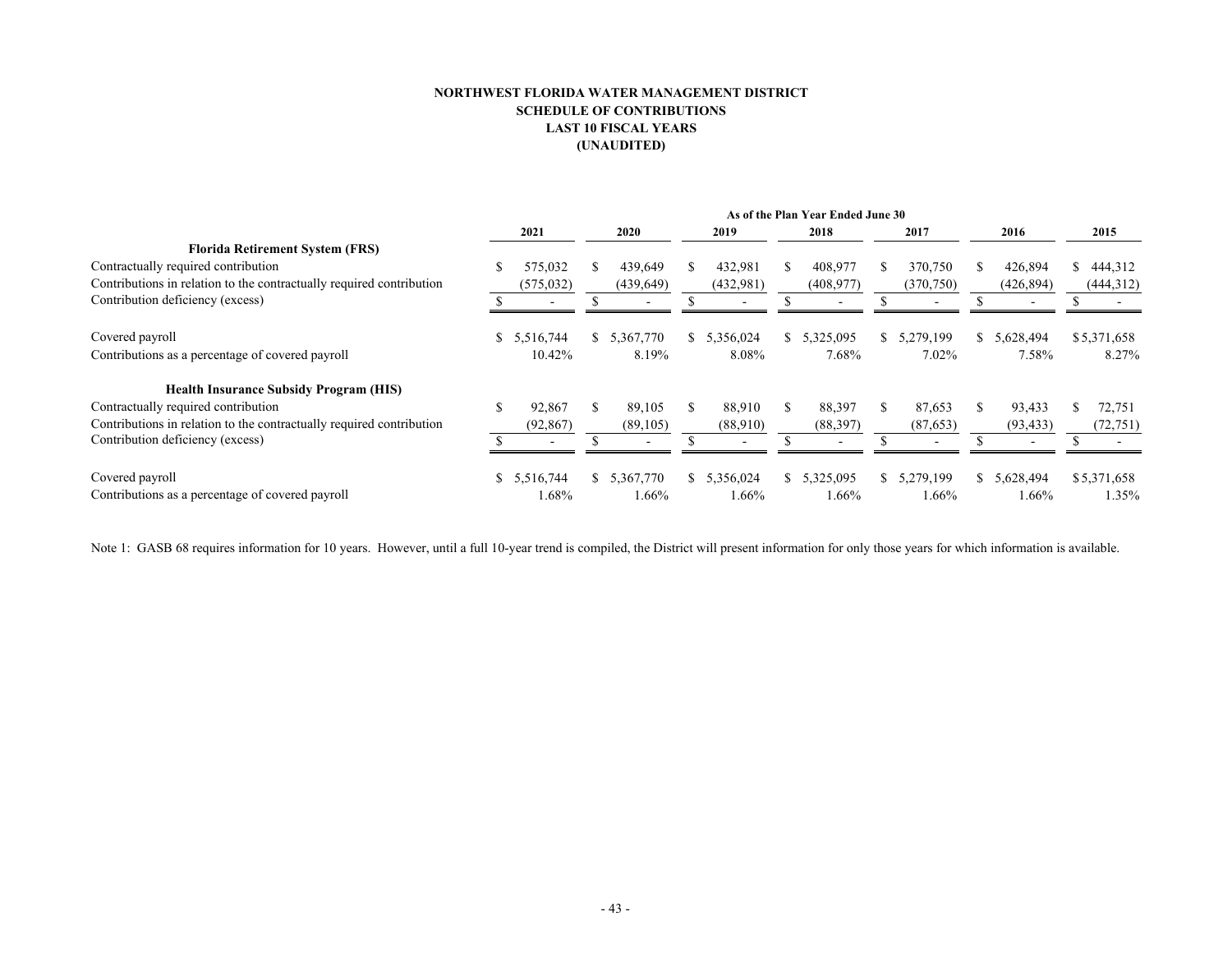# **NORTHWEST FLORIDA WATER MANAGEMENT DISTRICT SCHEDULE OF CHANGES IN TOTAL OPEB LIABILITY AND RELATED RATIOS LAST 10 FISCAL YEARS (UNAUDITED)**

|                                           | 2021        | 2020          | 2019          | 2018         |
|-------------------------------------------|-------------|---------------|---------------|--------------|
| <b>Total OPEB Liability</b>               |             |               |               |              |
| Service cost                              | 156,919     | 142,307<br>S. | 140,539<br>S. | \$<br>93,471 |
| Interest                                  | 52,165      | 88,874        | 84,738        | 57,559       |
| Experience (gains)/losses                 |             | (597, 625)    |               | (137,900)    |
| Changes of assumptions                    | (169,092)   | 354,659       | 41,998        | 455,324      |
| Benefit payments - implicit rate subsidy  | (95,392)    | (114, 472)    | (106, 218)    | (71, 493)    |
| Net change in total OPEB liability        | (55,400)    | (126, 257)    | 161,057       | 396,961      |
| Total OPEB liability - beginning of year  | 2,328,419   | 2,454,676     | 2,293,619     | 1,896,658    |
| <b>Total OPEB liability - end of year</b> | \$2,273,019 | \$2,328,419   | \$2,454,676   | \$2,293,619  |

#### Notes to Schedule:

#### *Valuation date:* 9/30/2020

Changes of assumptions and other changes reflect the effects of changes in the discount rate each period. The following are the

| 2018 | $3.64\%$ |
|------|----------|
| 2019 | 3.58%    |
| 2020 | 2.14%    |
| 2021 | 2.43%    |

Mortality improvement scale updated from MP-2018 to MP-2020

*Benefit Payments.* The Plan sponsor did not provide actual net benefits paid by the Plan for each fiscal year shown above. Expected net benefits payments produced by the valuation model for the same periods are shown in the table above.

\*10 years of data will be presented as it becomes available.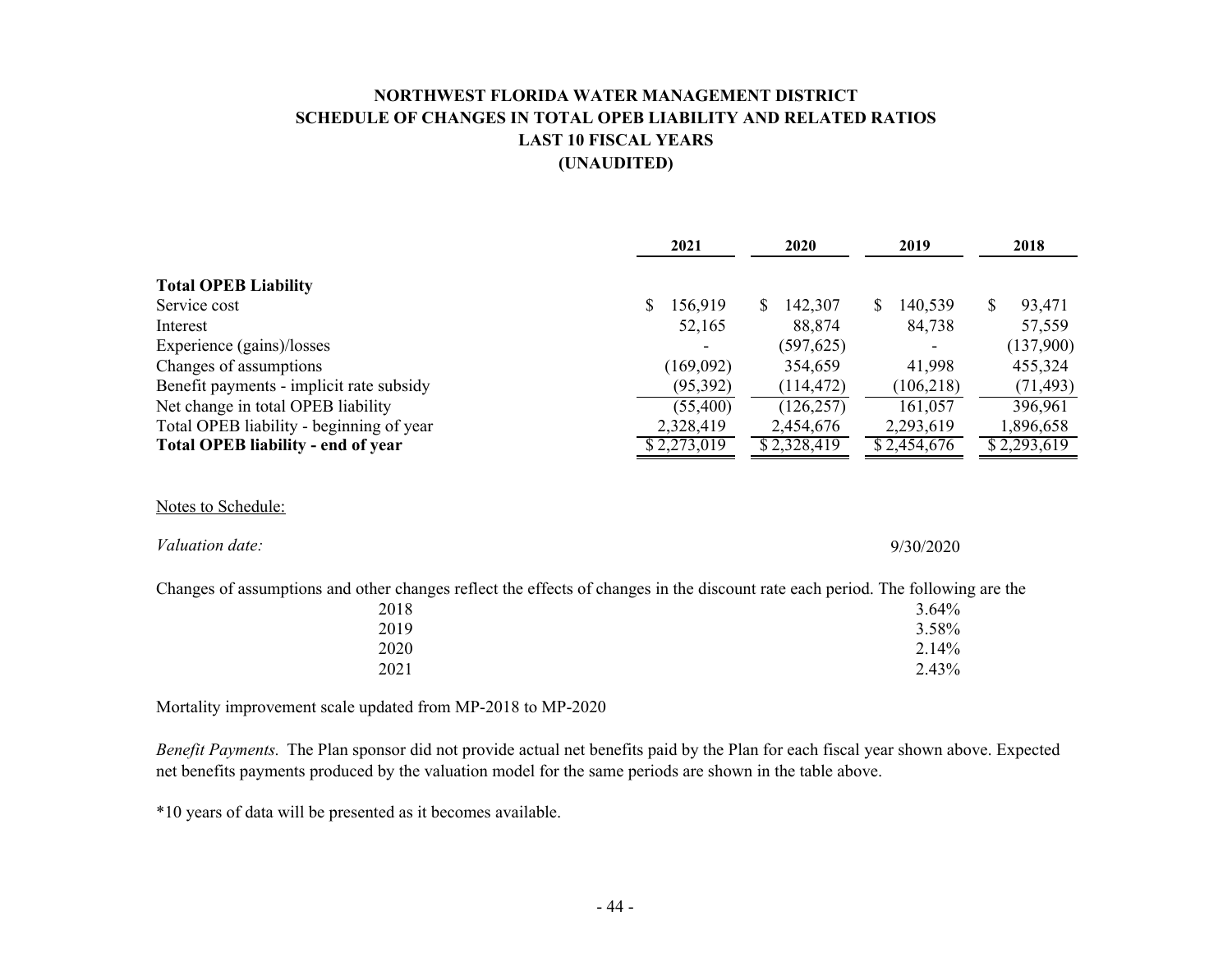# **OTHER REPORTS AND SCHEDULES**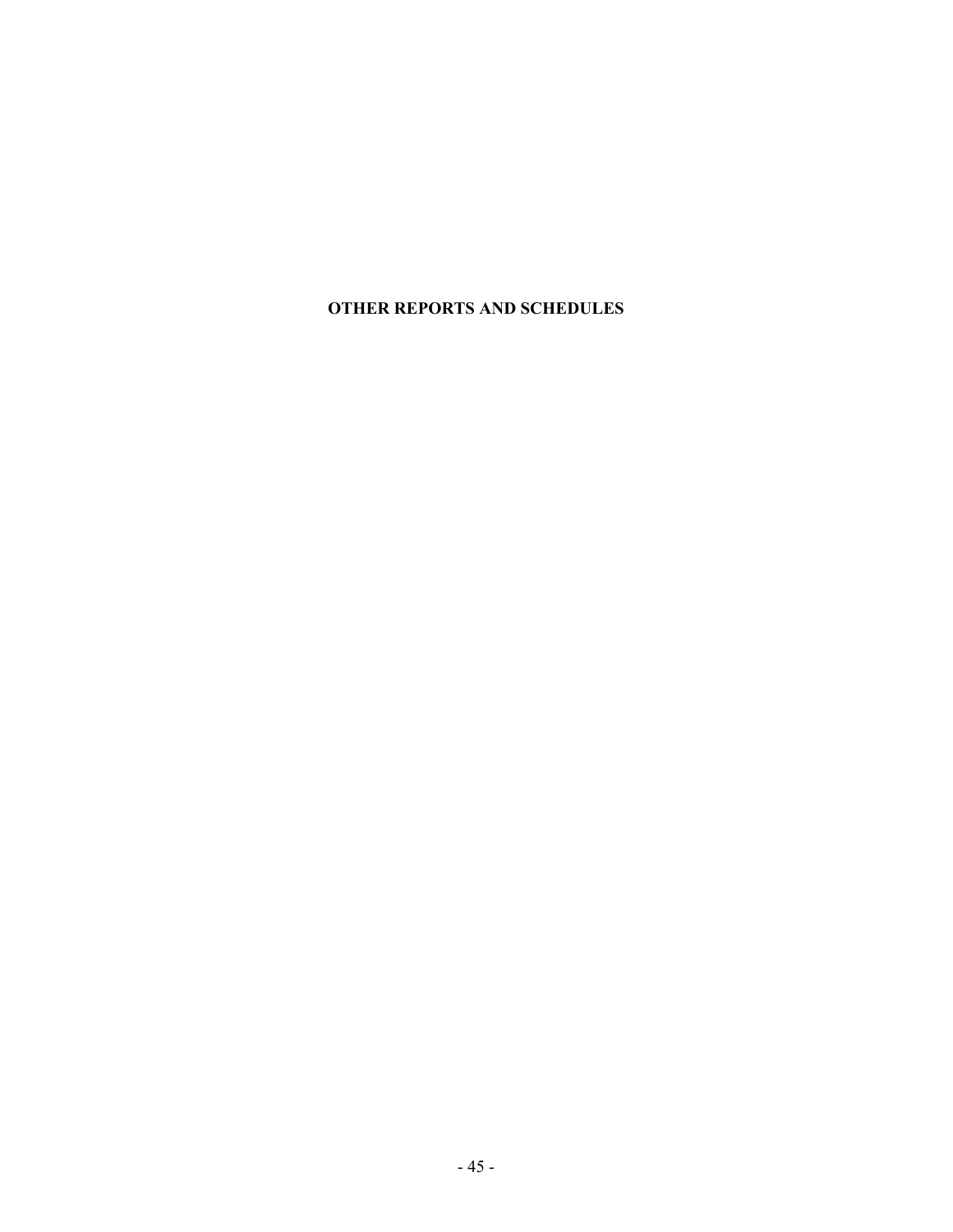# **NORTHWEST FLORIDA WATER MANAGEMENT DISTRICT SCHEDULE OF EXPENDITURES OF FEDERAL AWARDS AND STATE FINANCIAL ASSISTANCE FOR THE YEAR ENDED SEPTEMBER 30, 2021**

| <b>Federal Grantor/Pass Through Grantor/Program Title</b>                                                                    | Federal<br><b>Assistance</b><br>Listing<br>Number | Contract<br>Number                     | <b>Expenditures</b>    | <b>Amounts</b><br>Provided to<br><b>Subrecipients</b>         |
|------------------------------------------------------------------------------------------------------------------------------|---------------------------------------------------|----------------------------------------|------------------------|---------------------------------------------------------------|
| <b>FEDERAL AWARDS</b>                                                                                                        |                                                   |                                        |                        |                                                               |
| U.S. Forest Service, Fish and Wildlife Foundation                                                                            |                                                   |                                        |                        |                                                               |
| Passed through Florida Forest Service<br>Cooperative Forestry Alliance                                                       | 10.664                                            | 21-060                                 | 248,220<br>S           | \$                                                            |
| <b>U.S Department of Homeland Security</b>                                                                                   |                                                   |                                        |                        |                                                               |
| Direct:<br>Public Assistance - FEMA - Hurricane Sally                                                                        | 97.036                                            | Z2708                                  | 8,008                  |                                                               |
| Public Assistance - FEMA - Hurricane Michael                                                                                 | 97.036                                            | Z0889                                  | 43,874<br>51,882       |                                                               |
| Cooperating Technical Partners                                                                                               | 97.045                                            | EMA-2009-CA-5937                       | 6,824                  |                                                               |
| Cooperating Technical Partners<br>Cooperating Technical Partners                                                             | 97.045<br>97.045                                  | EMA-2010-CA-5085<br>EMA-2011-CA-5142   | 9,324<br>129,858       |                                                               |
| Cooperating Technical Partners                                                                                               | 97.045                                            | EMA-2012-CA-5261                       | 38,135                 |                                                               |
| Cooperating Technical Partners                                                                                               | 97.045                                            | EMA-2013-CA-5352                       | 9.633                  |                                                               |
| Cooperating Technical Partners                                                                                               | 97.045                                            | EMW-2014-CA-00047                      | 16,131                 |                                                               |
| <b>Cooperating Technical Partners</b><br>Cooperating Technical Partners                                                      | 97.045<br>97.045                                  | EMW-2015-CA-00043<br>EMA-2016-CA-00003 | 188,575<br>58,456      |                                                               |
| <b>Cooperating Technical Partners</b>                                                                                        | 97.045                                            | EMA-2017-CA-00003                      | 203,517                |                                                               |
| Cooperating Technical Partners                                                                                               | 97.045                                            | EMA-2018-CA-00016                      | 198,132                |                                                               |
| Cooperating Technical Partners<br><b>Cooperating Technical Partners</b>                                                      | 97.045<br>97.045                                  | EMA-2019-CA-00005<br>EMA-2020-CA-00005 | 127,829<br>340,231     |                                                               |
|                                                                                                                              |                                                   |                                        | 1,326,645              | L,                                                            |
| Total U.S Department of Homeland Security                                                                                    |                                                   |                                        | 1,378,527              |                                                               |
| <b>Total Federal Awards</b>                                                                                                  |                                                   |                                        | 1,626,747              | ÷,                                                            |
| <b>State Grantor/Pass Through Grantor/Program Title</b>                                                                      | <b>CSFA</b><br><b>Number</b>                      | Contract<br><b>Number</b>              | <b>Expenditures</b>    | <b>Amounts</b><br><b>Provided to</b><br><b>Sub-recipients</b> |
| <u>STATE FINANCIAL ASSISTANCE</u>                                                                                            |                                                   |                                        |                        |                                                               |
| <b>Florida Department of Environmental Protection</b>                                                                        |                                                   |                                        |                        |                                                               |
| Direct:<br>Water Management Districts - Land Acquisition and Improvement                                                     | 37.022                                            | <b>Res 648</b>                         | 60,765                 |                                                               |
| Water Management Districts - Land Acquisition and Improvement                                                                | 37.022                                            | WP011                                  | 322,965                | 322,965                                                       |
| Water Management Districts - Land Acquisition and Improvement                                                                | 37.022                                            | <b>Res 873</b>                         | 1,314,458              |                                                               |
| Water Management Districts - Land Acquisition and Improvement                                                                | 37.022                                            | <b>Res 873</b>                         | 1,610,000<br>3,308,188 | 322,965                                                       |
| Water Management District Permitting Assistance                                                                              | 37.030                                            | <b>Res 873</b>                         | 1,407,716              |                                                               |
| Water Management District Operations                                                                                         | 37.037                                            | <b>Res 873</b>                         | 3,360,000              |                                                               |
|                                                                                                                              |                                                   |                                        | 3,360,000              |                                                               |
| Statewide Surface Water Restorcation and Wastewater Projects                                                                 | 37.039                                            | <b>MN004</b>                           | 72,143                 |                                                               |
| Statewide Surface Water Restorcation and Wastewater Projects                                                                 | 37.039                                            | MN023                                  | 36.172                 |                                                               |
| Statewide Surface Water Restorcation and Wastewater Projects<br>Statewide Surface Water Restorcation and Wastewater Projects | 37.039<br>37.039                                  | <b>Res 649</b><br>AT003                | 18,199<br>541,515      | 18,199                                                        |
|                                                                                                                              |                                                   |                                        | 668,029                | 18,199                                                        |
| Florida Springs Grant Program - LATF                                                                                         | 37.052                                            | LP01106                                | 272,210                | ٠                                                             |
| Florida Springs Grant Program - LATF                                                                                         | 37.052                                            | LPO110B                                | 356,734                |                                                               |
| Florida Springs Grant Program - LATF<br>Florida Springs Grant Program - LATF                                                 | 37.052<br>37.052                                  | LP0110C<br>LP0110A                     | 236,100<br>534         | 236,100                                                       |
| Florida Springs Grant Program (LATF)                                                                                         | 37.052                                            | LP01101                                | 11,353                 |                                                               |
| Florida Springs Grant Program (LATF)                                                                                         | 37.052                                            | LPS0041                                | 384,439                |                                                               |
| Florida Springs Grant Program                                                                                                | 37.052                                            | LP0110L<br>LPS0031                     | 131,595                | 131,595                                                       |
| Florida Springs Grant Program                                                                                                | 37.052                                            |                                        | 107,340<br>1,500,305   | 107,340<br>475,035                                            |
| Early Restoration Deepwater Horizon Oil Spill                                                                                | 37.081                                            | DH009                                  | 68,744                 | 68,744                                                        |
| <b>Alternative Water Supply</b>                                                                                              | 37.100                                            | <b>WS001</b>                           | 1,377,901              | 1,377,901                                                     |
| Innovative Technologies                                                                                                      | 37.103                                            | <b>INV003</b>                          | 721,084                |                                                               |
| Water Quality Enhancement and Accountability                                                                                 | 37.105                                            | AT003                                  | 168,561                |                                                               |
| Water Management Districts Hurricane Recovery                                                                                | 37.109                                            | RE017                                  | 3,735,882              |                                                               |
| Total Florida Department of Environmental Protection                                                                         |                                                   |                                        | 16,316,410             | 2,262,844                                                     |
| <b>Total Expenditures of State Financial Assistance</b>                                                                      |                                                   |                                        | 16,316,410             | 2,262,844                                                     |
| <b>Total Federal Awards and State Financial Assistance</b>                                                                   |                                                   |                                        | 17,943,157             | 2,262,844<br>\$                                               |

See accompanying notes to schedule of expenditures of federal awards and state financial assistance.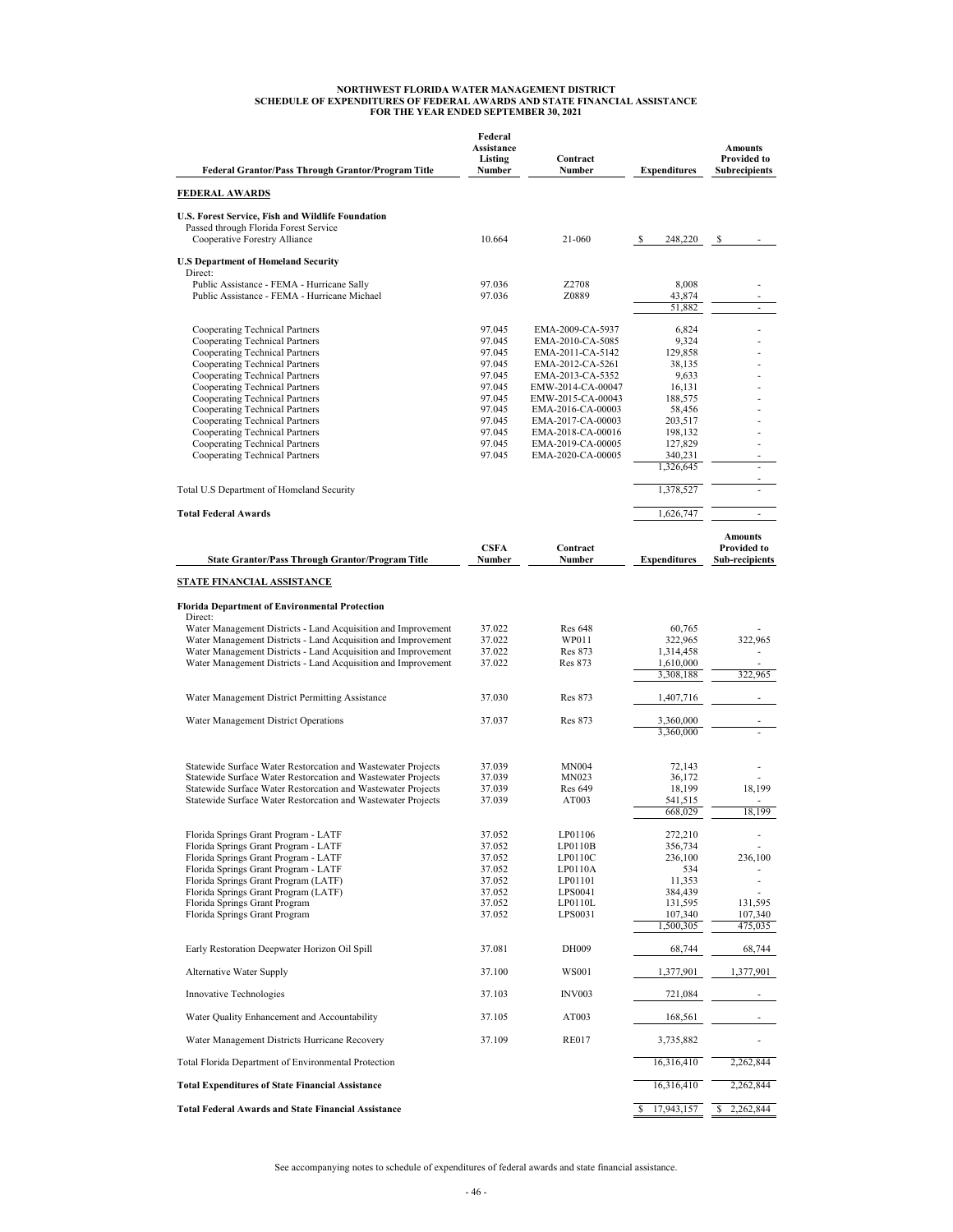#### **NORTHWEST FLORIDA WATER MANAGEMENT DISTRICT NOTES TO SCHEDULE OF EXPENDITURES OF FEDERAL AWARDS AND STATE FINANCIAL ASSISTANCE FOR THE YEAR ENDED SEPTEMBER 30, 2021**

### (1) **Basis of Presentation:**

The accompanying schedule of expenditures of federal awards and state financial assistance includes the federal and state award activity of Northwest Florida Water Management District and is presented on the accrual basis of accounting. The information in this schedule is presented in accordance with the requirements of Title 2 U.S. Code of Federal Regulations Part 200, *Uniform Administrative Requirements, Cost Principles, and Audit Requirements for Federal Awards* (Uniform Guidance) and Section 215.97, Florida Statutes, *Florida Single Audit Act*. Therefore, some amounts presented in this schedule may differ from amounts presented in, or used in the preparation of the financial statements.

Pass-through entity identifying numbers are presented where available.

#### (2) **De Minimis Indirect Cost Rate Election:**

The District did not elect to use the 10% de minimis indirect cost rate as covered in §200.414, Indirect (F&A) costs, of the Uniform Guidance.

#### (3) **Summary of Significant Accounting Policies:**

Expenditures reported on the schedule are reported on the accrual basis of accounting. Such expenditures are recognized following the cost principles contained in the Uniform Guidance, wherein certain types of expenditures are not allowed or are limited as to reimbursement.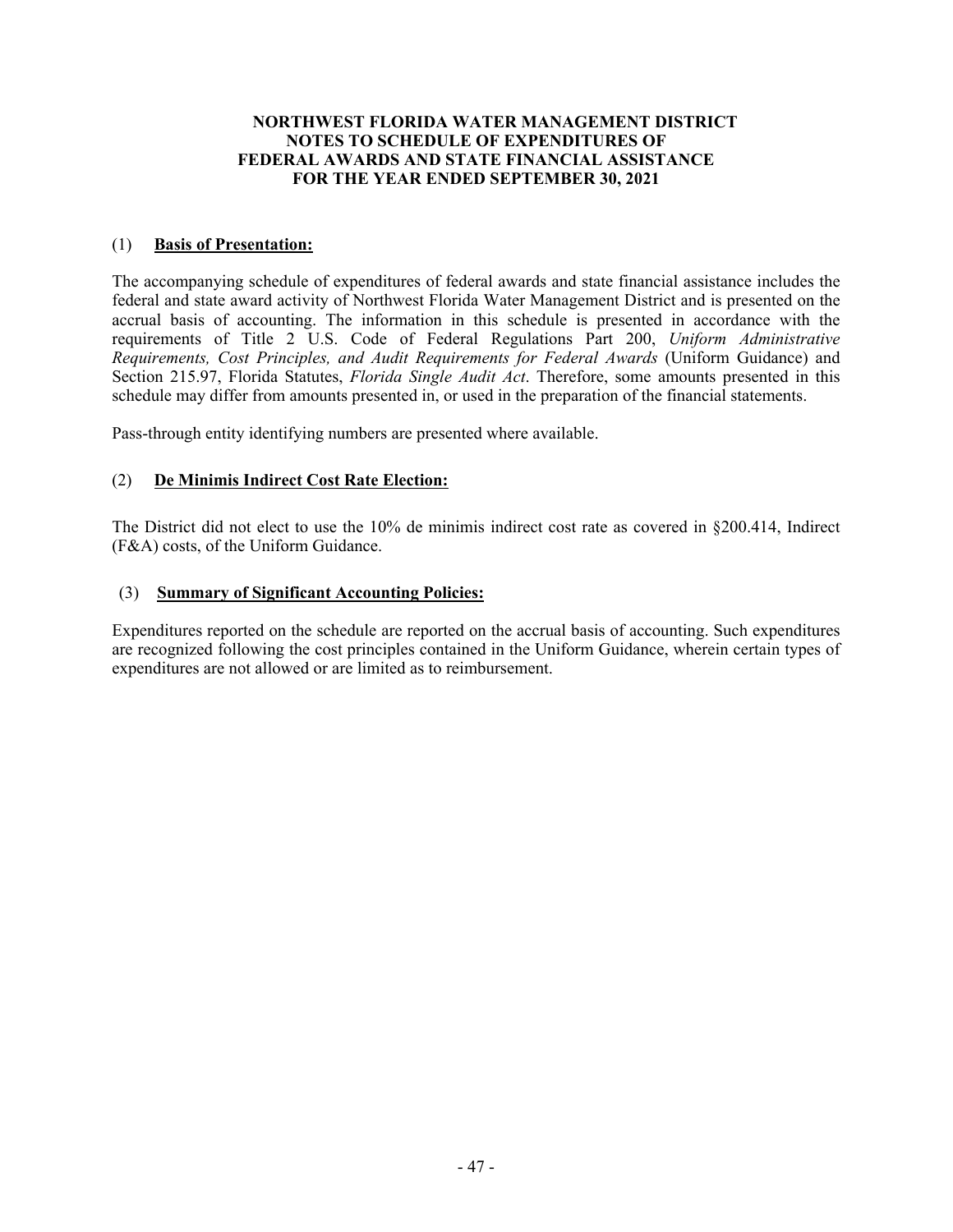# **NORTHWEST FLORIDA WATER MANAGEMENT DISTRICT SCHEDULE OF FINDINGS AND QUESTIONED COSTS FOR THE YEAR ENDED SEPTEMBER 30, 2021**

#### **Section I. Summary of Auditors' Results:**

#### **Financial Statements**

| Type of auditors' report issued:                                                                     | Unmodified |                                                         |
|------------------------------------------------------------------------------------------------------|------------|---------------------------------------------------------|
| Internal control over financial reporting:                                                           |            |                                                         |
| • Material weakness(es) identified?                                                                  | Yes        | X No                                                    |
| · Significant deficiency(ies) identified?                                                            | Yes        | X None reported                                         |
| Noncompliance material to financial statements<br>noted?                                             | Yes        | X No                                                    |
| <b>Federal Awards</b>                                                                                |            |                                                         |
| Internal control over major Federal programs:                                                        |            |                                                         |
| • Material weakness(es) identified?                                                                  | Yes        | X No                                                    |
| · Significant deficiency(ies) identified?                                                            | Yes        | X None reported                                         |
| Type of auditors' report issued on compliance for<br>major federal awards programs:                  | Unmodified |                                                         |
| Any audit findings disclosed that are required to be<br>reported in accordance with 2 CFR 200.561(a) |            |                                                         |
|                                                                                                      | Yes        | X No                                                    |
| Identification of major Federal programs:                                                            |            | Assistance Listing No. 97.045, Cooperating Technical Pa |
| Dollar threshold used to distinguish between type A<br>and type B Federal awards programs:           | \$750,000  |                                                         |
| Auditee qualified as a low-risk auditee?                                                             | X Yes      | No                                                      |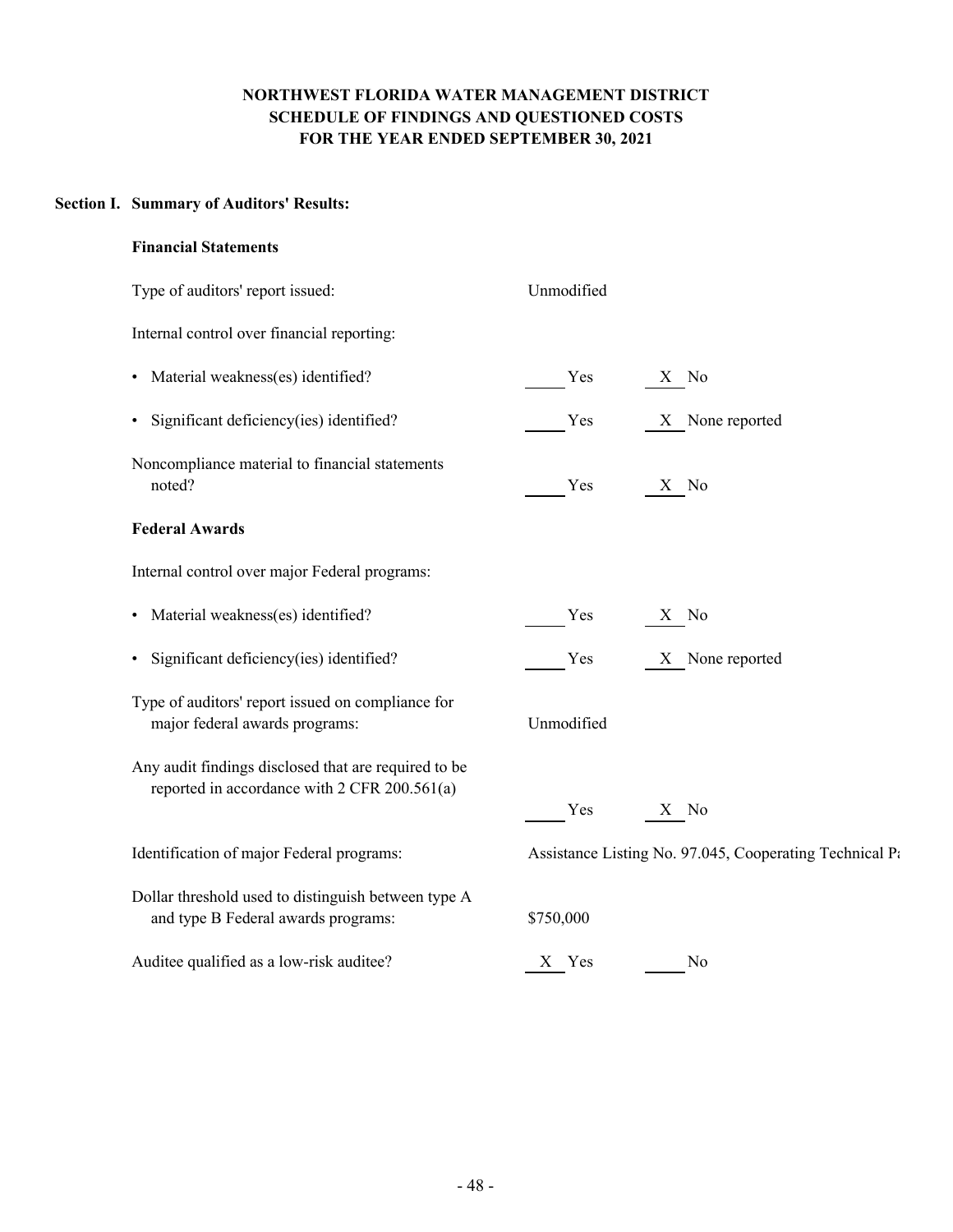#### **NORTHWEST FLORIDA WATER MANAGEMENT DISTRICT SCHEDULE OF FINDINGS AND QUESTIONED COSTS FOR THE YEAR ENDED SEPTEMBER 30, 2021**

### **State Financial Assistance**

|                    | Internal control over major state financial<br>assistance projects:                                                                  |                                                                                                                                                                                                                                                       |
|--------------------|--------------------------------------------------------------------------------------------------------------------------------------|-------------------------------------------------------------------------------------------------------------------------------------------------------------------------------------------------------------------------------------------------------|
|                    | • Material weakness(es) identified?                                                                                                  | X No<br>Yes                                                                                                                                                                                                                                           |
|                    | Significant deficiency(ies) identified?<br>$\bullet$                                                                                 | X None reported<br>Yes                                                                                                                                                                                                                                |
|                    | Type of auditors' report issued on compliance for<br>major state financial assistance projects:                                      | Unmodified                                                                                                                                                                                                                                            |
|                    | Any audit findings disclosed that are required to be<br>reported in accordance with Chapter 10.550,<br>Rules of the Auditor General? | X No<br>Yes                                                                                                                                                                                                                                           |
|                    | Identification of major state projects                                                                                               | CSFA No. 37.030, Water Management Districts-<br>Permitting Assistance<br>CSFA No. 37.037, Water Management Districts-<br>Operations<br>CSFA No. 37.100, Alternative Water Supply<br>CSFA No. 37.109, Water Management Districts<br>Hurricane Recovery |
|                    | Dollar threshold used to distinguish between type A<br>and type B state financial assistance projects:                               | \$750,000                                                                                                                                                                                                                                             |
| <b>Section II.</b> | <b>Financial Statement Findings:</b>                                                                                                 | There were no audit findings for the year<br>ended September 30, 2021.                                                                                                                                                                                |
|                    | Section III. Federal Awards Findings and<br><b>Questioned Costs:</b>                                                                 | There were no audit findings for the year<br>ended September 30, 2021.                                                                                                                                                                                |
| <b>Section IV.</b> | <b>State Financial Assistance Findings and</b><br><b>Questioned Costs:</b>                                                           | There were no audit findings for the year<br>ended September 30, 2021.                                                                                                                                                                                |
| <b>Section V.</b>  | <b>Summary Schedule of</b><br><b>Prior Year Findings:</b>                                                                            | There were no audit findings for the year<br>ended September 30, 2020.                                                                                                                                                                                |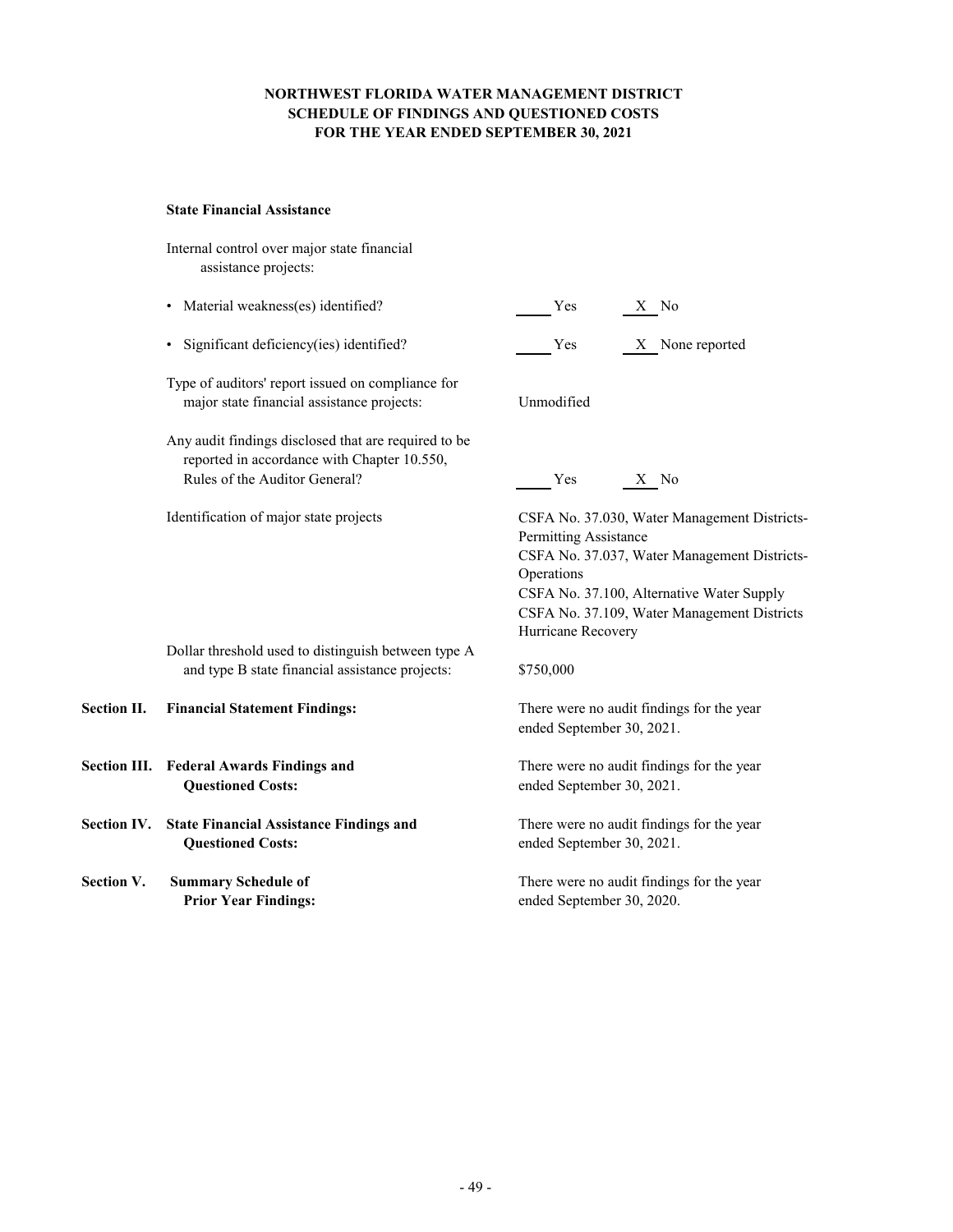

#### **INDEPENDENT AUDITORS' REPORT ON COMPLIANCE FOR EACH MAJOR FEDERAL PROGRAM AND STATE PROJECT AND REPORT ON INTERNAL CONTROL OVER COMPLIANCE REQUIRED BY THE UNIFORM GUIDANCE AND CHAPTER 10.550, RULES OF THE STATE OF FLORIDA, OFFICE OF THE AUDITOR GENERAL**

To the Honorable Governing Board, Northwest Florida Water Management District:

#### **Report on Compliance for Each Major Federal Program and State Project**

We have audited Northwest Florida Water Management District's (the District) compliance with the types of compliance requirements described in the U.S. *Office of Management and Budget (OMB) Compliance Supplement*, and the requirements described in the Florida Department of Financial Services' *State Projects Compliance Supplement* that could have a direct and material effect on each of the District's major federal programs and major state projects for the year ended September 30, 2021. The District's major federal programs and major state projects are identified in the accompanying schedule of findings and questioned costs.

#### *Management's Responsibility*

Management is responsible for compliance with federal and state statutes, regulations and the terms and conditions of its federal awards and state projects applicable to its federal programs and state projects.

#### *Auditors' Responsibility*

Our responsibility is to express an opinion on compliance for each of the District's major federal programs and major state projects based on our audit of the types of compliance requirements referred to above. We conducted our audit of compliance in accordance with auditing standards generally accepted in the United States of America; the standards applicable to financial audits contained in *Government Auditing Standards*, issued by the Comptroller General of the United States; the audit requirements of Title 2 U.S. Code of Federal Regulations (CFR) Part 200, *Uniform Administrative Requirements, Cost Principles, and Audit Requirements for Federal Awards* (Uniform Guidance) and Chapter 10.550, Rules of the State of Florida, Office of the Auditor General. Those standards, the Uniform Guidance, and Chapter 10.550, Rules of the State of Florida, Office of the Auditor General, require that we plan and perform the audit to obtain reasonable assurance about whether noncompliance with the types of compliance requirements referred to above that could have a direct and material effect on a major federal program or major state project occurred. An audit includes examining, on a test basis, evidence about the District's compliance with those requirements and performing such other procedures as we considered necessary in the circumstances.

We believe that our audit provides a reasonable basis for our opinion on compliance for each major federal program and major state project. However, our audit does not provide a legal determination of the District's compliance.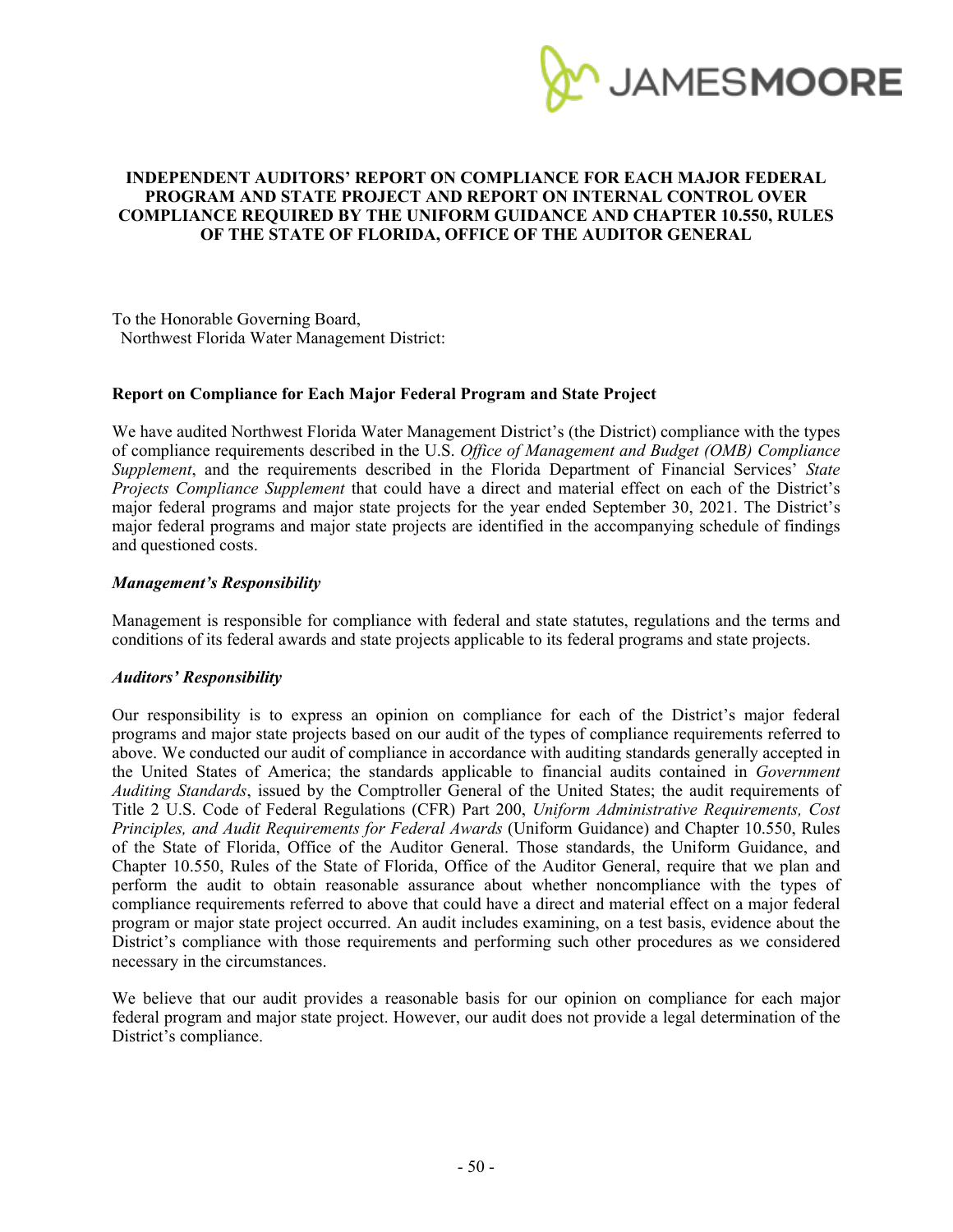#### *Opinion on Each Major Federal Program and State Project*

In our opinion, the District complied, in all material respects, with the types of compliance requirements referred to above that could have a direct and material effect on each of its major federal programs and state projects for the year ended September 30, 2021.

#### **Report on Internal Control Over Compliance**

Management of the District is responsible for establishing and maintaining effective internal control over compliance with the types of compliance requirements referred to above. In planning and performing our audit of compliance, we considered the District's internal control over compliance with the types of requirements that could have a direct and material effect on each major federal program and each major state project to determine the auditing procedures that are appropriate in the circumstances for the purpose of expressing an opinion on compliance for each major federal program and major state project and to test and report on internal control over compliance in accordance with the Uniform Guidance and Chapter 10.550, Rules of the State of Florida, Office of the Auditor General, but not for the purpose of expressing an opinion on the effectiveness of internal control over compliance. Accordingly, we do not express an opinion on the effectiveness of the District's internal control over compliance.

A *deficiency in internal control over compliance* exists when the design or operation of a control over compliance does not allow management or employees, in the normal course of performing their assigned functions, to prevent, or detect and correct noncompliance with a type of compliance requirement of a federal program and state project on a timely basis. A *material weakness in internal control over compliance* is a deficiency, or a combination of deficiencies in internal control over compliance, such that there is a reasonable possibility that material noncompliance with a type of compliance requirement of a federal program and state project will not be prevented, or detected and corrected on a timely basis. A *significant deficiency in internal control over compliance* is a deficiency, or a combination of deficiencies, in internal control over compliance with a type of compliance requirement of a federal program and state project that is less severe than a material weakness in internal control over compliance, yet important enough to merit attention by those charged with governance.

Our consideration of internal control over compliance was for the limited purpose described in the first paragraph of this section and was not designed to identify all deficiencies in internal control over compliance that might be material weaknesses or significant deficiencies. We did not identify any deficiencies in internal control over compliance that we consider to be material weaknesses. However, material weaknesses may exist that were not identified.

The purpose of this report on internal control over compliance is solely to describe the scope of our testing of internal control over compliance and the results of that testing based on the requirements of the Uniform Guidance and Chapter 10.550, Rules of the State of Florida Office of the Auditor General. Accordingly, this report is not suitable for any other purpose.

James Merre : 6., P.L.

Tallahassee, Florida May 2, 2022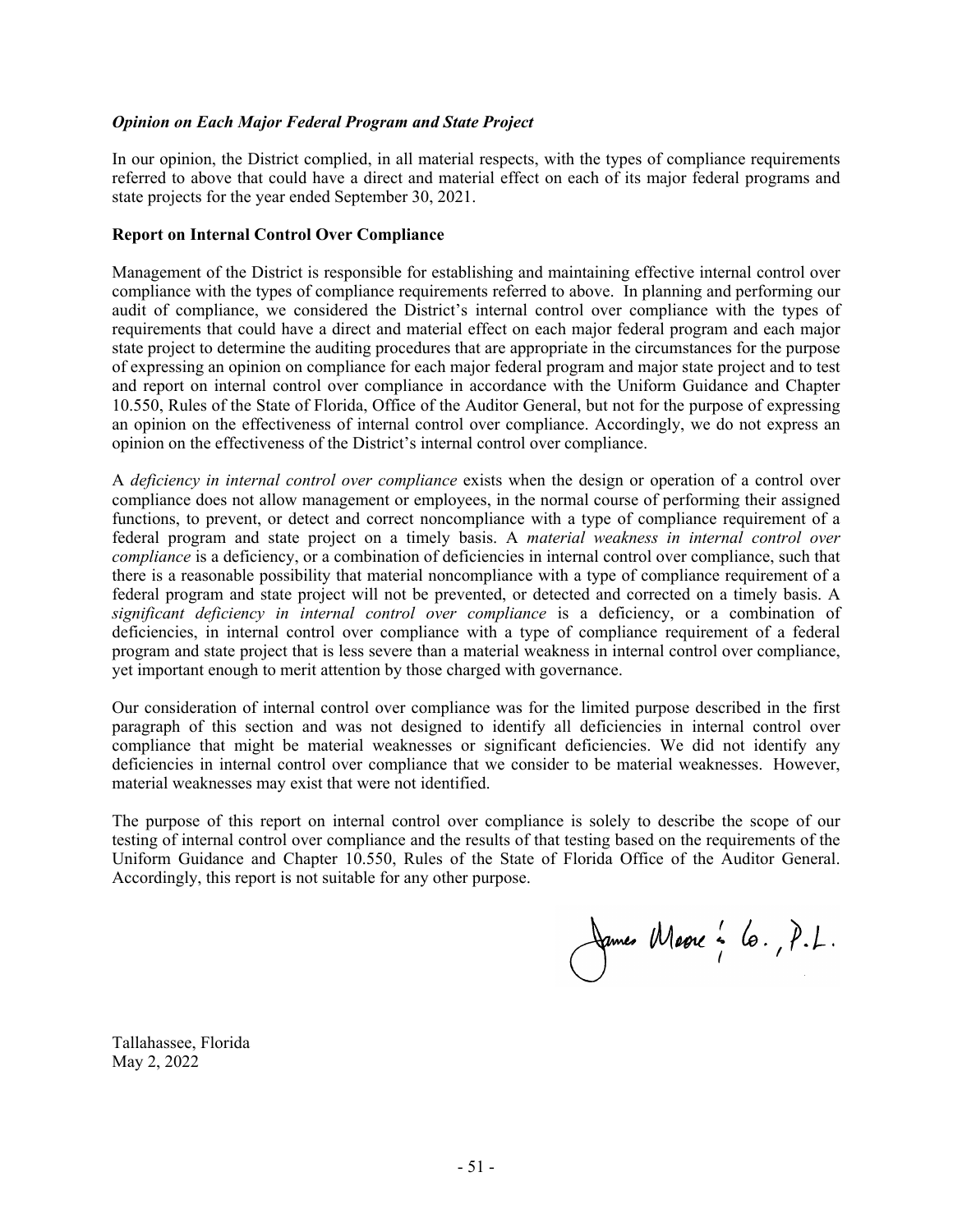

#### **INDEPENDENT AUDITORS' REPORT ON INTERNAL CONTROL OVER FINANCIAL REPORTING AND ON COMPLIANCE AND OTHER MATTERS BASED ON AN AUDIT OF FINANCIAL STATEMENTS PERFORMED IN ACCORDANCE WITH** *GOVERNMENT AUDITING STANDARDS*

The Honorable Governing Board, Northwest Florida Water Management District:

We have audited, in accordance with auditing standards generally accepted in the United States of America and the standards applicable to financial audits contained in *Government Auditing Standards* issued by the Comptroller General of the United States, the financial statements of the governmental activities, each major fund, and the aggregate remaining fund information of Northwest Florida Water Management District (the District) as of and for the year ended September 30, 2021, and the related notes to the financial statements, which collectively comprise the District's basic financial statements, and have issued our report thereon dated May 2, 2022.

#### *Internal Control over Financial Reporting*

In planning and performing our audit of the financial statements, we considered the District's internal control over financial reporting (internal control) as a basis for designing audit procedures that are appropriate in the circumstances for the purpose of expressing our opinions on the financial statements, but not for the purpose of expressing an opinion on the effectiveness of the District's internal control. Accordingly, we do not express an opinion on the effectiveness of the District's internal control.

A *deficiency in internal control* exists when the design or operation of a control does not allow management or employees in the normal course of performing their assigned functions, to prevent, or detect and correct misstatements on a timely basis. A *material weakness* is a deficiency, or a combination of deficiencies, in internal control, such that there is a reasonable possibility that a material misstatement of the District's financial statements will not be prevented, or detected and corrected on a timely basis. A *significant deficiency* is a deficiency, or a combination of deficiencies, in internal control that is less severe than a material weakness, yet important enough to merit attention by those charged with governance.

Our consideration of internal control over financial reporting was for the limited purpose described in the first paragraph of this section and was not designed to identify all deficiencies in internal control over financial reporting that might be material weaknesses or significant deficiencies. Given these limitations, during our audit we did not identify any deficiencies in internal control over financial reporting that we consider to be material weaknesses. However, material weaknesses may exist that have not been identified.

#### *Compliance and Other Matters*

As part of obtaining reasonable assurance about whether the District's financial statements are free from material misstatement, we performed tests of its compliance with certain provisions of laws, regulations, contracts, and grant agreements, noncompliance with which could have a direct and material effect on the financial statements. However, providing an opinion on compliance with those provisions was not an objective of our audit and, accordingly, we do not express such an opinion. The results of our tests disclosed no instances of noncompliance or other matters that are required to be reported under *Government Auditing Standards*.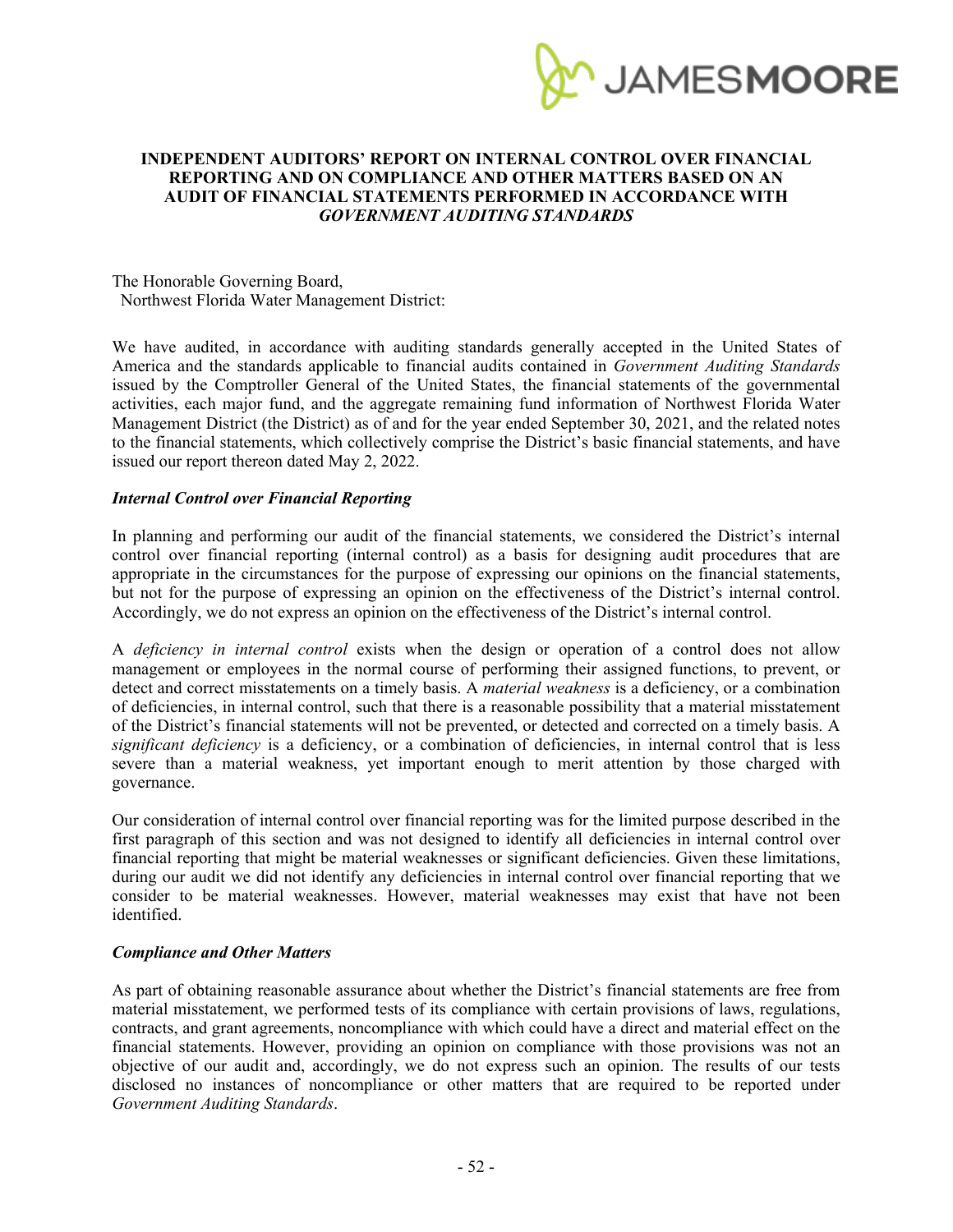#### **Purpose of this Report**

The purpose of this report is solely to describe the scope of our testing of internal control and compliance and the results of that testing, and not to provide an opinion on the effectiveness of the District's internal control or on compliance. This report is an integral part of an audit performed in accordance with *Government Auditing Standards* in considering the District's internal control and compliance. Accordingly, this communication is not suitable for any other purpose.

James Marre : 6., P.L.

Tallahassee, Florida May 2, 2022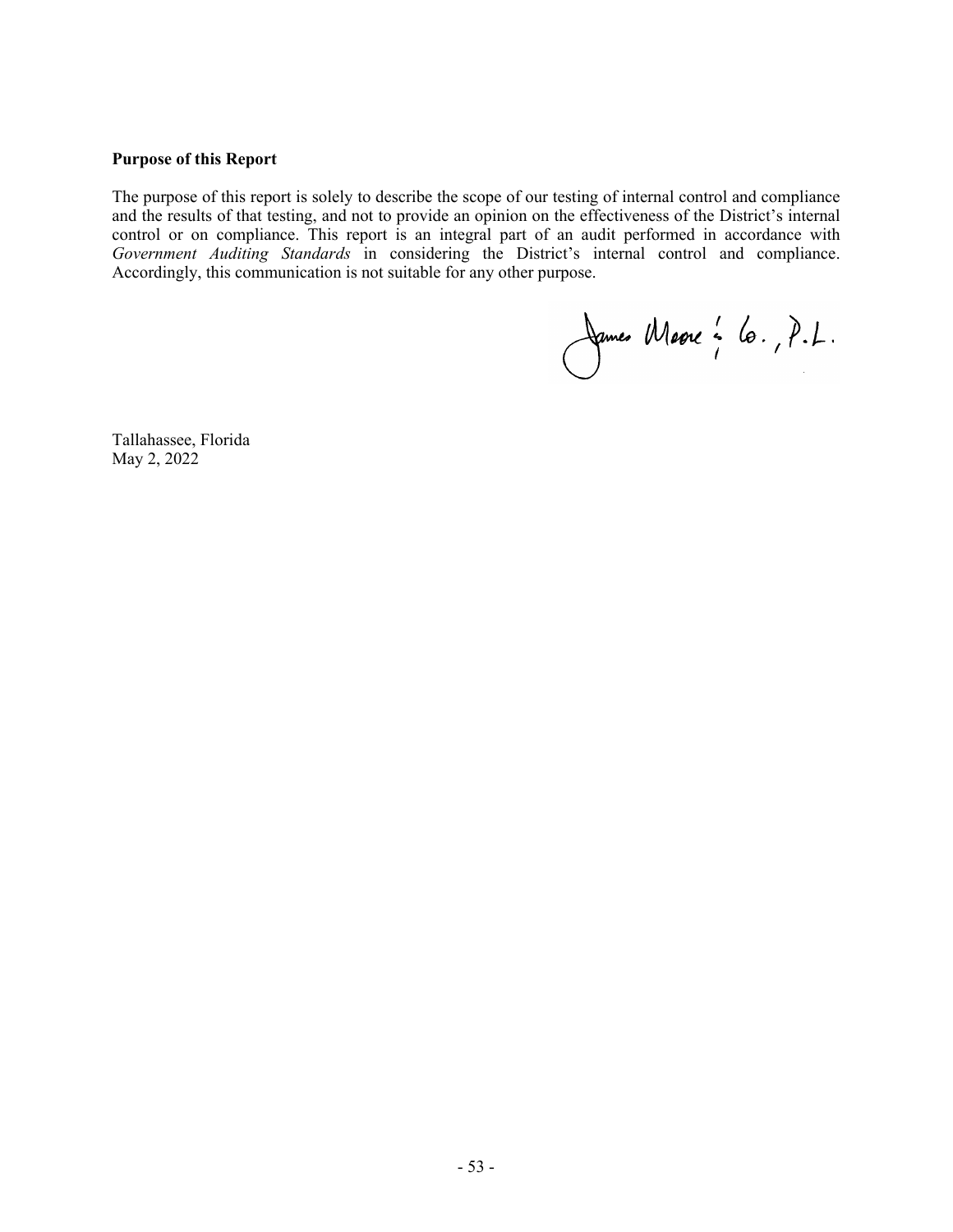

#### **INDEPENDENT AUDITORS' MANAGEMENT LETTER REQUIRED BY CHAPTER 10.550, RULES OF THE STATE OF FLORIDA OFFICE OF THE AUDITOR GENERAL**

To the Honorable Governing Board, Northwest Florida Water Management District:

#### **Report on the Financial Statements**

We have audited the financial statements of Northwest Florida Water Management District (the District), as of and for the fiscal year ended September 30, 2021, and have issued our report thereon dated May 2, 2022.

#### **Auditors' Responsibility**

We conducted our audit in accordance with auditing standards generally accepted in the United States of America; the standards applicable to financial audits contained in *Government Auditing Standards,* issued by the Comptroller General of the United States; the audit requirements of Title 2 U.S Code of Federal Regulations Part 200, *Uniform Administrative Requirements, Cost Principles, and Audit Requirements for Federal Awards* (Uniform Guidance); and Chapter 10.550, Rules of the Auditor General.

#### **Other Reporting Requirements**

We have issued our Independent Auditors' Report on Internal Control over Financial Reporting and on Compliance and Other Matters Based on an Audit of the Financial Statements Performed in Accordance with *Government Auditing Standards*, Independent Auditors' Report on Compliance for Each Major Federal Program and Each Major State Project and Report on Internal Control over Compliance in Accordance with Chapter 10.550, Rules of the Auditor General, Schedule of Findings and Questioned Costs; and Independent Accountants' Report on an examination conducted in accordance with *AICPA Professional Standards*, AT-C Section 315, regarding compliance requirements in accordance with Chapter 10.550, Rules of the Auditor General. Disclosures in those reports and schedule, which are dated May 2, 2022, should be considered in conjunction with this management letter.

#### **Prior Audit Findings**

Section 10.554(1)(i)1., Rules of the Auditor General, requires that we determine whether or not corrective actions have been taken to address findings and recommendations made in the preceding financial audit report. There were no recommendations made in the preceding financial audit report.

#### **Official Title and Legal Authority**

Section 10.554(1)(i)4., Rules of the Auditor General, requires that the name or official title and legal authority for the primary government and each component unit of the reporting entity be disclosed in this management letter, unless disclosed in the notes to the financial statements. The disclosure of this information is included in the notes to the financial statements.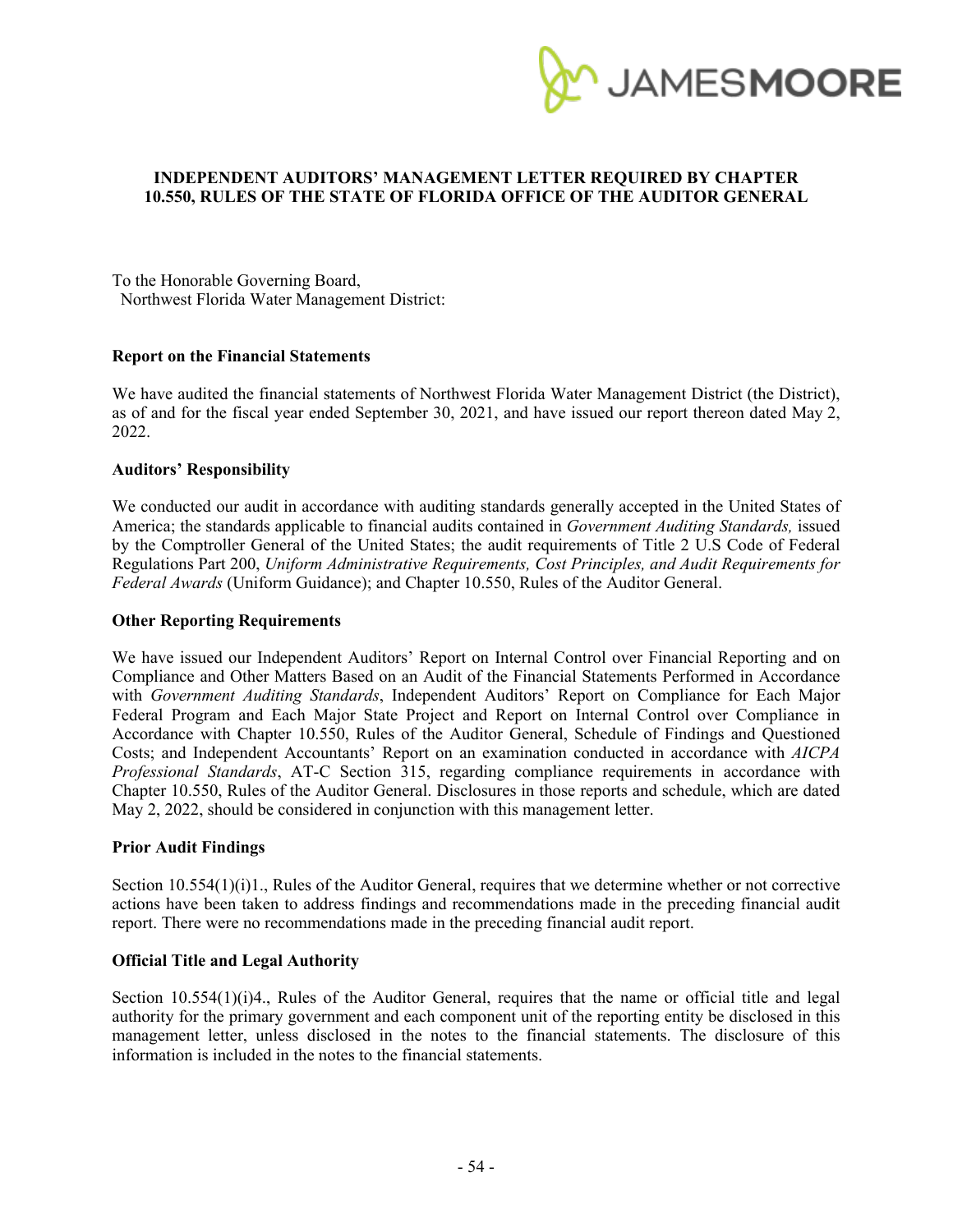#### **Financial Condition and Management**

Section 10.554(1)(i)5.a. and 10.556(7), Rules of the Auditor General, require us to apply appropriate procedures and communicate the results of our determination as to whether or not the District has met one or more of the conditions described in Section 218.503(1), Florida Statutes, and to identify the specific condition(s) met. In connection with our audit, we determined that the District did not meet any of the conditions described in Section 218.503(1), Florida Statutes.

Pursuant to Sections 10.554(1)(i)5.b. and 10.556(8), Rules of the Auditor General, we applied financial condition assessment procedures for the District. It is management's responsibility to monitor the District's financial condition, and our financial condition assessment was based in part on representations made by management and review of financial information provided by same.

Section 10.554(1)(i)2., Rules of the Auditor General, requires that we communicate any recommendations to improve financial management. In connection with our audit, we did not have any such recommendations.

#### **Special District Component Units**

Section 10.554(1)(i)5.c., Rules of the Auditor General, requires, if appropriate, that we communicate the failure of a special district that is a component unit of a county, municipality, or special district, to provide the financial information necessary for proper reporting of the component unit within the audited financial statements of the county, municipality, or special district in accordance with Section 218.39(3)(b), Florida Statutes. In connection with our audit, we did not note any special district component units that failed to provide the necessary information for proper reporting in accordance with Section 218.39(3)(b), Florida Statutes.

#### **Specific Information**

As required by Section 218.39(3)(c), Florida Statutes, and Section 10.554(1)(i)6, Rules of the Auditor General, the Northwest Florida Water Management District reported:

- a) The total number of district employees compensated in the last pay period of the district's fiscal year as 97 with pay plus another 3 with terminal leave payouts.
- b) The total number of independent contractors to whom nonemployee compensation was paid in the last month of the district's fiscal year as 5 based on vendors that received a 1099 NEC in September 2021.
- c) All compensation earned by or awarded to employees, whether paid or accrued, regardless of contingency as \$5,912,004. Annual and sick leave payout accrual balances total \$863,770. Compensated time earned balance is \$6,964.
- d) All compensation earned by or awarded to nonemployee independent contractors, whether paid or accrued, regardless of contingency as \$985,727 based on the sum of invoice payments paid in FY2020-21 to vendors that received a 1099 NEC.
- e) Each construction project with a total cost of at least \$65,000 approved by the district that is scheduled to begin on or after October 1 of the fiscal year being reported, together with the total expenditures for such project as no construction project of the district met the total cost threshold of \$65,000.
- f) A budget variance based on the budget adopted under Section 189.016(4), Florida Statutes, before the beginning of the fiscal year being reported if the district amends a final adopted budget under Section 189.016(6), Florida Statutes, as follows: The District's original budget totaled \$89,609,657 and was amended by the total amount of \$1,674,938, for final budgeted expenditures of \$91,284,595.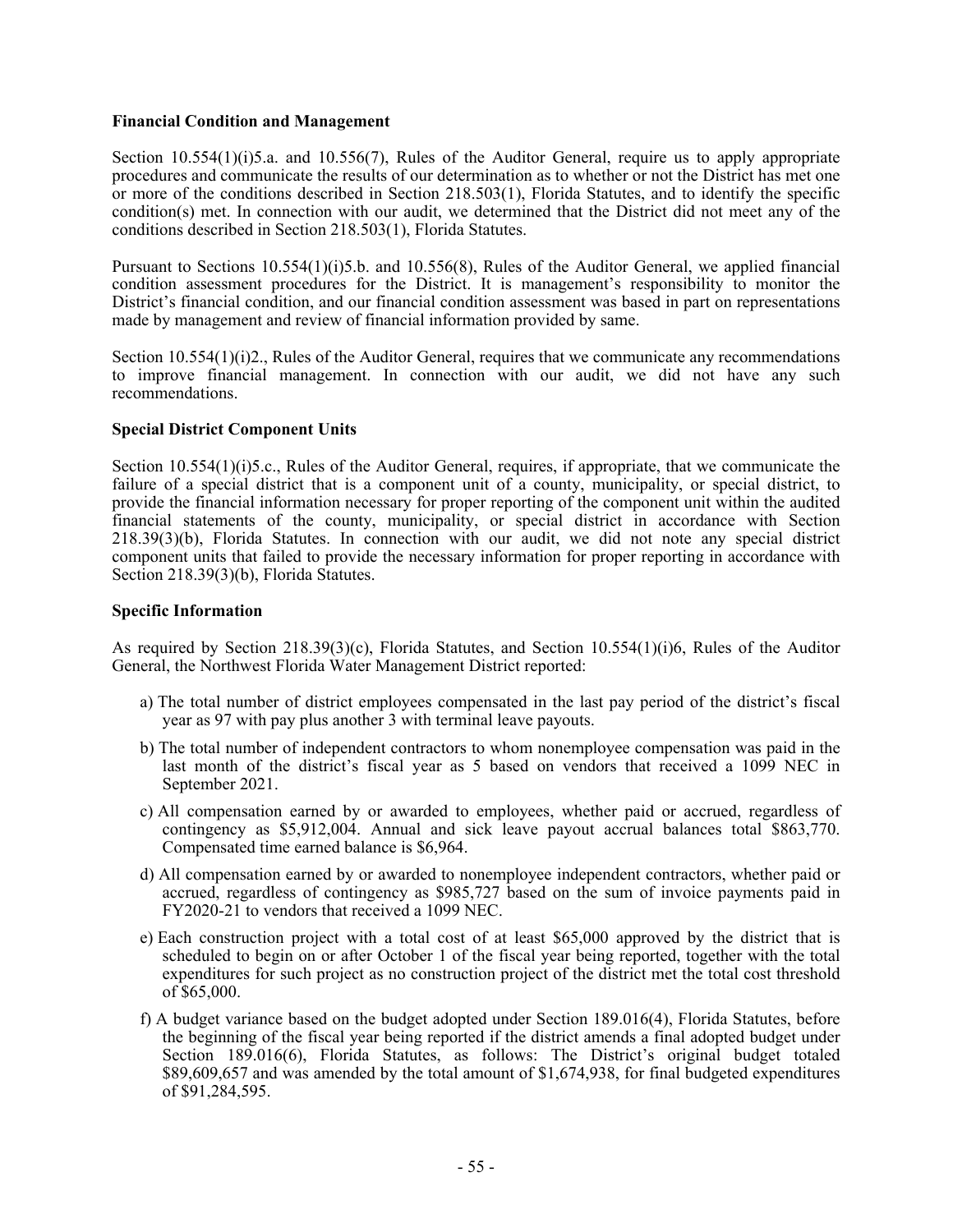As required by Section 218.39(3)(c), Florida Statutes, and Section 10.554(1)(i)7, Rules of the Auditor General, the Northwest Florida Water Management District reported:

- a) The mileage rate or rates imposed by the district as .0311, refer to resolution 876.
- b) The total amount of ad valorem taxes collected by or on behalf of the district as \$3,606,253.
- c) The total amount of outstanding bonds issued by the district and the terms of such bonds as no outstanding bonds issued by the District.

#### **Monthly Financial Statements**

Section 10.554(1)(i)6.a. and 10.556(9), Rules of the Auditor General, require us to apply appropriate procedures and communicate the results of our determination as to whether or not the District provided monthly financial statements to its governing board and made such monthly statements available for public access on its Web site. In connection with our audit, we determined that the District provided monthly financial statements to its governing board and made such monthly statements available for public access on its Web site.

#### **Transparency**

Sections 10.554(1)(i)6.b. and 10.556(9), Rules of the Auditor General, require us to apply appropriate procedures and communicate the results of our determination as to whether the District provided a link on its Web site to the Florida Department of Financial Service's Web site to view the District's annual financial report submitted to the Department. In connection with our audit, we determined that the District provided a link on its Web site to the Florida Department of Financial Service's Web site.

Sections 10.554(1)(i)6.c. and 10.556(9), Rules of the Auditor General, require us to apply appropriate procedures and communicate the results of our determination as to whether the District posted its tentative and final budgets on its Web site. In connection with our audit, we determined that the District posted its tentative and final budgets on its Web site.

#### **Additional Matters**

Section 10.554(1)(i)3, Rules of the Auditor General, requires us to communicate noncompliance with provisions of contracts or grant agreements, or abuse, that have occurred, or are likely to have occurred, that have an effect on the financial statements that is less than material but which warrants the attention of those charged with governance. In connection with our audit, we did not note any such findings.

#### **Purpose of this Letter**

Our management letter is intended solely for the information and use of the Legislative Auditing Committee, members of the Florida Senate and the Florida House of Representatives, the Florida Auditor General, Federal and other granting agencies, the Governing Board, and applicable management, and is not intended to be and should not be used by anyone other than these specified parties.

James Messe : 6., P.L.

Tallahassee, Florida May 2, 2022